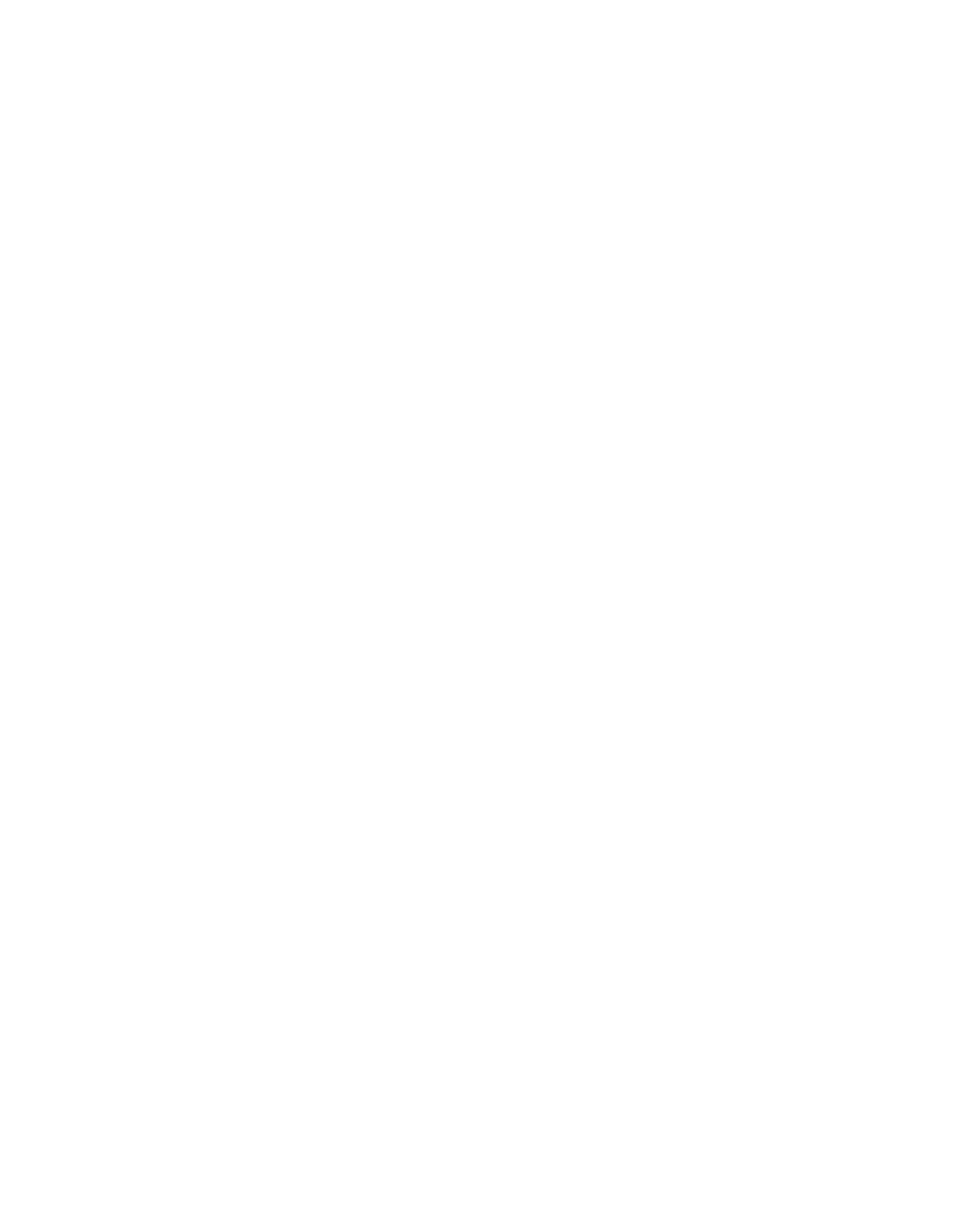### **Challenges, Promising Programs, and Effective Practices in Adult and Developmental Education**

#### **With applications to Tulsa, Oklahoma**

Submitted by

Rheagan D. Coffey Tara Carter Smith

*Ray Marshall Center for the Study of Human Resources* Lyndon Baines Johnson School of Public Affairs The University of Texas at Austin

**February 2011**



Lyndon B. Johnson School of Public Affairs The University of Texas at Austin 3001 Lake Austin Blvd., Suite 3.200 Austin, TX 78703 (512) 471‐7891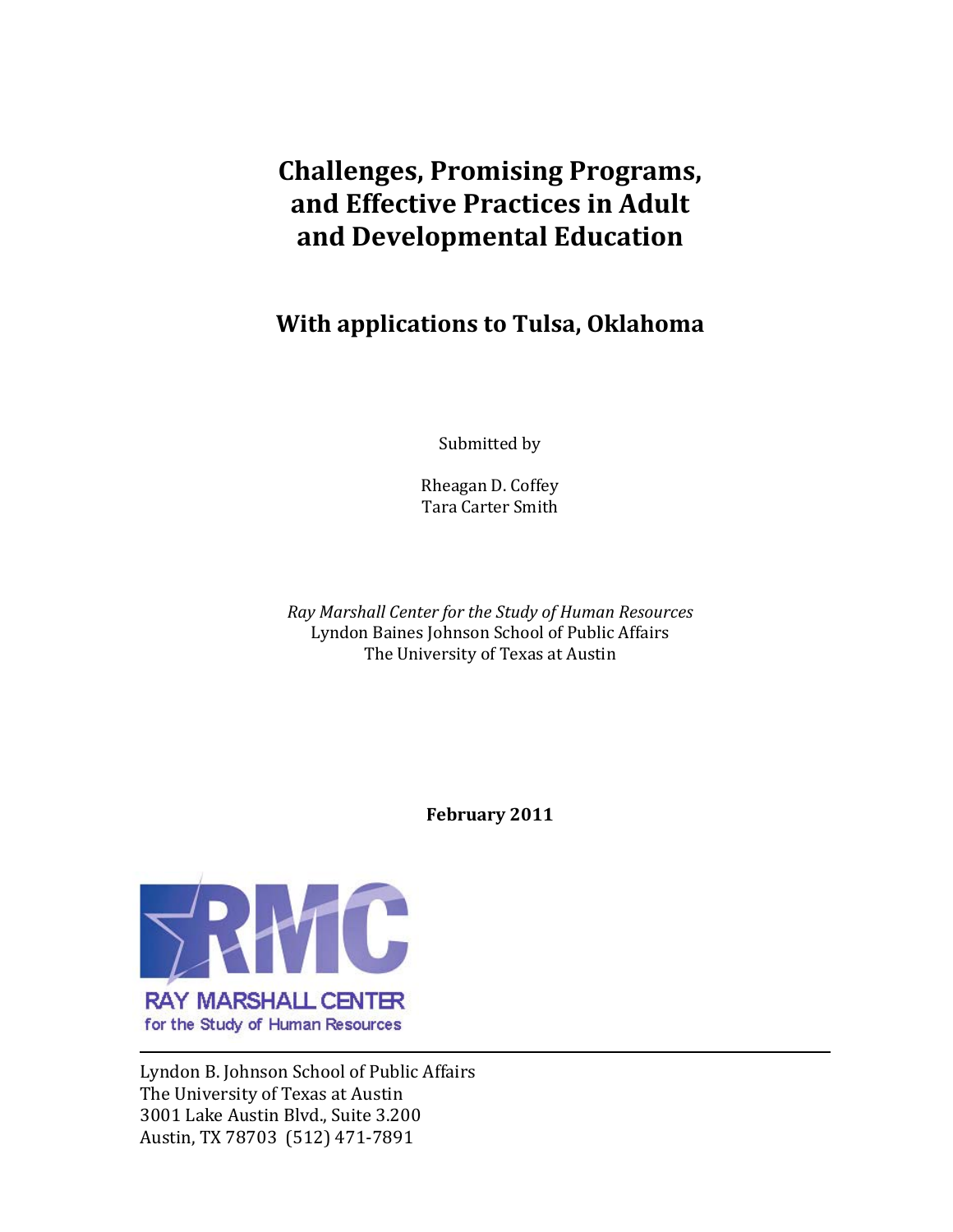This report was prepared with funds provided through a grant and cooperative agreement from the George Kaiser Family Foundation to the Ray Marshall Center for the Study of Human Resources at the University of Texas at Austin. The views expressed here are those of the authors and do not represent the positions of the funding agencies or The University.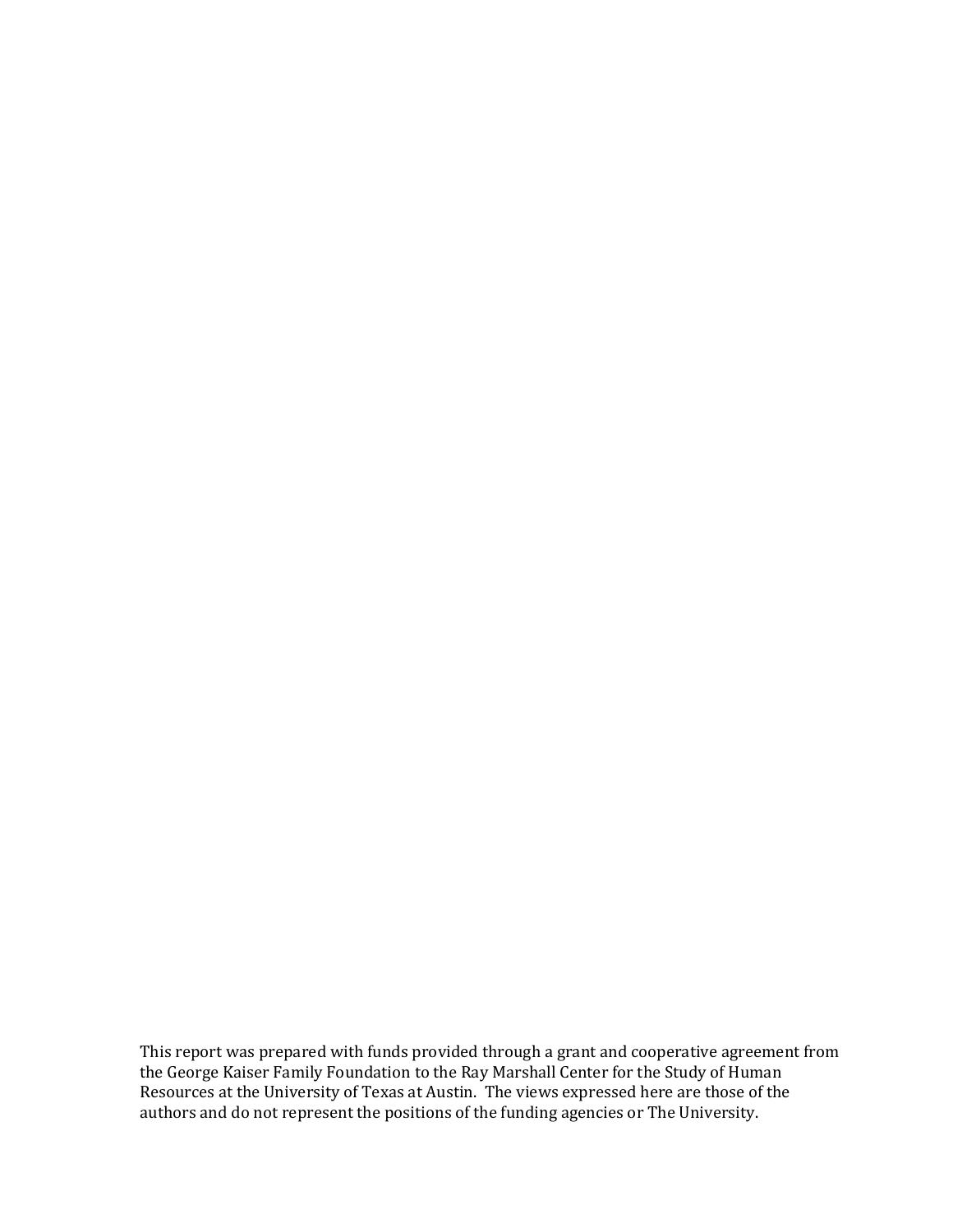#### **TABLE OF CONTENTS**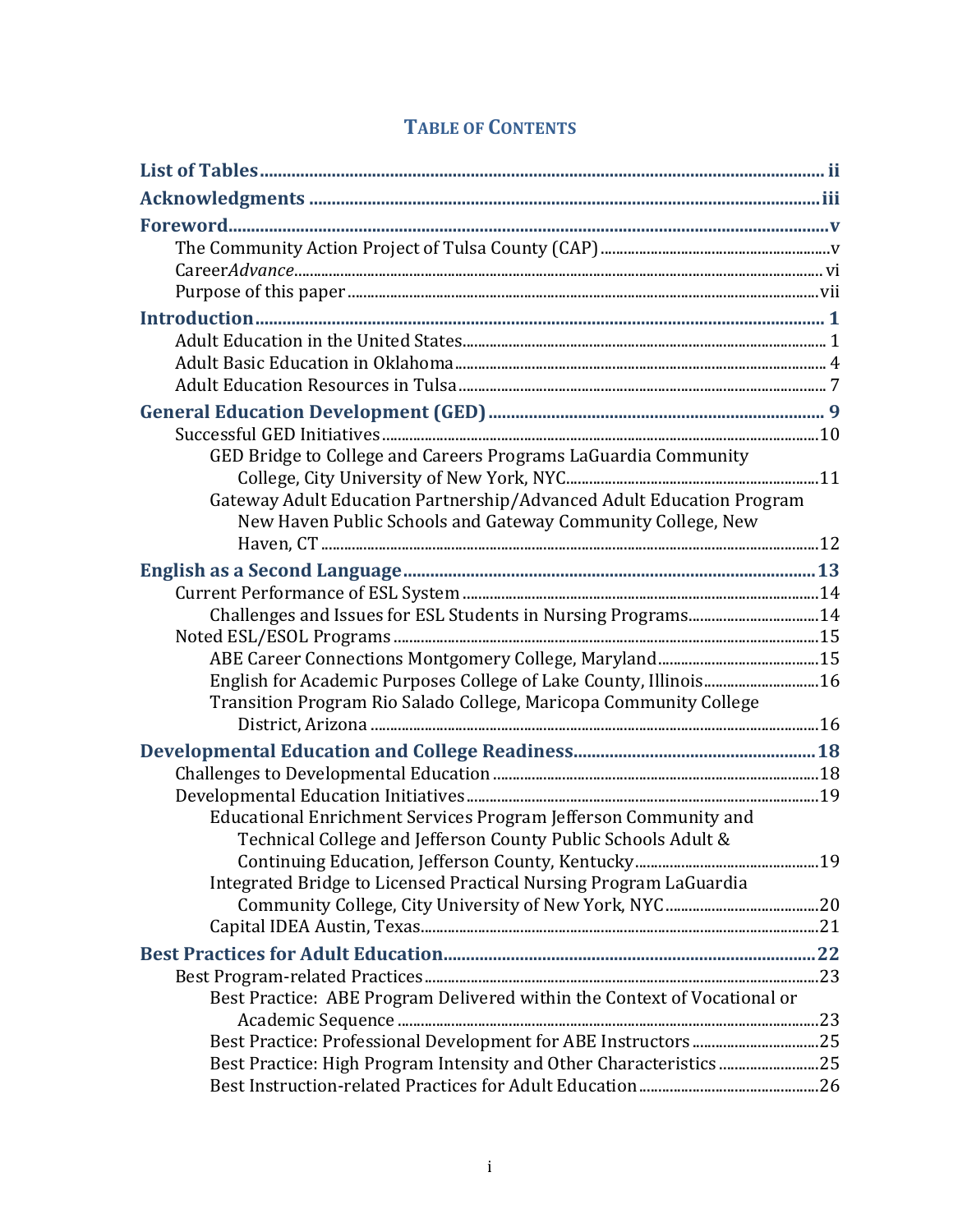| Recommendations for Further Exploration and Consideration in Tulsa 28 |  |
|-----------------------------------------------------------------------|--|
|                                                                       |  |
|                                                                       |  |
| Appendix B. Pathways to College for Academically Under-prepared       |  |
|                                                                       |  |

#### **LIST OF TABLES**

| Table 3. Oklahoma Adult Education and Literacy Indicators of Performance  6     |  |
|---------------------------------------------------------------------------------|--|
|                                                                                 |  |
| Table 5. Promising Practices for Transitioning Students from Adult Education to |  |
|                                                                                 |  |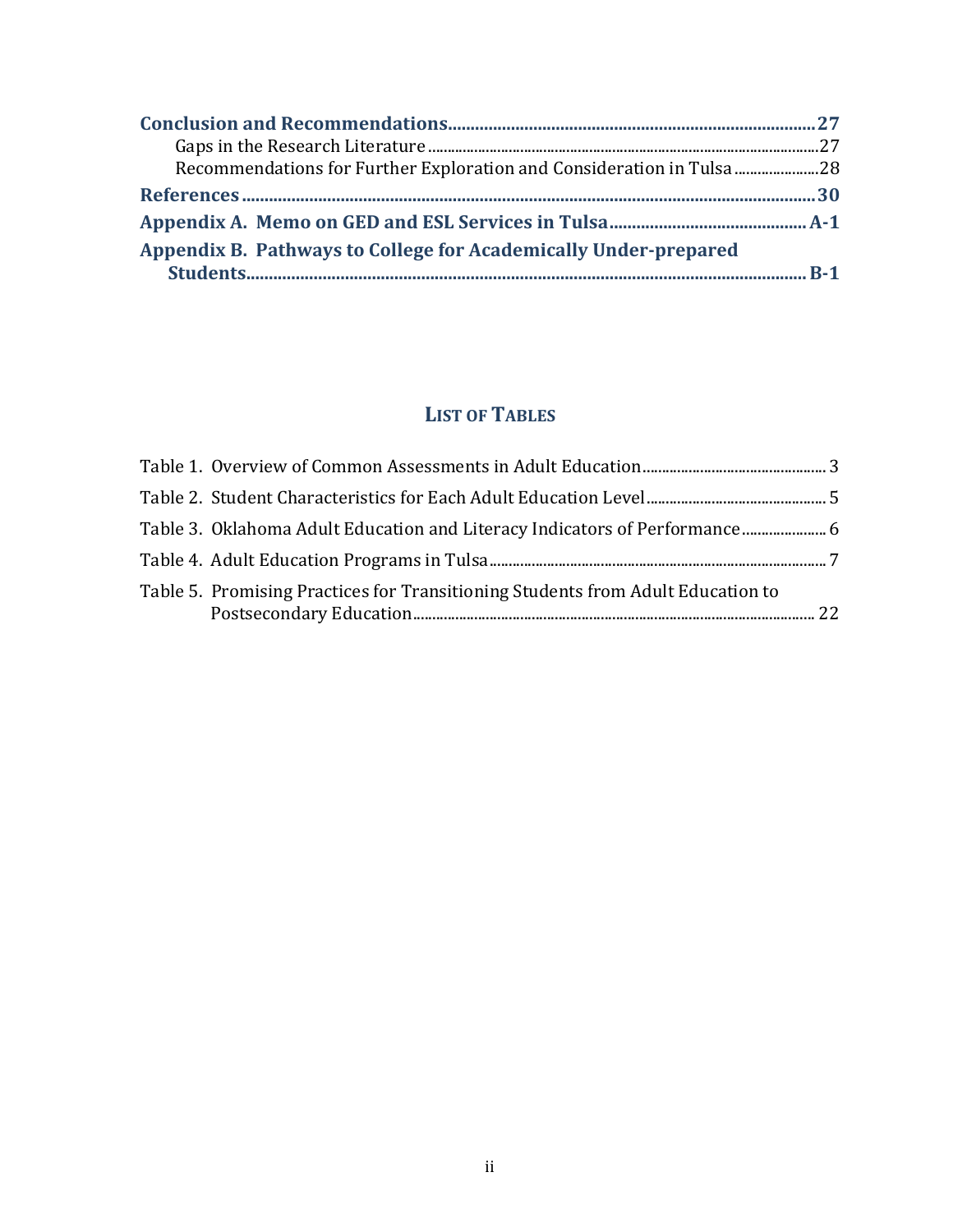#### **ACKNOWLEDGMENTS**

This report was made possible with the help of many people. We thank the George Kaiser Family Foundation for funding this effort and our project officer, Annie Van Hanken. At the Community Action Project of Tulsa County, Micah Kordsmeier, Tanya Glover, Liz Eccleston, and Monica Barczak all contributed to this paper through input on participant experiences and collaborations with education and training providers.

The Career*Advance* project has been a collaboration involving many partners, who all have cooperated with project and research staff from the beginning. These partners included Tulsa Community College, Union Public Schools Community Education Program, and the Tulsa Technology Center. We want to thank the staff members from all of these organizations for being helpful and collegial colleagues in this project.

In addition, this paper benefited enormously from interviews and exchanges with adult education leaders, including David Borden of Austin Community College, and Amy Dalsimer of LaGuardia Community College/City University New York.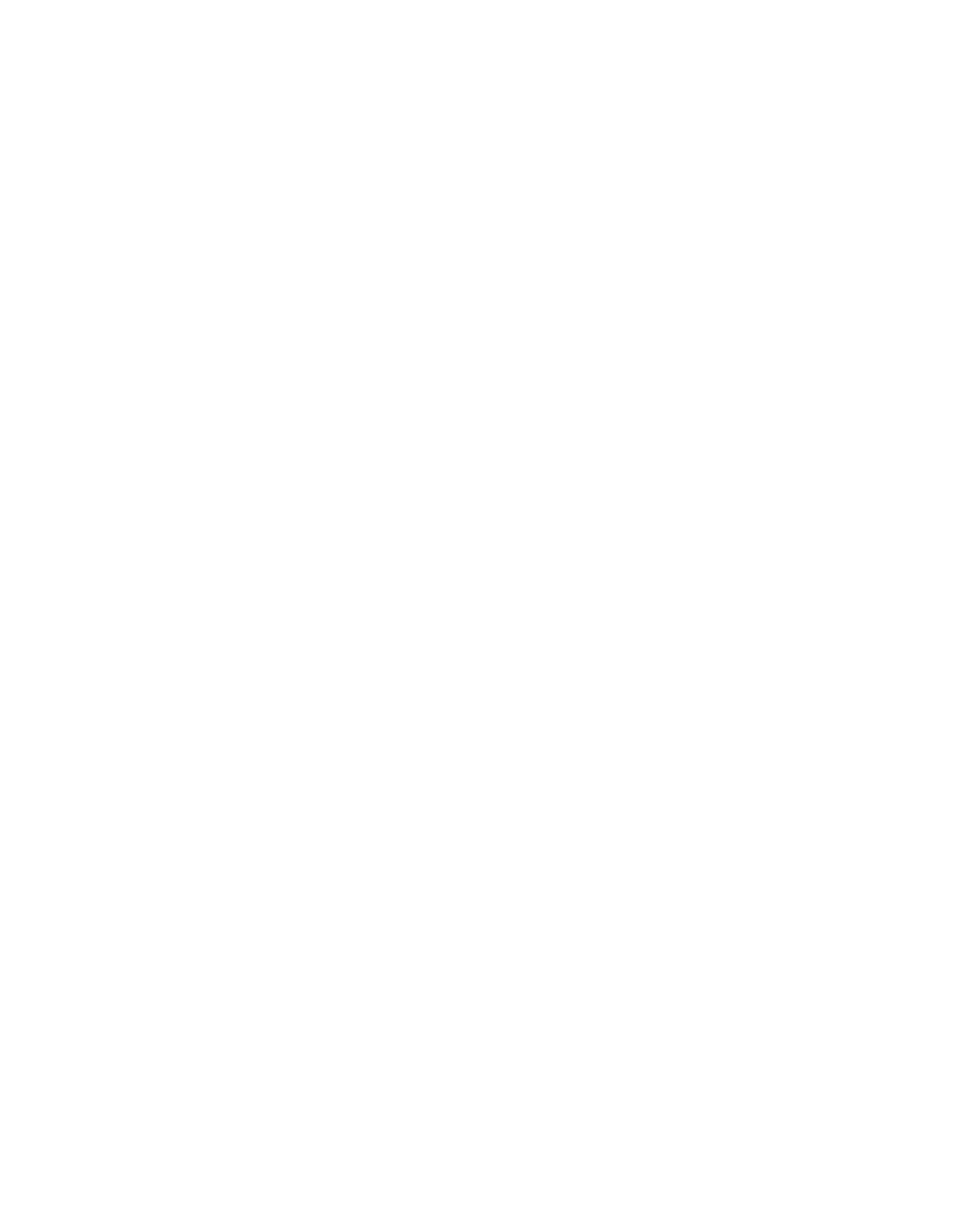#### **FOREWORD**

This paper is one in a series that addresses key issue areas of the Career*Advance* demonstration by The Community Action Project (CAP) of Tulsa County, Oklahoma.

#### **THE COMMUNITY ACTION PROJECT OF TULSA COUNTY (CAP)**

As a comprehensive anti‐poverty agency, CAP addresses the multiple needs of low‐ income Tulsa families by providing programs in early education, housing, and financial and tax assistance. CAP has a history of partnering with social service organizations and schools in the Tulsa area, including Family & Children's Services, local school districts, Tulsa Community College and the Tulsa Technology Center.

The agency is an innovator in early childhood education and has recently created a system of eight large comprehensive, high-quality learning centers, in addition to seven smaller centers, which together serve more than 2,000 Tulsa children. Several CAP early childhood centers have been purposefully located adjacent to elementary school campuses in the Tulsa and Union public school districts in order to provide children and their families a smoother transition from pre‐kindergarten to elementary school. This co-location also opens possibilities to serve families over expanded time frames.

CAP has a demonstrated track record of successfully implementing innovative programs, testing their effectiveness, and building them to scale. In its early childhood work, CAP increased the number of children enrolled in its program by 51% over three years, growing from 1,320 to 2,000 children served. To reach this level, CAP developed strong and effective working partnerships with three local public school districts and built five new state‐of‐the‐art facilities. CAP also made remarkable strides in providing free tax preparation services to low‐ and moderate‐income Tulsa families. CAP began preparing tax returns with the objective of ensuring that eligible families would receive the Earned Income Tax Credit (EITC) and other child‐related tax credits to which they are entitled. A third program that CAP piloted and then took to scale was the Individual Development Account (IDA) program, which encouraged household savings by providing matching funds. In 1997, CAP was selected as one of 13 organizations to participate in a national demonstration project sponsored by the Corporation for Enterprise Development (CFED) and designed to test the efficacy of IDAs as an anti‐ poverty strategy.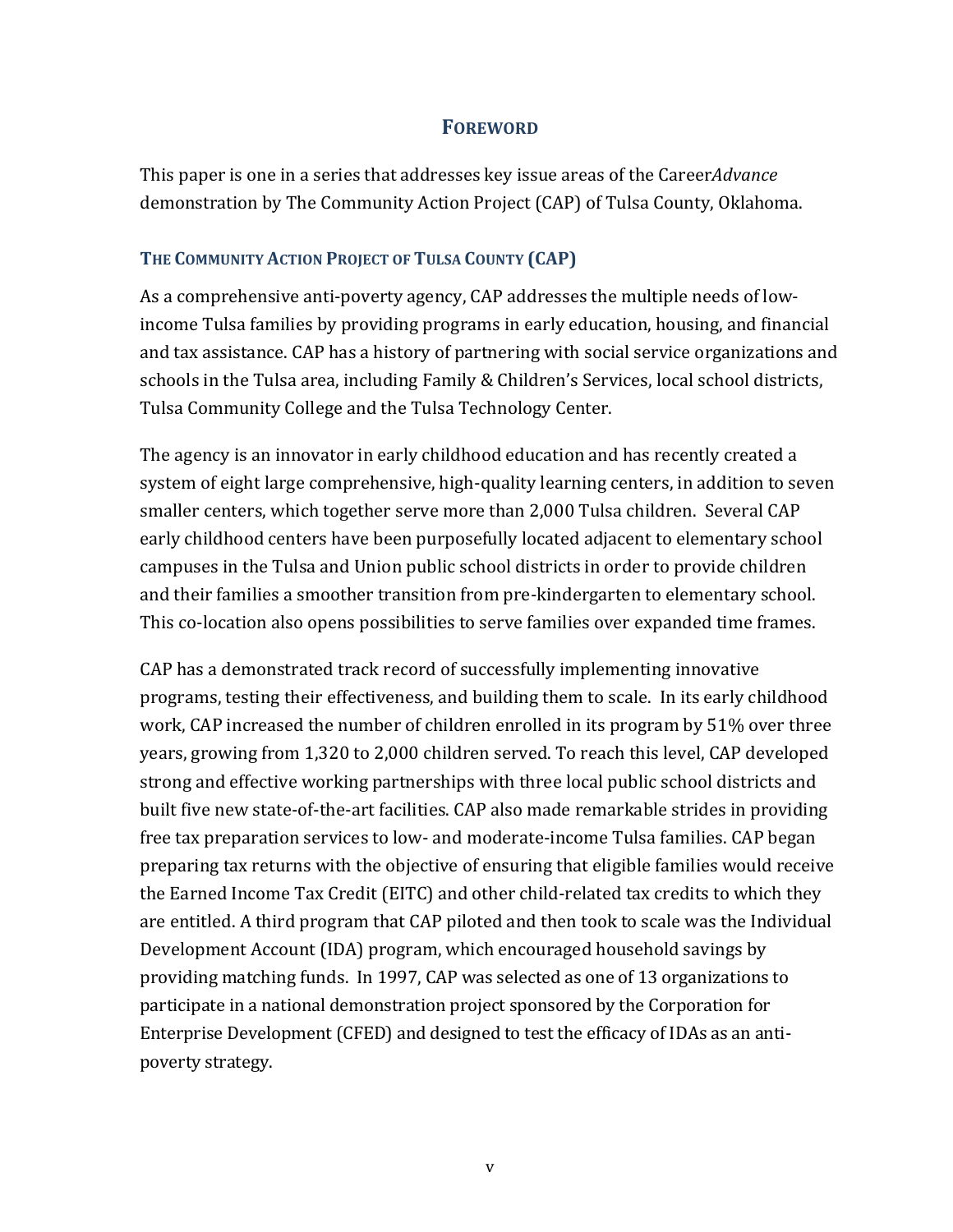#### **CAREER***ADVANCE*

In 2009, CAP launched the Career*Advance* project, working with researchers at the Ray Marshall Center for the Study of Human Resources at The University of Texas at Austin and Harvard University's Graduate School of Education. The project has led CAP to develop new partnerships and partner in new ways with local school districts' adult education programs as well as local postsecondary training providers. Career*Advance* offers a multi‐faceted approach to job development and economic security based on an emerging model of workforce development that is sector‐driven, provides comprehensive training (including occupational skills, work readiness skills, and contextualized adult basic education), offers intensive individualized services, features supportive peer communities, and builds employer relationships through industry intermediaries.

Career*Advance* has extended and modified these key elements to best serve the needs of young parents. While their children thrive and develop in early learning centers, parents are provided comprehensive and individualized career and education support. In its initial pilot phase, mothers with children in two of CAP's early learning centers enrolled together as a peer cohort in a healthcare career pathway. The pathway begins with the Geriatric Technician / Certified Nursing Assistant (CNA) program, advances to Licensed Practical Nursing (LPN), and culminates with a college degree in Registered Nursing (RN). For participants to be successful in this program, they must have the skills to succeed in college‐level curriculum. The career path also requires participants to perform well on standardized tests for program entry as well as for licensure or certification at each career step.

The experiences of the first cohort highlighted a need for a more effective approach to adult education and development for college‐level coursework. Participants demonstrated knowledge and skills deficits in mathematics, writing, reading and/or English that limited their options for progressing through the career pathway. Modifications to the training design in response to these barriers included group and computer‐based tutoring, renewed efforts to contextualize instruction, and additional hours/weeks of instruction. At the end of the CNA program, the results of the modifications were discouraging, with few participants testing eligible to participate in the next Licensed Practical Nurse (LPN) cohort.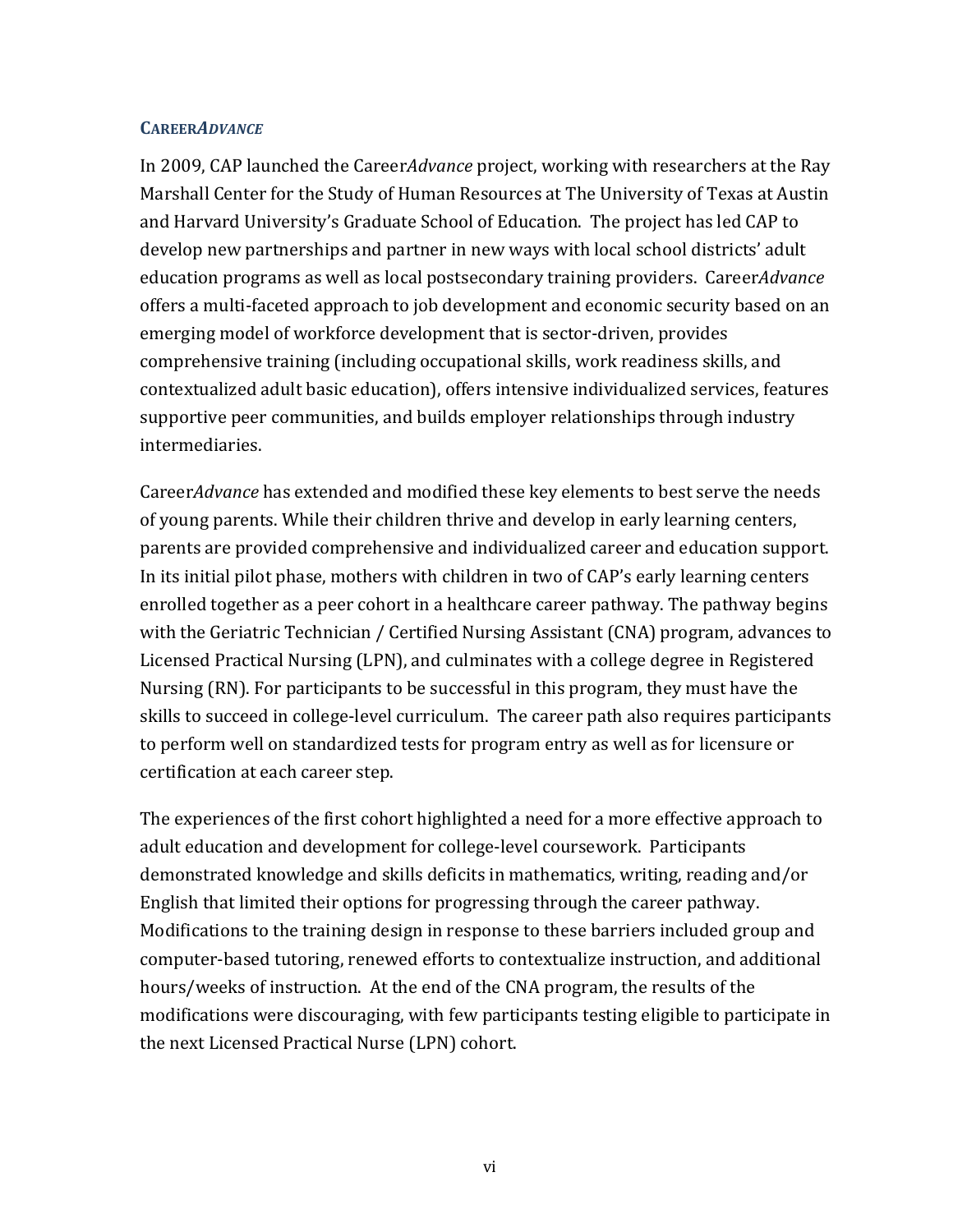#### **PURPOSE OF THIS PAPER**

The parents' experiences in the adult education system in Tulsa prompted this review of the literature on promising practices. Effective adult education will be critical to the success of Career*Advance* participants, as well as the larger pool of low‐skilled workers in Tulsa and beyond. The purpose of this paper is to provide an overview of the current state of adult education in Tulsa, as well as the United States as a whole, and to highlight successful programs in three important areas:

- GED/Adult Basic Education
- English as a Second Language (ESL) Education
- Developmental Education

The paper discusses the challenges in each of these areas and also identifies best practices that span across the adult education spectrum. The paper also provides recommendations for further consideration and exploration by adult education stakeholders in the Tulsa community.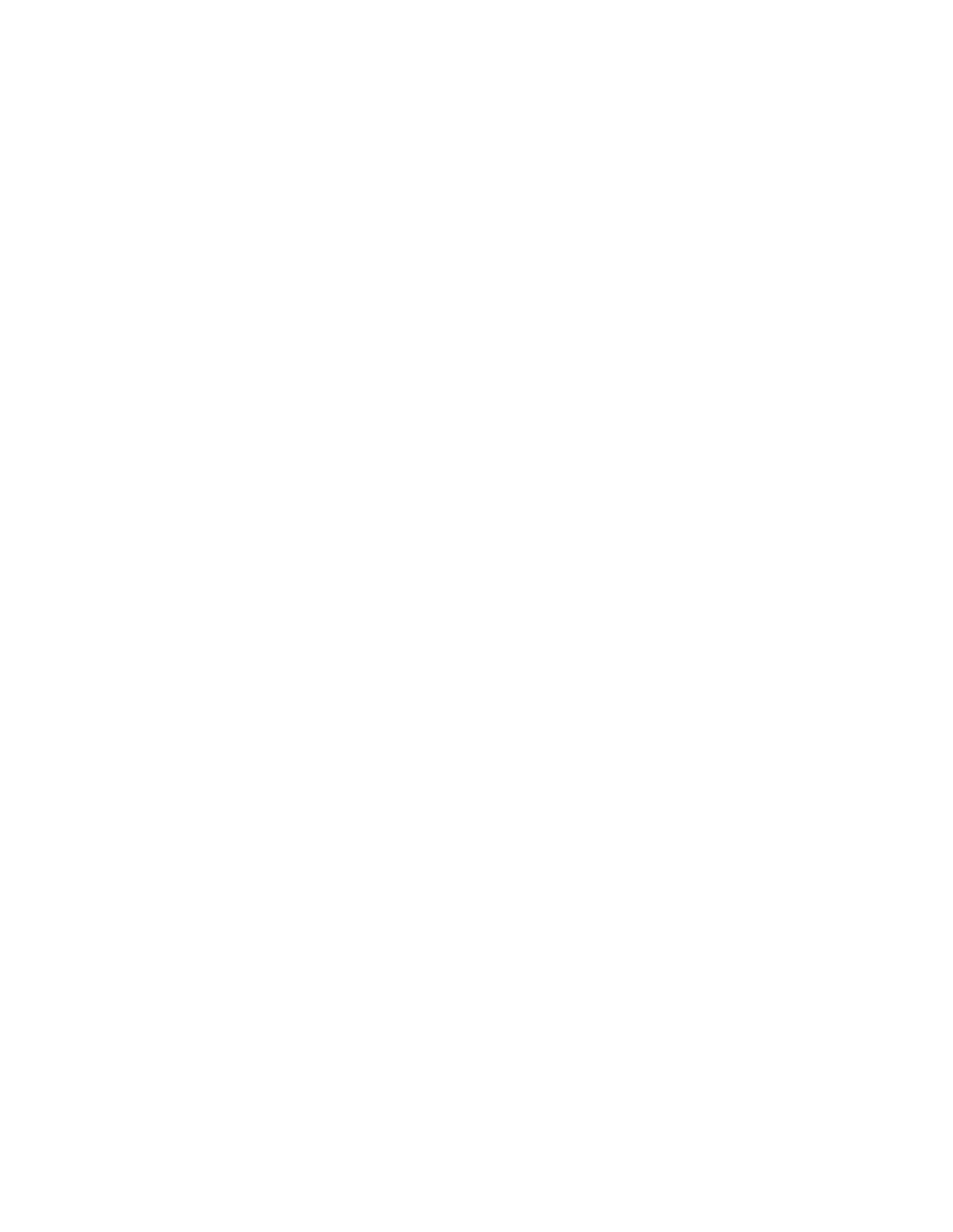#### **INTRODUCTION**

Approximately 40 million adults lack a high school diploma or GED (American Council on Education, 2009, p. 10), and millions of adults are "unprepared to meet the requirements of the new economy" (Kirsh et al., 2007, p. 24). To regain the United States' economic competitiveness, President Obama refers to education as "the economic issue of our time," and has called for eight million more college graduates by 2020 (Office of the Press Secretary, 2010). According to the National Commission on Adult Literacy (NCAL), "To find and hold jobs that will pay a family‐sustaining wage in the 21st century, adults must have at least some postsecondary education or occupational training" (2008, p. 1). However, increasing the skills of adult learners has historically proven very challenging.

In 2009, the Community Action Project of Tulsa County (CAP) launched an education and training initiative, Career*Advance,* for parents of children in several Head Start/Early Head Start centers. The initiative is based on prior research which connected parents' economic stability with improved child outcomes (Yoshikawa et al., 2006). The parents' experiences in Tulsa's adult education system spurred this review of the literature to better understand the challenges facing adult learners and identify best practices in the field. This paper reflects the findings to date and recommends changes for Tulsa's adult education community.

#### **ADULT EDUCATION IN THE UNITED STATES**

Adult-oriented education in the U.S. encompasses the wide range of skill levels of adult learners, including pre‐secondary, secondary, and post‐secondary education. Adult education is officially classified into three categories:

- General Education Development / Adult Basic Education (ABE): to increase skills of students without a high school diploma so they can pass the General Education Development (GED) test. GED /ABE can include adult pre‐ secondary (sixth grade and below) and secondary (seventh grade and beyond) education.
- English as a Second Language (ESL) / English for Speakers of Other Languages (ESOL): to increase the English literacy skills of foreign-born adults, including legal and illegal immigrants and refugees. Literacy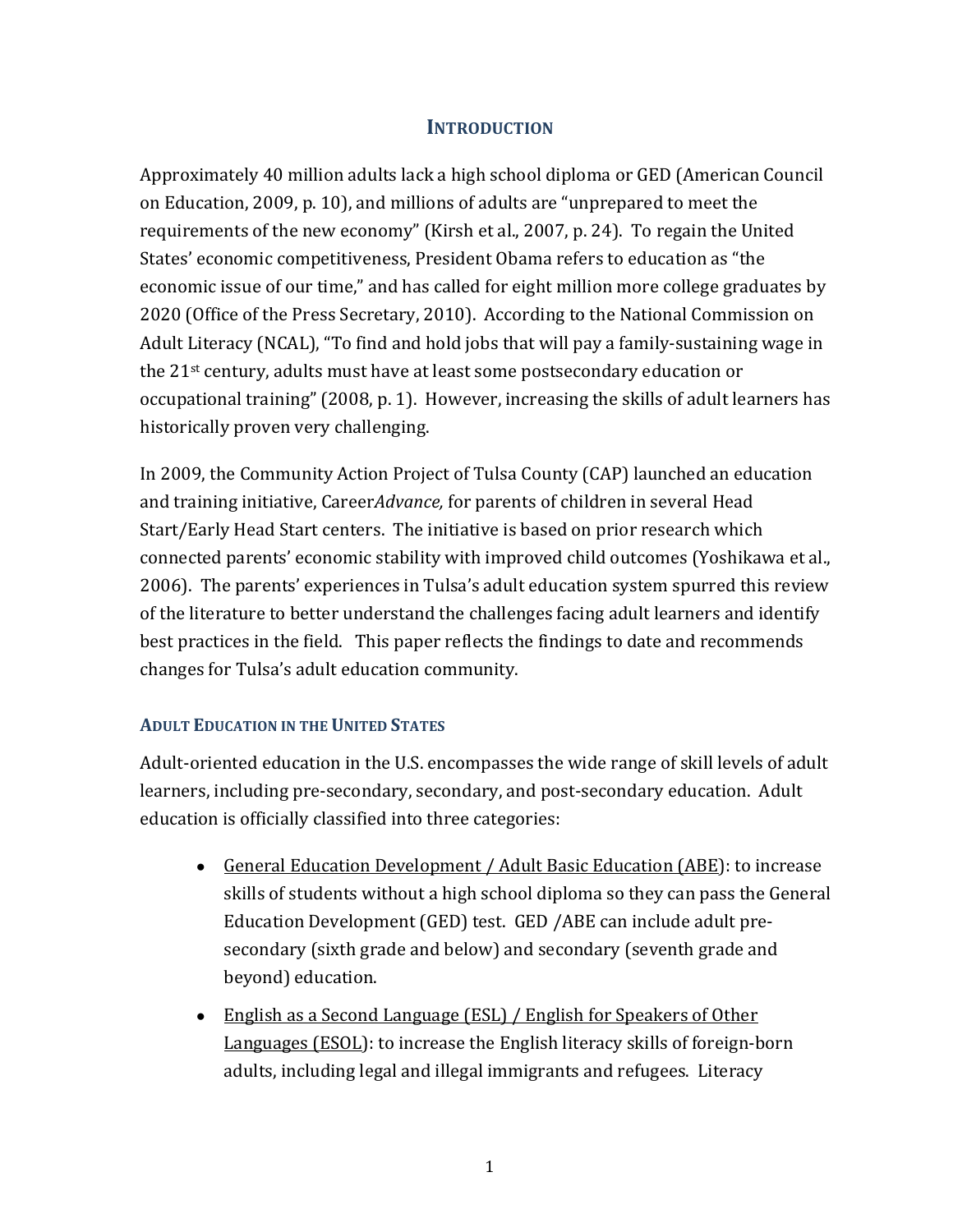generally is understood to encompass proficiency across the four domains of communication: speaking, writing, reading, and listening.

● Developmental Education / College Readiness: to develop pre-collegiate skills in students who already possess a high school diploma or GED, but are otherwise academically unprepared for college‐level course work.

Under Title II of the 1998 Workforce Investment Act (WIA), the Adult Education and Family Literacy Act (AEFLA) provides federal funding to state adult education agencies, which then make money available to local adult education providers with or without additional state‐allocated funds. Title II funds adult basic education, including ESL/ESOL programs, at Adult Learning Centers or community colleges, as well as through community‐based organizations and others. The law requires states to establish performance goals, collect student data, and report annually through the U.S. Department of Education's National Reporting System (NRS) on the following: "education gains (basic literacy skills and English language acquisition), high school completion [GED attainment], entered postsecondary education or training, entered employment, and retained employment" (Duke and Ganzglass, 2007, p. 3). Currently, there are three commonly used assessment tests for adult education:

- Test of Adult Basic Education (TABE)
- COMPASS® Test
- ACCUPLACER ® Test

These tests can be used to assess the current skills of students, or as pre- and post-test assessments. An overview of the three tests can be found in Table 1.

Nationwide, in 2007 more than one million of the 2.3 million students (46%) in adult basic education were enrolled in ESL programs, while approximately 940,000 were in ABE (41%), and almost 300,000 were in adult secondary education (13%). In Oklahoma that year, state‐administered programs served approximately 18,000 adults; sixty‐nine percent of whom were in ABE, twelve percent in adult secondary education, and twenty percent in ESL programs (National Center for Education Statistics, 2009, Table 369).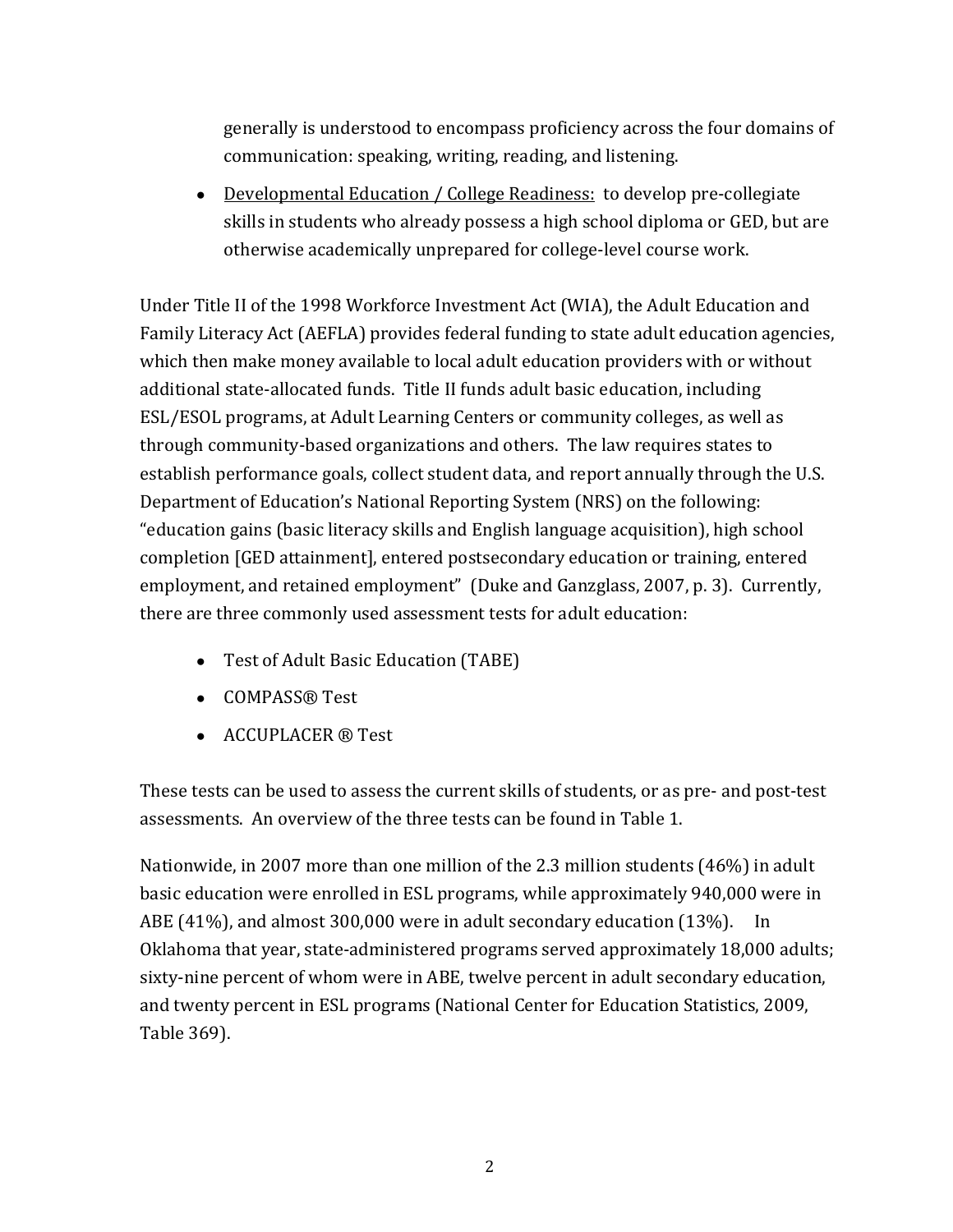| <b>Test of Adult Basic</b>     | <b>ACCUPLACER ® Exam</b>                                                                                                                                                                                                                                                                                                                                                                                                                                                                                                                                                                                                                                                                                                                                                                                                                                                                                                                | <b>COMPASS® Exam</b>                                                                                                                                                                                                                                                 |
|--------------------------------|-----------------------------------------------------------------------------------------------------------------------------------------------------------------------------------------------------------------------------------------------------------------------------------------------------------------------------------------------------------------------------------------------------------------------------------------------------------------------------------------------------------------------------------------------------------------------------------------------------------------------------------------------------------------------------------------------------------------------------------------------------------------------------------------------------------------------------------------------------------------------------------------------------------------------------------------|----------------------------------------------------------------------------------------------------------------------------------------------------------------------------------------------------------------------------------------------------------------------|
| <b>Education (TABE)</b>        |                                                                                                                                                                                                                                                                                                                                                                                                                                                                                                                                                                                                                                                                                                                                                                                                                                                                                                                                         |                                                                                                                                                                                                                                                                      |
|                                | Untimed multiple-choice                                                                                                                                                                                                                                                                                                                                                                                                                                                                                                                                                                                                                                                                                                                                                                                                                                                                                                                 | Untimed multiple-choice exam,                                                                                                                                                                                                                                        |
|                                |                                                                                                                                                                                                                                                                                                                                                                                                                                                                                                                                                                                                                                                                                                                                                                                                                                                                                                                                         | computer-adaptive                                                                                                                                                                                                                                                    |
|                                |                                                                                                                                                                                                                                                                                                                                                                                                                                                                                                                                                                                                                                                                                                                                                                                                                                                                                                                                         |                                                                                                                                                                                                                                                                      |
|                                |                                                                                                                                                                                                                                                                                                                                                                                                                                                                                                                                                                                                                                                                                                                                                                                                                                                                                                                                         | Customizable placement and                                                                                                                                                                                                                                           |
|                                |                                                                                                                                                                                                                                                                                                                                                                                                                                                                                                                                                                                                                                                                                                                                                                                                                                                                                                                                         | diagnostic exams                                                                                                                                                                                                                                                     |
|                                |                                                                                                                                                                                                                                                                                                                                                                                                                                                                                                                                                                                                                                                                                                                                                                                                                                                                                                                                         |                                                                                                                                                                                                                                                                      |
|                                |                                                                                                                                                                                                                                                                                                                                                                                                                                                                                                                                                                                                                                                                                                                                                                                                                                                                                                                                         |                                                                                                                                                                                                                                                                      |
|                                |                                                                                                                                                                                                                                                                                                                                                                                                                                                                                                                                                                                                                                                                                                                                                                                                                                                                                                                                         | Reading, Mathematics, Writing                                                                                                                                                                                                                                        |
|                                | Sentence Skills,                                                                                                                                                                                                                                                                                                                                                                                                                                                                                                                                                                                                                                                                                                                                                                                                                                                                                                                        | Skills, English as a Second                                                                                                                                                                                                                                          |
| Vocabulary, Spelling, Writing, | Mathematics, English as a                                                                                                                                                                                                                                                                                                                                                                                                                                                                                                                                                                                                                                                                                                                                                                                                                                                                                                               | Language, and Essay Writing                                                                                                                                                                                                                                          |
| Science, and Social Studies    | Second Language, and                                                                                                                                                                                                                                                                                                                                                                                                                                                                                                                                                                                                                                                                                                                                                                                                                                                                                                                    | (not multiple-choice)                                                                                                                                                                                                                                                |
|                                | <b>Essay Writing (not</b>                                                                                                                                                                                                                                                                                                                                                                                                                                                                                                                                                                                                                                                                                                                                                                                                                                                                                                               |                                                                                                                                                                                                                                                                      |
|                                |                                                                                                                                                                                                                                                                                                                                                                                                                                                                                                                                                                                                                                                                                                                                                                                                                                                                                                                                         |                                                                                                                                                                                                                                                                      |
|                                |                                                                                                                                                                                                                                                                                                                                                                                                                                                                                                                                                                                                                                                                                                                                                                                                                                                                                                                                         | Programs/institutions can set                                                                                                                                                                                                                                        |
|                                |                                                                                                                                                                                                                                                                                                                                                                                                                                                                                                                                                                                                                                                                                                                                                                                                                                                                                                                                         | cut-off scores or use the                                                                                                                                                                                                                                            |
|                                |                                                                                                                                                                                                                                                                                                                                                                                                                                                                                                                                                                                                                                                                                                                                                                                                                                                                                                                                         | guidelines suggested by ACT:                                                                                                                                                                                                                                         |
|                                |                                                                                                                                                                                                                                                                                                                                                                                                                                                                                                                                                                                                                                                                                                                                                                                                                                                                                                                                         | <b>Reading</b><br>0-60 Reading Development 1                                                                                                                                                                                                                         |
|                                |                                                                                                                                                                                                                                                                                                                                                                                                                                                                                                                                                                                                                                                                                                                                                                                                                                                                                                                                         | 61-80 Reading Development 2                                                                                                                                                                                                                                          |
|                                |                                                                                                                                                                                                                                                                                                                                                                                                                                                                                                                                                                                                                                                                                                                                                                                                                                                                                                                                         | 81-100 No Reading Dev.                                                                                                                                                                                                                                               |
|                                |                                                                                                                                                                                                                                                                                                                                                                                                                                                                                                                                                                                                                                                                                                                                                                                                                                                                                                                                         | Needed                                                                                                                                                                                                                                                               |
| Grade Levels 2-3.9             |                                                                                                                                                                                                                                                                                                                                                                                                                                                                                                                                                                                                                                                                                                                                                                                                                                                                                                                                         | <b>Writing Skills</b>                                                                                                                                                                                                                                                |
| Reading:<br>$368 - 460$        |                                                                                                                                                                                                                                                                                                                                                                                                                                                                                                                                                                                                                                                                                                                                                                                                                                                                                                                                         | 0-37 Dev. English 1                                                                                                                                                                                                                                                  |
| Total Math: 314 - 441          |                                                                                                                                                                                                                                                                                                                                                                                                                                                                                                                                                                                                                                                                                                                                                                                                                                                                                                                                         | 38-69 Dev. English 2                                                                                                                                                                                                                                                 |
| Language: 390 - 490            |                                                                                                                                                                                                                                                                                                                                                                                                                                                                                                                                                                                                                                                                                                                                                                                                                                                                                                                                         | 70-100 Freshman English                                                                                                                                                                                                                                              |
|                                |                                                                                                                                                                                                                                                                                                                                                                                                                                                                                                                                                                                                                                                                                                                                                                                                                                                                                                                                         | <b>Essay Writing (8 point scale)</b>                                                                                                                                                                                                                                 |
|                                |                                                                                                                                                                                                                                                                                                                                                                                                                                                                                                                                                                                                                                                                                                                                                                                                                                                                                                                                         | $2 - 4$<br>Dev. English 1                                                                                                                                                                                                                                            |
|                                |                                                                                                                                                                                                                                                                                                                                                                                                                                                                                                                                                                                                                                                                                                                                                                                                                                                                                                                                         | 5 <sup>5</sup><br>Dev. English 2                                                                                                                                                                                                                                     |
|                                |                                                                                                                                                                                                                                                                                                                                                                                                                                                                                                                                                                                                                                                                                                                                                                                                                                                                                                                                         | $6-8$<br>Freshman English                                                                                                                                                                                                                                            |
|                                |                                                                                                                                                                                                                                                                                                                                                                                                                                                                                                                                                                                                                                                                                                                                                                                                                                                                                                                                         | Pre-Algebra<br>Arithmetic Review<br>$0 - 43$                                                                                                                                                                                                                         |
|                                |                                                                                                                                                                                                                                                                                                                                                                                                                                                                                                                                                                                                                                                                                                                                                                                                                                                                                                                                         | Experiences                                                                                                                                                                                                                                                          |
|                                |                                                                                                                                                                                                                                                                                                                                                                                                                                                                                                                                                                                                                                                                                                                                                                                                                                                                                                                                         | 44-100 Elementary Algebra                                                                                                                                                                                                                                            |
|                                |                                                                                                                                                                                                                                                                                                                                                                                                                                                                                                                                                                                                                                                                                                                                                                                                                                                                                                                                         | Algebra                                                                                                                                                                                                                                                              |
|                                |                                                                                                                                                                                                                                                                                                                                                                                                                                                                                                                                                                                                                                                                                                                                                                                                                                                                                                                                         | $0 - 45$<br>Elementary Algebra                                                                                                                                                                                                                                       |
| <b>Low Secondary</b>           |                                                                                                                                                                                                                                                                                                                                                                                                                                                                                                                                                                                                                                                                                                                                                                                                                                                                                                                                         | 46-65 Intermediate Algebra                                                                                                                                                                                                                                           |
| Grade Levels 9-10.9            |                                                                                                                                                                                                                                                                                                                                                                                                                                                                                                                                                                                                                                                                                                                                                                                                                                                                                                                                         | 66-100 College Algebra                                                                                                                                                                                                                                               |
| Reading:<br>567-595            |                                                                                                                                                                                                                                                                                                                                                                                                                                                                                                                                                                                                                                                                                                                                                                                                                                                                                                                                         | <b>College Algebra</b>                                                                                                                                                                                                                                               |
|                                |                                                                                                                                                                                                                                                                                                                                                                                                                                                                                                                                                                                                                                                                                                                                                                                                                                                                                                                                         | 0-45 College Algebra                                                                                                                                                                                                                                                 |
|                                |                                                                                                                                                                                                                                                                                                                                                                                                                                                                                                                                                                                                                                                                                                                                                                                                                                                                                                                                         | 46-100 Trig./Business Calculus                                                                                                                                                                                                                                       |
|                                |                                                                                                                                                                                                                                                                                                                                                                                                                                                                                                                                                                                                                                                                                                                                                                                                                                                                                                                                         | <b>Trigonometry</b>                                                                                                                                                                                                                                                  |
|                                |                                                                                                                                                                                                                                                                                                                                                                                                                                                                                                                                                                                                                                                                                                                                                                                                                                                                                                                                         | $0 - 45$<br>Trigonometry/Business<br>46-100 Calculus I                                                                                                                                                                                                               |
|                                |                                                                                                                                                                                                                                                                                                                                                                                                                                                                                                                                                                                                                                                                                                                                                                                                                                                                                                                                         |                                                                                                                                                                                                                                                                      |
|                                |                                                                                                                                                                                                                                                                                                                                                                                                                                                                                                                                                                                                                                                                                                                                                                                                                                                                                                                                         |                                                                                                                                                                                                                                                                      |
|                                | Timed multiple-choice exam,<br>either paper/pencil or via<br>computer/online<br>Locator test determines<br>appropriate test level (out of<br>five) for either the Survey<br>Test or the Complete Battery<br>Reading, Mathematics,<br>Language Mechanics,<br><b>National Reporting System</b><br>for Adult Ed recommends:<br><b>Beginning ABE Literacy</b><br>Grade Levels 0-1.9<br>Reading:<br>$\leq 367$<br>Total Math: $\leq$ 313<br>Language: $\leq 389$<br><b>Beginning Basic Education</b><br><b>Low Intermediate</b><br>Grade Levels 4-5.9<br>Reading: 461-517<br>Total Math: 442-505<br>Language: 491-523<br><b>High Intermediate</b><br>Grade Levels 6-8.9<br>Reading:<br>$518 - 566$<br>Total Math: 506 - 565<br>Language: 524 - 559<br>Total Math: 566-594<br>Language: 560-585<br><b>High Secondary Education</b><br>Grade Levels 11-12<br>Reading:<br>596 and above<br>Total Math: 595 and above<br>Language: 586 and above | exam, computer-adaptive<br>(difficulty is shaped by<br>student responses) or<br>paper/pencil<br>Customizable placement<br>and diagnostic exams<br>Reading Comprehension,<br>multiple-choice)<br>Cut-off scores are set by<br>individual institutions.<br>Scale 0-120 |

#### **Table 1. Overview of Common Assessments in Adult Education**

Sources (full details in References):

Accuplacer; COMPASS: College Placement Tests; TABE 9&10 Product QuickFacts; and The National Reporting System for Adult Education, "Exhibit 2.1 Functioning Level Table," *Implementation Guidelines.*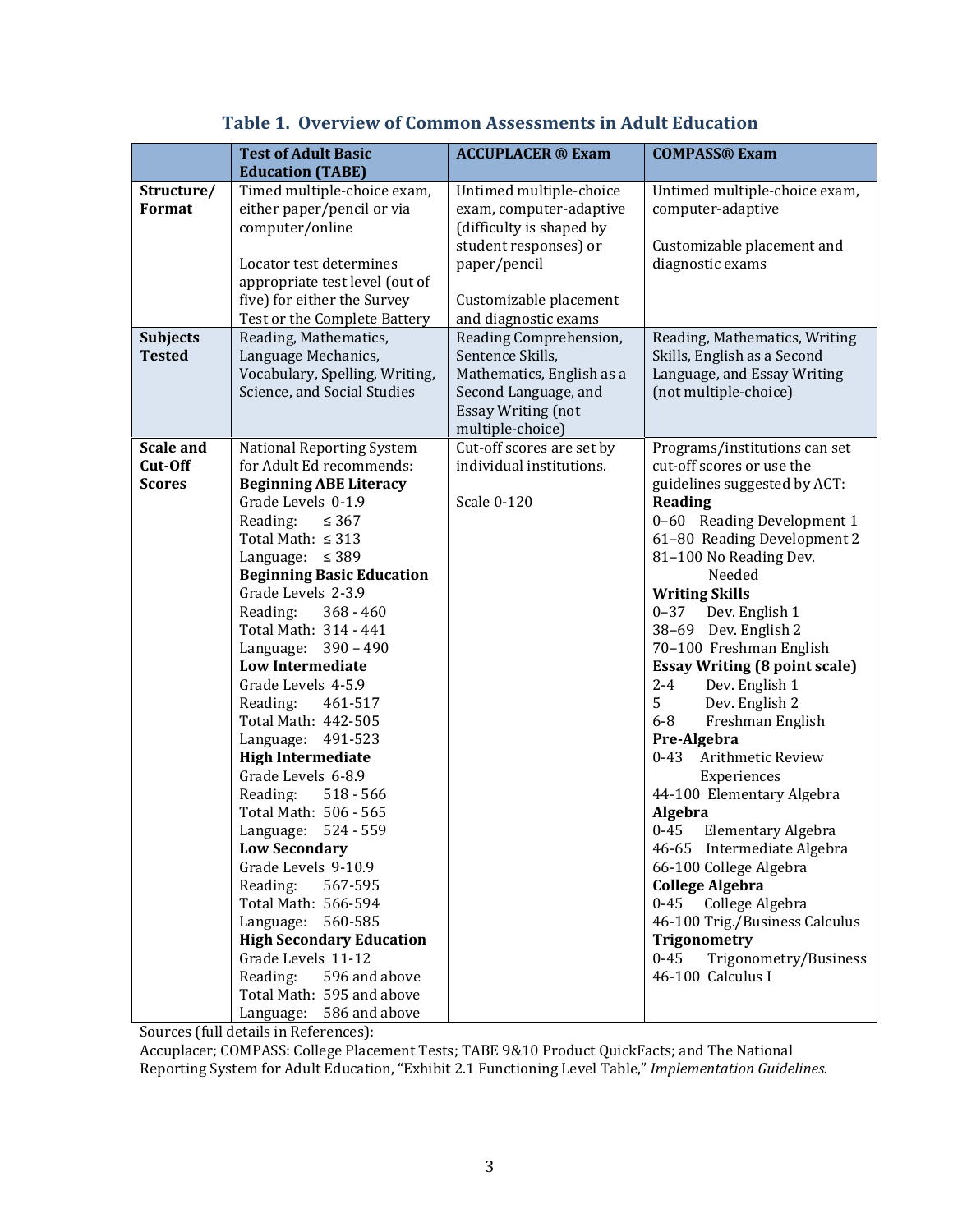#### **ADULT BASIC EDUCATION IN OKLAHOMA**

The Oklahoma State Department of Education's *Adult Education and Literacy Handbook* outlines the state's guiding principles, program action plan, services, and reporting requirements. The state's plan calls for students to set individual learning goals, instructors to take 15 hours of professional development annually, and state program staff to track and report student performance data on a monthly basis.

Oklahoma Adult Learning Centers offer four levels of noncredit ABE instruction: Beginning Literacy, Beginning, Low Intermediate, High Intermediate, as well as noncredit Adult Low‐Secondary Education instruction. The centers also offer six levels of noncredit ESL instruction: Beginning Literacy, Low Beginning, High Beginning, Low Intermediate, High Intermediate, and Advanced. The characteristics of students at each of these levels are detailed in Table 2. Assessments are given once a student has completed 60 to 100 hours of instruction. The state has also established a performance indicator that sixty percent or more of all fundable adult learners will be pre- and postassessed during the fiscal year.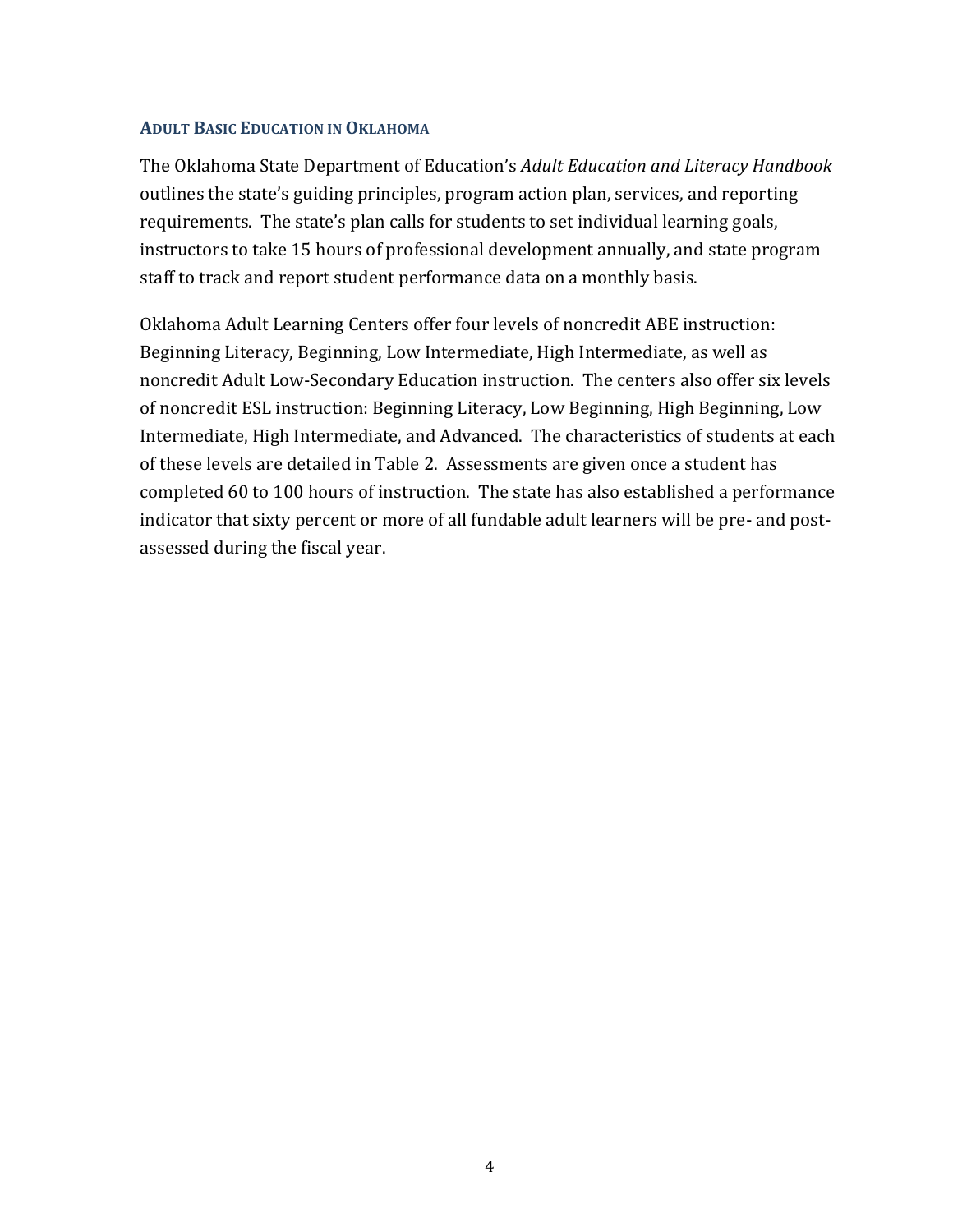| <b>Adult Basic Education</b>                                                                                                                                                                                                                                                                                                                                                                                           | <b>ESL / ESOL</b>                                                                                                                                                                                                                                                                                                     |
|------------------------------------------------------------------------------------------------------------------------------------------------------------------------------------------------------------------------------------------------------------------------------------------------------------------------------------------------------------------------------------------------------------------------|-----------------------------------------------------------------------------------------------------------------------------------------------------------------------------------------------------------------------------------------------------------------------------------------------------------------------|
| <b>Beginning Literacy</b><br>No or minimal reading, writing, or math skills                                                                                                                                                                                                                                                                                                                                            | <b>Beginning Literacy</b><br>No or minimal reading or writing skills in any<br>language                                                                                                                                                                                                                               |
| <b>Beginning</b><br>Literacy: can read simple material on familiar<br>subjects; can write simple sentences<br>Numeracy: can count, add, and subtract; can<br>perform simple multiplication and identify simple<br>fractions                                                                                                                                                                                            | <b>Low Beginning</b><br>In English: can read and write some familiar words<br>and phrases; can complete simple forms with basic<br>personal information; can understand simple<br>greetings, phrases, commands and questions;<br>speaks slowly with little control over grammar                                       |
| <b>Low Intermediate</b><br>Literacy: can read text on familiar subjects with a<br>simple structure; can write simple paragraphs<br>Numeracy: can add, subtract, multiple, and divide<br>three-digit whole numbers                                                                                                                                                                                                      | <b>High Beginning</b><br>In English: can read many common words and<br>simple sentences; can write simple sentences but<br>with little control of grammar or spelling; can<br>understand common words and simple phrases<br>spoken slowly with some repetition; can speak<br>common words and communicate basic needs |
| <b>High Intermediate</b><br>Literacy: can read and write simple narratives and<br>short essays on familiar topics; shows consistent<br>use of basic grammar and punctuation<br>Numeracy: can perform all basic math operations<br>on whole numbers and fractions; can solve<br>narrative problems; can convert between decimals<br>and fractions                                                                       | <b>Low Intermediate</b><br>In English: can read simple material on familiar<br>subjects; can write on familiar subjects and show<br>control of basic grammar and punctuation; can<br>participate in routine social conversations with<br>some control of basic grammar                                                |
| <b>Low Secondary</b><br>Literacy: can comprehend expository writing and a<br>variety of published materials; can compose multi-<br>paragraph essays; writing is organized and<br>cohesive with few mechanical errors<br>Numeracy: can work accurately with whole<br>numbers, decimals, and fractions; solve simple<br>algebraic equations; develop and use tables and<br>graphs; and use math is business transactions | <b>High Intermediate</b><br>In English: can read and write on familiar subjects<br>with simple paragraphs; shows consistent use of<br>basic grammar and punctuation; can participate in<br>social situations though with inconsistent control<br>of more complex grammar                                              |
| <b>High Secondary</b><br>Literacy: can understand, discuss and analyze<br>information from a variety of sources; writing is<br>cohesive, clear, and supported by relevant detail<br>Numeracy: can estimate time and space; can apply<br>principles of geometry; can apply trigonometric<br>functions                                                                                                                   | <b>Advanced</b><br>In English: can read moderately complex text; can<br>write multi-paragraph text using some complex<br>grammar; can understand and communicate in a<br>variety of contexts; has some basic fluency of<br>speech                                                                                     |

#### **Table 2. Student Characteristics for Each Adult Education Level**

Source: Summarized from "Exhibit 2.1: Functioning Level Table." *NRS Implementation Guidelines.* (2010). *Pages* 16‐21.

Oklahoma's *Adult Education Handbook* also reports on recent system performance and provides comparative information on national performance averages. As detailed in Table 3, Oklahoma's performance has been mixed over the last three years for which data are available. In Fiscal Year 2009 (FY2009), Oklahoma met only one of its objectives – entered employment. However, because there are no consequences for low performance under WIA Title II, programs currently have no incentive to improve their service delivery or mode of instruction.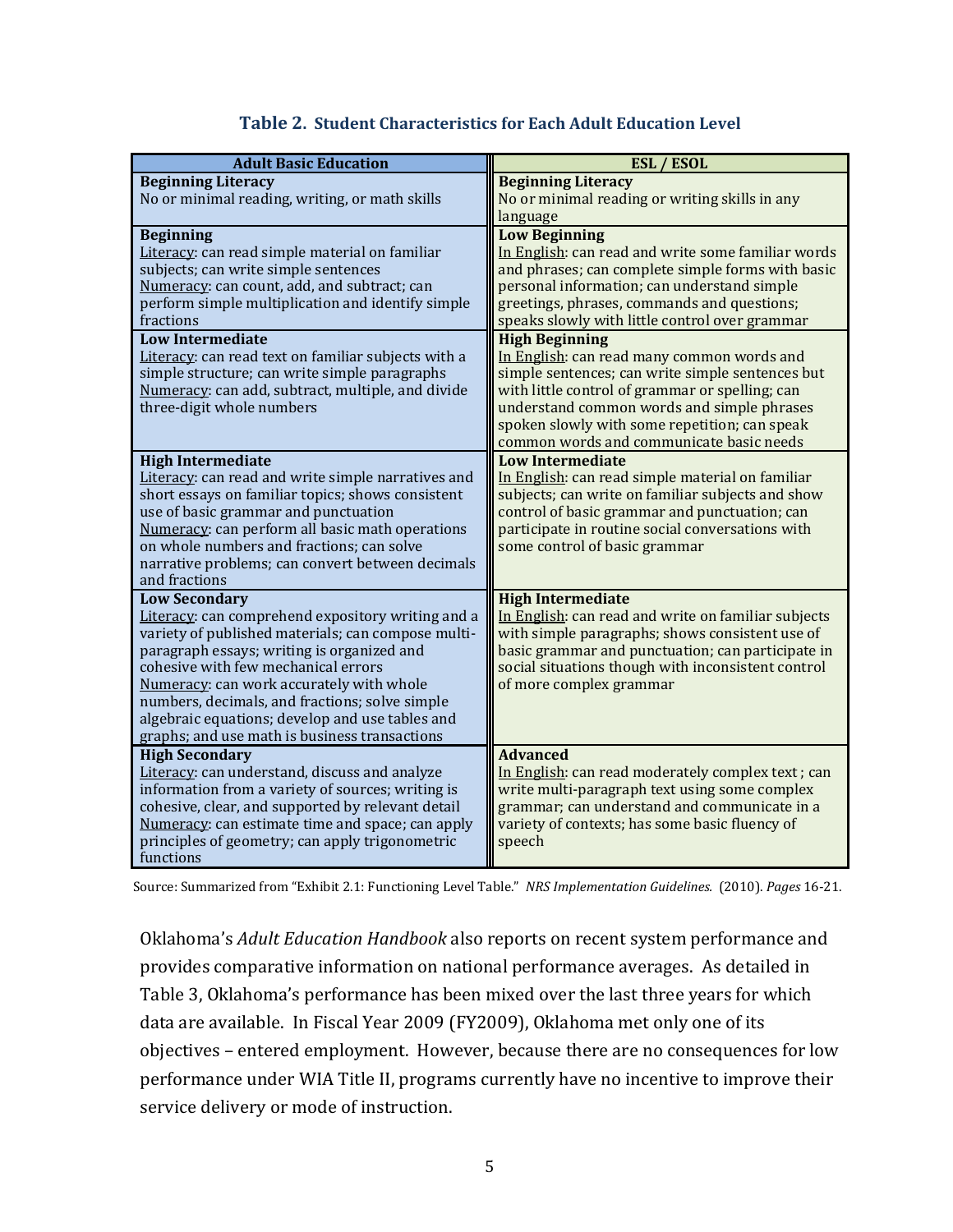| Federal Core Indicator #1: Demonstrated improvements in literacy skill levels in reading and writing the English language,                                    |                                      |                                           |                                           |                                             |                                           |                                                  |                                             |                                           |                                                  |
|---------------------------------------------------------------------------------------------------------------------------------------------------------------|--------------------------------------|-------------------------------------------|-------------------------------------------|---------------------------------------------|-------------------------------------------|--------------------------------------------------|---------------------------------------------|-------------------------------------------|--------------------------------------------------|
| numeracy, problem solving, English language acquisition, and other literacy skills                                                                            |                                      |                                           |                                           |                                             |                                           |                                                  |                                             |                                           |                                                  |
| Performance<br><b>Measure</b>                                                                                                                                 | <b>National</b><br>Average<br>FY2007 | <b>State</b><br><b>Target</b><br>%*FY2007 | <b>State</b><br><b>Actual %</b><br>FY2007 | <b>National</b><br>Average<br>FY2008        | <b>State</b><br><b>Target</b><br>%*FY2008 | <b>State</b><br><b>Actual %</b><br>FY2008        | <b>National</b><br>Average<br>FY2009        | <b>State</b><br><b>Target</b><br>%*FY2009 | <b>State</b><br><b>Actual %</b><br>FY2009        |
| <b>ABE Beginning</b><br>Literacy                                                                                                                              | 39                                   | 47                                        | 46                                        | 42                                          | 48                                        | 49                                               | 38                                          | 48                                        | 33                                               |
| <b>ABE Beginning</b>                                                                                                                                          | 40                                   | 48                                        | 42                                        | 41                                          | 45                                        | 44                                               | 43                                          | 45                                        | 32                                               |
| <b>ABE Low</b><br>Intermediate                                                                                                                                | 40                                   | 47                                        | 43                                        | 40                                          | 45                                        | 45                                               | 43                                          | 45                                        | 31                                               |
| ABE High<br>Intermediate                                                                                                                                      | 35                                   | 41                                        | 34                                        | 36                                          | 41                                        | 34                                               | 38                                          | 41                                        | 23                                               |
| Adult<br>Secondary Low                                                                                                                                        | 37                                   | 43                                        | 26                                        | 38                                          | 41                                        | 28                                               | 38                                          | 38                                        | 21                                               |
| <b>ESL Beginning</b><br>Literacy                                                                                                                              | 38                                   | 39                                        | 28                                        | 39                                          | 36                                        | 23                                               | 43                                          | 36                                        | 25                                               |
| <b>ESL Low</b><br>Beginning                                                                                                                                   | 40                                   | 34                                        | 43                                        | 50                                          | 37                                        | 45                                               | 41                                          | 45                                        | 30                                               |
| <b>ESL High</b><br>Beginning                                                                                                                                  | 46                                   | 36                                        | 40                                        | 48                                          | 37                                        | 42                                               | 48                                          | 42                                        | 34                                               |
| <b>ESL Low</b><br>Intermediate                                                                                                                                | 42                                   | 43                                        | 44                                        | 44                                          | 46                                        | 40                                               | 44                                          | 46                                        | 33                                               |
| <b>ESL High</b><br>Intermediate                                                                                                                               | 40                                   | 44                                        | 36                                        | 40                                          | 40                                        | 31                                               | 40                                          | 40                                        | 31                                               |
| <b>ESL Advanced</b>                                                                                                                                           | 22                                   | 31                                        | 24                                        | 30                                          | 32                                        | 21                                               | 24                                          | 32                                        | 23                                               |
| Federal Core Indicator #2: Placement in, retention in, or completion of postsecondary education, training, unsubsidized<br>employment, or career advancement. |                                      |                                           |                                           |                                             |                                           |                                                  |                                             |                                           |                                                  |
| Performance<br><b>Measure</b>                                                                                                                                 | <b>National</b><br>Average<br>FY2007 | <b>State</b><br><b>Target</b><br>%*FY2007 | <b>State</b><br><b>Actual %</b><br>FY2007 | <b>National</b><br>Average<br><b>FY2008</b> | <b>State</b><br><b>Target</b><br>%*FY2008 | <b>State</b><br><b>Actual %</b><br><b>FY2008</b> | <b>National</b><br>Average<br><b>FY2008</b> | <b>State</b><br><b>Target</b><br>%*FY2008 | <b>State</b><br><b>Actual %</b><br><b>FY2008</b> |
| Entered<br>Employment                                                                                                                                         | 45                                   | 73                                        | 76                                        | 68                                          | 65                                        | 74                                               | 55                                          | 77                                        | 79                                               |
| Retained<br>Employment                                                                                                                                        | 55                                   | 80                                        | 80                                        | 54                                          | 75                                        | 62                                               | 65                                          | 81                                        | 74                                               |
| Entered<br>Postsecondary<br>Educ./Training                                                                                                                    | 43                                   | 16                                        | 11                                        | 62                                          | 18                                        | 10                                               | 58                                          | 18                                        | 15                                               |
| Federal Core Indicator #3: Receipt of a secondary school diploma or its recognized equivalent.                                                                |                                      |                                           |                                           |                                             |                                           |                                                  |                                             |                                           |                                                  |
| Performance<br><b>Measure</b>                                                                                                                                 | <b>National</b><br>Average<br>FY2007 | <b>State</b><br><b>Target</b><br>%*FY2007 | <b>State</b><br><b>Actual</b><br>%FY2007  | <b>National</b><br>Average<br><b>FY2008</b> | <b>State</b><br><b>Target</b><br>%*FY2008 | <b>State</b><br><b>Actual</b><br><b>%FY2008</b>  | <b>National</b><br>Average<br><b>FY2008</b> | <b>State</b><br><b>Target</b><br>%*FY2008 | <b>State</b><br><b>Actual</b><br><b>%FY2008</b>  |
| <b>Obtain GED</b>                                                                                                                                             | 53                                   | 52                                        | 61                                        | 57                                          | 53                                        | 60                                               | 64                                          | 62                                        | 57                                               |
| State Indicator of Performance: Sixty percent (60%) or more of all fundable adult learners will be pre- and post-assessed<br>during the fiscal year.          |                                      |                                           |                                           |                                             |                                           |                                                  |                                             |                                           |                                                  |
| Performance<br><b>Measure</b>                                                                                                                                 | <b>National</b><br>Average<br>FY2007 | <b>State</b><br><b>Target</b><br>%FY2007  | <b>State</b><br><b>Actual %</b><br>FY2007 | <b>National</b><br>Average<br><b>FY2008</b> | <b>State</b><br><b>Target</b><br>%FY2008  | <b>State</b><br><b>Actual %</b><br><b>FY2008</b> | <b>National</b><br>Average<br><b>FY2008</b> | <b>State</b><br><b>Target</b><br>% FY2008 | <b>State</b><br><b>Actual %</b><br><b>FY2008</b> |
| % pre- & post-<br>assessed                                                                                                                                    | N/A                                  | 60                                        | 56                                        | N/A                                         | 60                                        | 55                                               | N/A                                         | 60                                        | 39                                               |

#### **Table 3. Oklahoma Adult Education and Literacy Indicators of Performance**

Notes: Notes: Notes: Notes: Notes: Notes: Notes: Notes: Notes: Notes: Notes: Notes: Notes: Notes: Notes: Notes Target Met Target Not Met

\* Oklahoma negotiates these target percentages with the Office of Vocational and Adult Education each fiscal year. Source: *Adult Education and Literacy Handbook.* "Lifelong Learning Section; Fiscal Year 2011". Page 15. Available: http://sde.state.ok.us/Programs/LifelongLearn/pdf/AEHandbook.pdf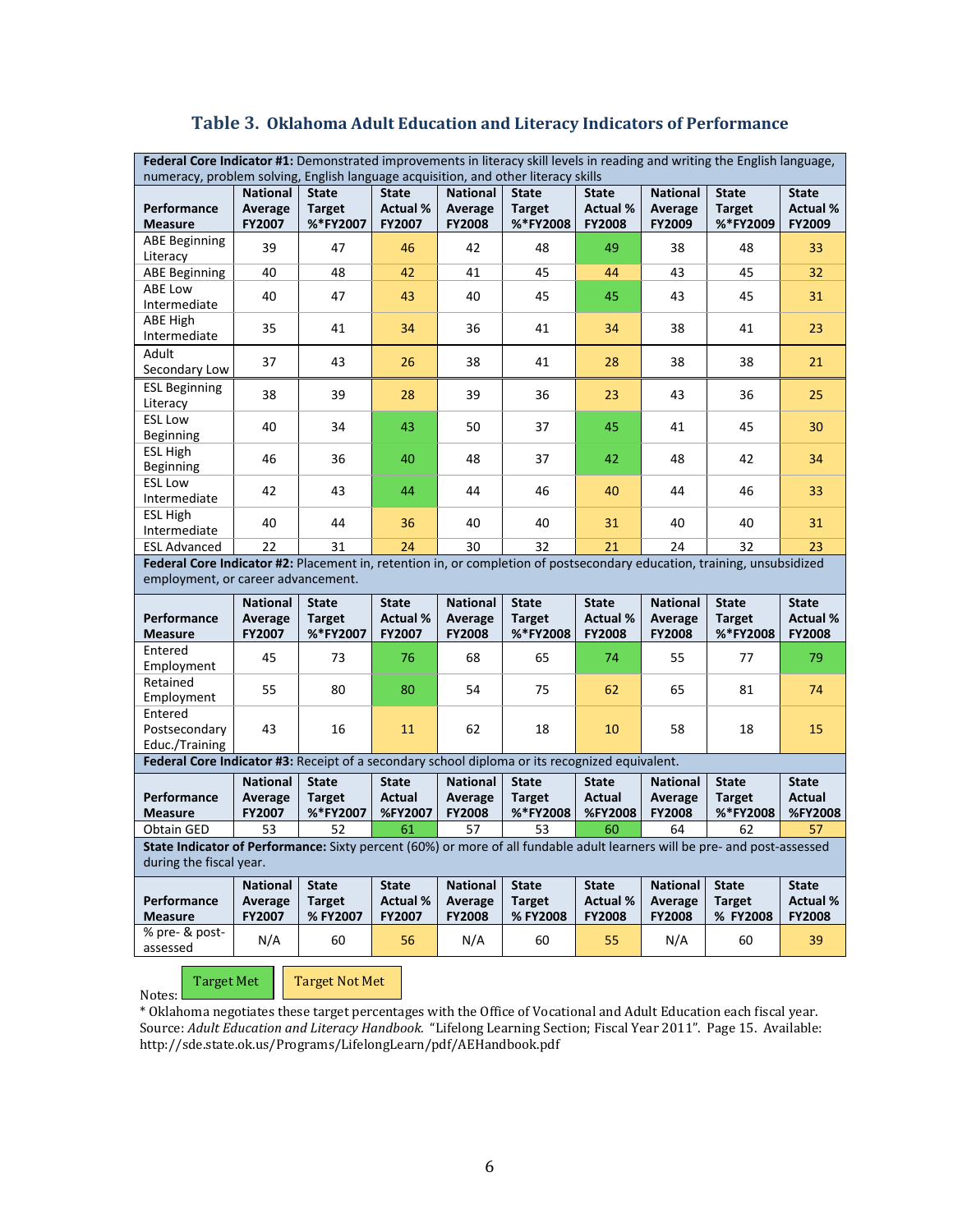#### **ADULT EDUCATION RESOURCES IN TULSA**

There are several resources for adult education in Tulsa; the main providers are Union Public Schools, Tulsa Public Schools, and the YWCA of Tulsa. Micah Kordsmeier, then with CAP, completed a memorandum titled *GED and ESL Services in Tulsa* in conjunction with CAP's Career*Advance* project (Appendix A). As noted in the memorandum, adult education programs are provided primarily through Adult Learning Centers funded by WIA Title II, although other organizations, such as churches or other charities, provide similar services as well.

All classes funded by the state are taught by certified teachers. Classes are offered in the morning, afternoon, and evening, but morning and evening classes are the most popular. The programs follow the academic calendar to a large degree; Union PS does not offer classes during the summer months, while TPS and YWCA offer a reduced schedule of classes during the summer. None of the programs offer participant incentives or career‐based instruction (Kordsmeier, 2010a, p. 3). Table 4 provides an overview of the programs offered by Union public schools, Tulsa public schools, and the YWCA.

| <b>Provider</b>                          | <b>Union Public Schools</b>            | <b>Tulsa Public Schools</b>      | <b>YWCA</b>                                      |  |
|------------------------------------------|----------------------------------------|----------------------------------|--------------------------------------------------|--|
| <i><b>Utilization</b></i>                | 2,000 students/year                    | 1,500 students/year              | 900 students/year                                |  |
| Capacity                                 | No waiting<br>No waiting               |                                  | No waiting                                       |  |
| <b>Retention</b>                         |                                        | 40-50%                           | $~1.50\%$                                        |  |
| <b>Child Care</b>                        | <b>Yes</b>                             | Newcomer only <sup>1</sup>       | N <sub>0</sub>                                   |  |
| <b>Summer</b>                            | N <sub>0</sub>                         | Reduced                          | Reduced                                          |  |
| <b>Focus</b>                             | Depends on class interests             | Careers and further<br>education | Community and family                             |  |
| <b>Textbooks</b>                         | N <sub>0</sub><br>N <sub>0</sub>       |                                  | Sometimes                                        |  |
| Computer-<br><b>based</b>                | Available but not utilized<br>Not used |                                  | Available at YWCA and<br>Martin Regional Library |  |
| <b>GED Testing</b><br>1/month, 10 months |                                        | 3-4 /month, 12 months            | N/A                                              |  |

**Table 4. Adult Education Programs in Tulsa**

Source: Kordsmeier. (2010a). *GED and ESL Services in Tulsa*. Page 4.

1 Since the release of this memo, TPS's Newcomer facility has become a CAP property and is no longer used for TPS's adult basic education programs.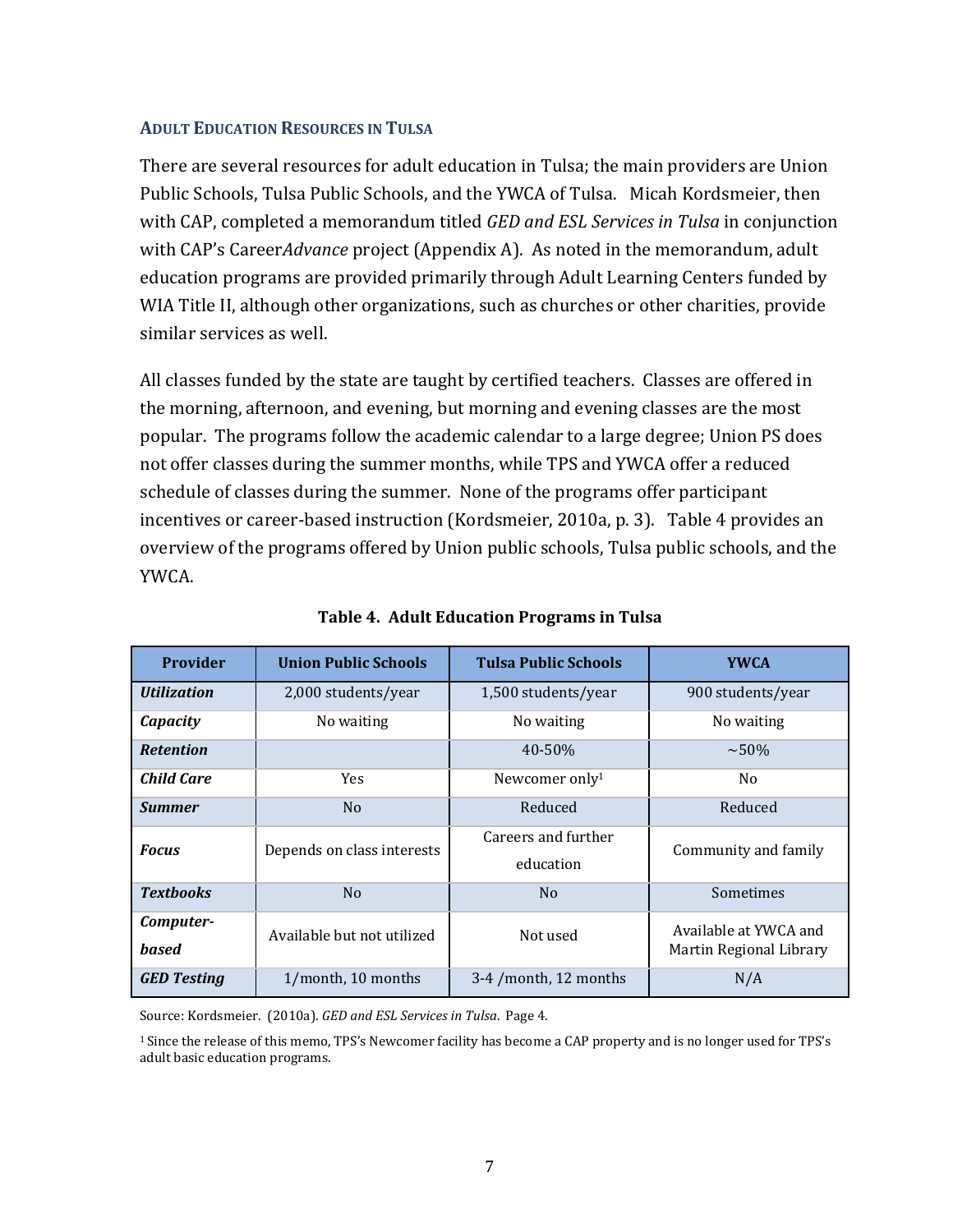The 2010 enrollment for adult education in Tulsa was approximately 4,400 students (Kordsmeier, 2010a, p. 2). Each program indicated that they had unlimited capacity and would serve everyone who is interested. The one‐year retention rate in the programs was between 40 and 50 percent. Each program included a combination of classroom instruction and individual work. The programs at Union and Tulsa public schools were worksheet based, while the YWCA utilized textbooks and worksheets depending on the class.

In addition to the services provided by Union and Tulsa Public Schools and the YWCA, Tulsa Community College (TCC) offers developmental education courses in math, reading, writing, and academic strategies (TCC, 2010, p. 54). Students who "lack curricular requirements in basic skill courses" ( TCC, 2010, p. 14) must receive credit for the developmental education courses within the first 24 credit hours attempted, and before taking a collegiate‐level course in that subject area. The developmental courses include both class work and individualized instruction.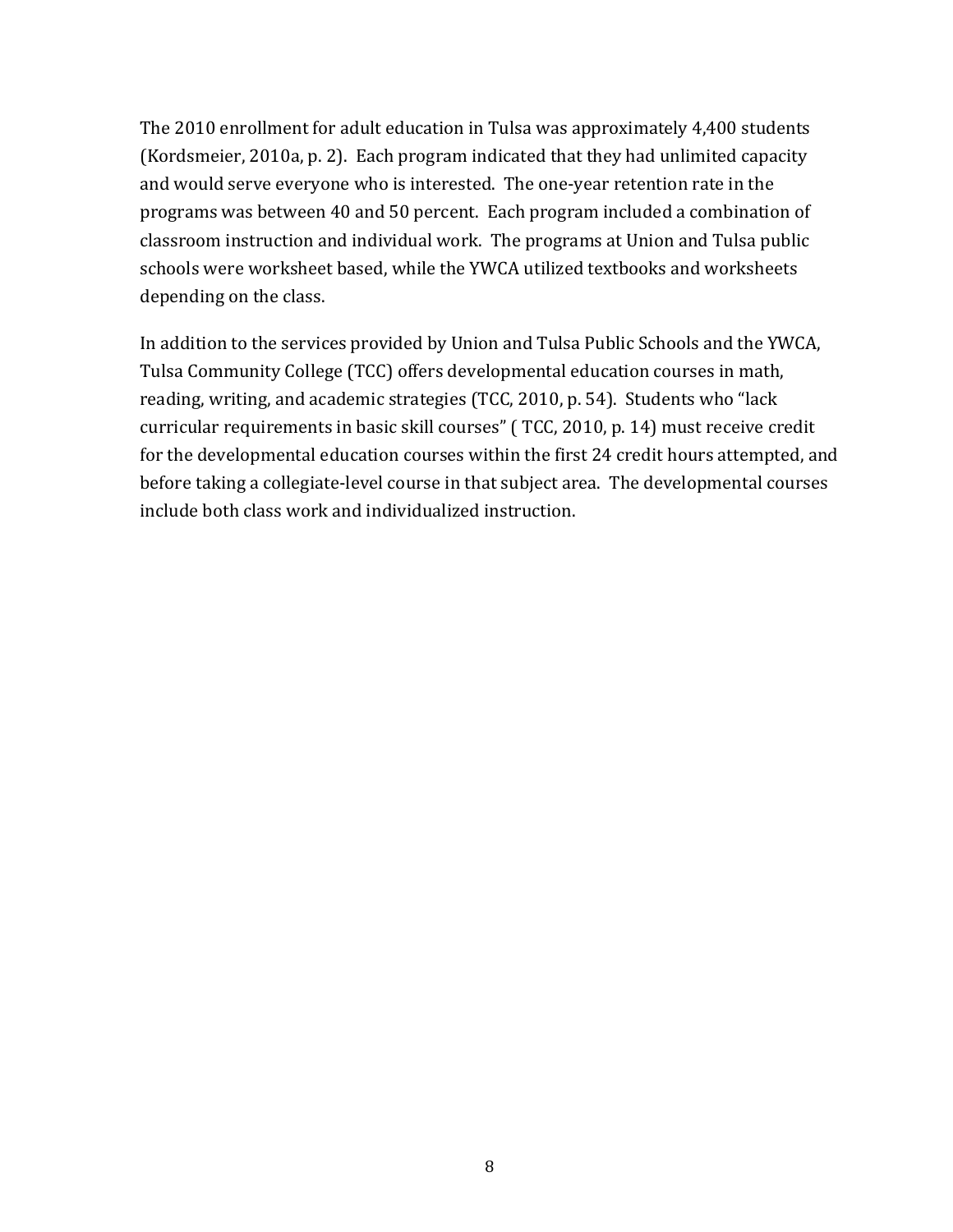#### **GENERAL EDUCATION DEVELOPMENT (GED)**

According to the Oklahoma Department of Libraries, six percent of the state population has less than a 9th grade education, and twenty percent of the state population has less than a 12th grade education (Oklahoma Literacy Resource Office, 2010). Approximately 480,000 individuals in Oklahoma lack a high school diploma or GED (American Council on Education, 2009, p. 10). The share of low‐income working families in Oklahoma with a parent with no high school diploma or GED is twenty‐eight percent, ranking it 31st in the United States (Roberts and Povich, 2008, p. 6). Although there is a significant need for GED education services in Oklahoma, not everyone is eligible to obtain a GED. The Oklahoma State Department of Education (OSDE) requires test‐takers to be legal residents of the state; test takers must present a state‐issued identification to verify legal residency. Individuals who lack appropriate immigration documents are not eligible to take the exam (OSDE, 2010).

According to the American Council on Education (ACE), Oklahoman's pass rate on the GED exam (73.3%) is about the same as the national average (73.1%). Most Oklahomans taking the exam (60.6%) are White and completed the  $10<sup>th</sup>$  or  $11<sup>th</sup>$  grades (30.6% and 31%, respectively) (ACE, 2009, Pgs. 10,54,56). Over half (52.4%) of Oklahoma test-takers reported "educational reasons" for taking the GED (ACE, 2009, p. 84), but only twenty-two percent of students who passed the GED subsequently enrolled in public postsecondary institutions (Mingle et al., 2005, p. 10).

Given that the number of these students who actually pursue postsecondary education is small, it is not altogether surprising that an even smaller subset actually graduate from a postsecondary institution. Although detailed statistics regarding student persistence and graduation rates are difficult to obtain, a 2003 nationwide study of a cohort of GED test-takers by ACE, showed that about forty-three percent of individuals who passed the GED enrolled in postsecondary education (Patterson et al., 2010, p. 10). However, approximately one‐third of the cohort dropped out after the first semester, and the 6‐year graduation rate among the subset that enrolled was just under twelve percent. The most popular reported major among the GED students who enrolled in postsecondary education was nursing (9.7% of students).

The challenges to obtaining a GED are numerous. Students often have been away from the academic environment for several years and may need substantial remedial education before they are fully prepared to take the exam. The average number of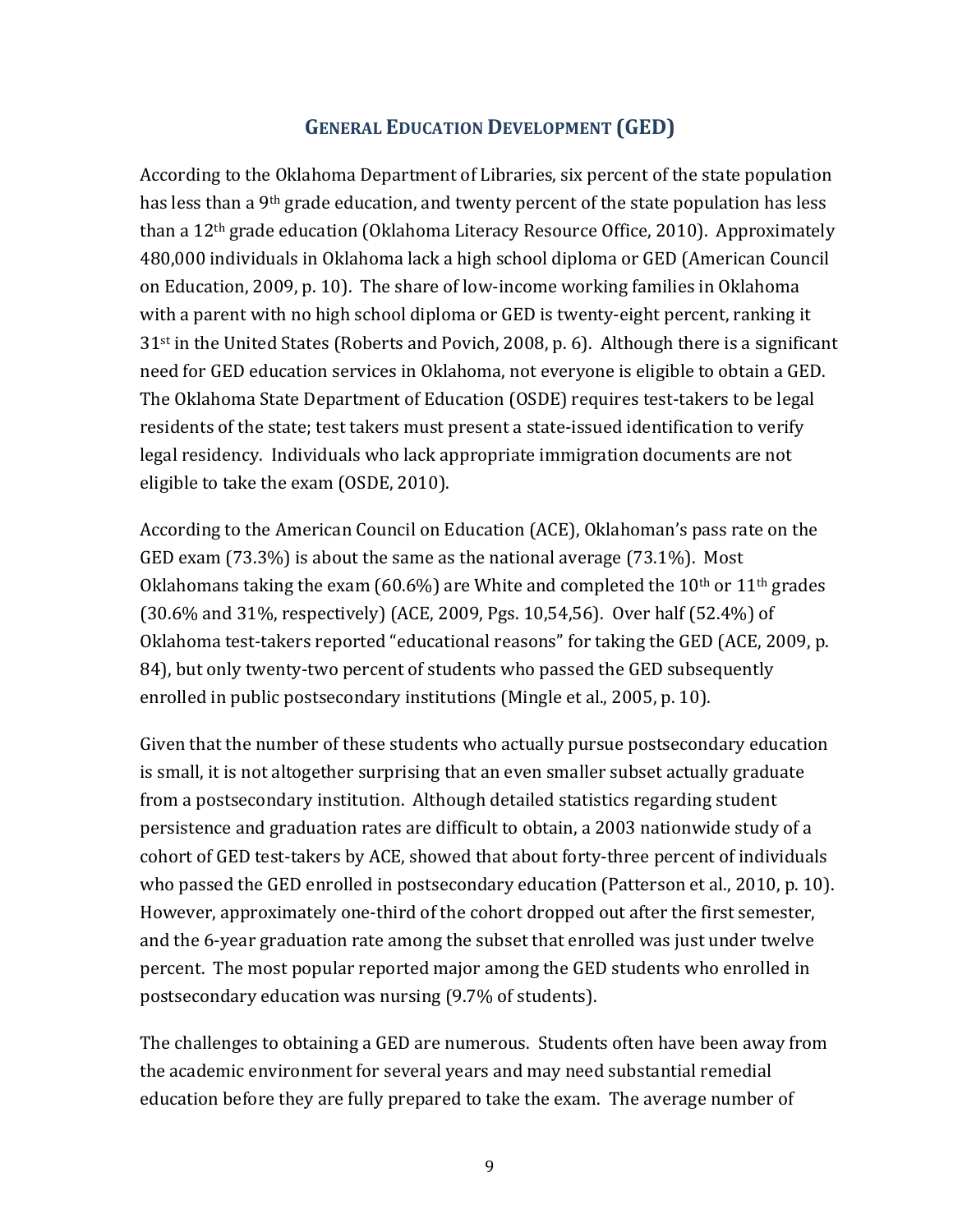years that test‐takers had been away from school was 7.3 years (ACE, 2009, p. 58). Oklahoma has Adult Learning Centers that offer class‐based GED tutoring, however individual tutoring is not widely available. Parents of young children face additional challenges which can prevent them from obtaining their GED. The lack of availability of GED classes offered when children are in school/child care is a major challenge. Some GED classes are only offered in the evening, which is ideal for working students, but also a challenging time for parents to arrange childcare. Student‐parents often have financial challenges and must balance work and family demands, which can lower the priority of studying for the GED. Few GED programs provide wrap-around support services that could increase persistence and progress towards college and job training (NCAL, 2008, p. 12). Students can also "struggle to make the connection between obtaining a GED and gaining employment" (King et al., 2010, p. 24). Even when students are presented with evidence that the majority of job openings require a high school diploma or GED, many do not see the need for either credential.

Finally, it is important to note that the GED test will be updated soon to focus more on college readiness. The upcoming changes in the GED could make the test more difficult to pass, thereby increasing the need for high‐quality adult basic education. According to adult educators interviewed for this paper, the new GED test is expected to begin in 2014. Although little information has been formally released about the new GED exam to date, adult educators surveyed expect the test to be more rigorous, criterion‐based, and focused on college‐readiness. According to the GED Testing Service (2009), the new exam will be aligned with the Common Core State Standards. The Common Core State Standards Initiative is an effort by the National Governors Association and Council of Chief State School Officers to "provide a clear and consistent framework to prepare [students] for college and the workforce." The standards identify the knowledge and skills, students need, particularly in language arts and math, to be able to succeed in "entry‐level, credit‐bearing academic college courses and in workforce training programs" (Common Core Standards Initiative, 2010, n.p.).

#### **SUCCESSFUL GED INITIATIVES**

A scan of the research literature identified several GED programs that have been particularly successful at preparing students for the exam, as well as postsecondary education and careers. Successful transition from GED preparation to post‐secondary education is a crucial step in the adult education sequence. Two widely regarded programs are highlighted below.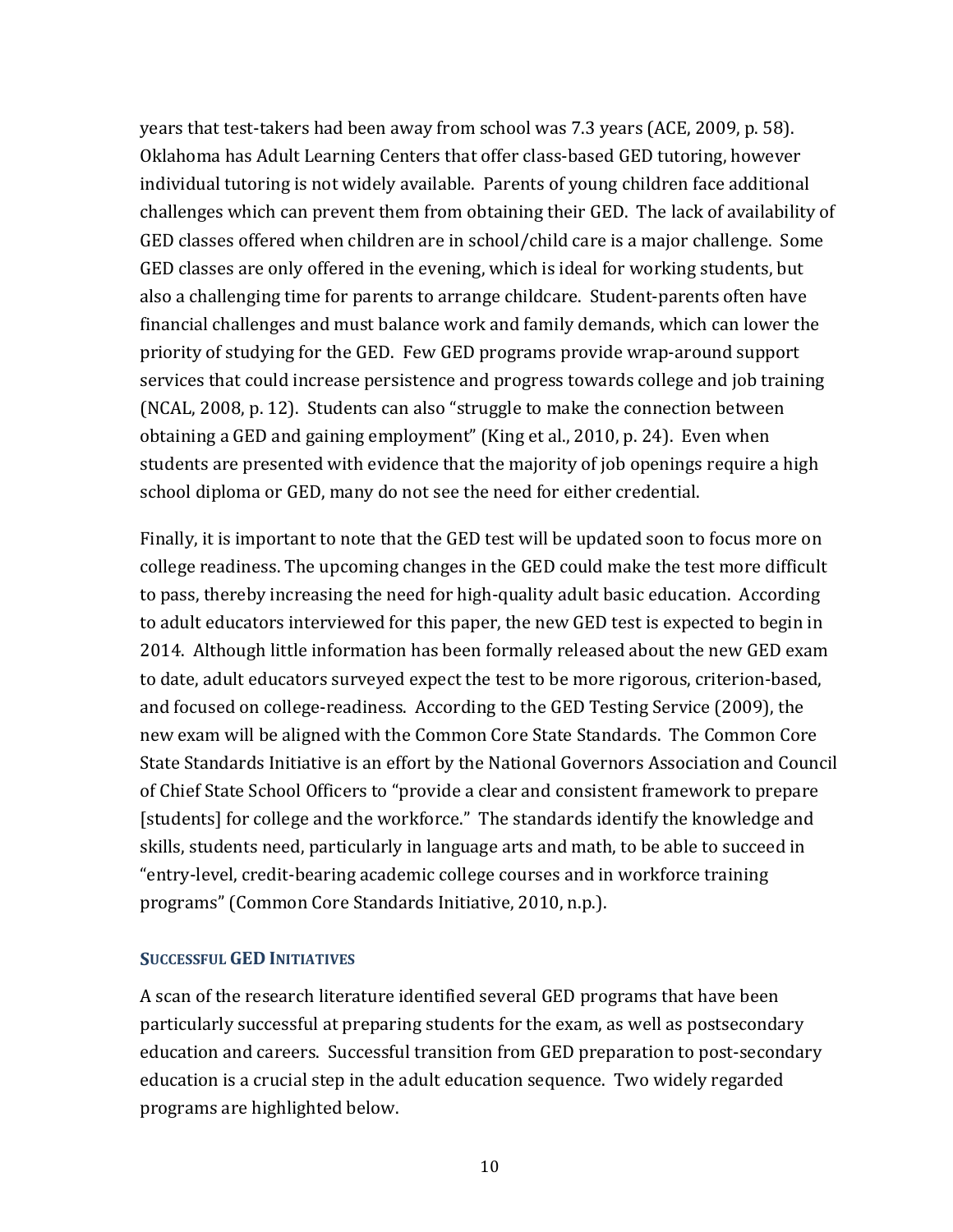#### *GED Bridge to College and Careers Programs LaGuardia Community College, City University of New York, NYC*

The *Bridge to College and Careers Program* provides contextualized adult basic education to prepare students for the GED exam and careers in business or healthcare. The program combines GED coursework in reading, writing, and math, with a focus on postsecondary education. The components of the program include classroom instruction, career planning, college readiness skills, and support services. Although adult education instructors teach the courses, the course materials are developed in conjunction with community college faculty and business professionals. The contextualized classroom instruction uses career‐oriented materials to teach basic reading, writing, and math skills, and to prepare them for the GED exam. The GED program is a cohort‐based, managed‐enrollment program, which means students cannot "come and go" as is typical in many adult education programs. The calendar for GED classes mirrors the college calendar. When students complete the program and pass the GED, they can proceed directly to college classes (Dalsimer, 2010).

The GED classes meet 9 hours a week, in either the morning or evening, for 14 weeks. Entering students are required to have a minimum 7th grade reading level to participate. *Career Pathways Plannin*g, which is an integral part of the program, includes skills inventory and career research into the local labor market. Students must "develop a strategy for educational and professional growth beyond earning the GED" (LaGuardia Community College, 2010, p. 1‐2). Students attend individual career counseling sessions, create a resume, and apply for internships. Students can also participate in college readiness activities, such as "College Student for a Day" and other introductory workshops. The program provides case management and monitors program participation to identify barriers to success early on.

Since 2006, over 400 students have participated in the program, which boasts a 70% GED pass rate. The average pass rate for New York City is 40% (Dalsimer, 2010). In addition, "57% of GED earners moved into college or career certification programs. Bridge students are transitioning to postsecondary education at more than twice the national average of 27%" (LaGuardia, 2010, p. 2). The cost to LaGuardia Community College is approximately \$2,000 per student. The school receives a combination of public and private funding (Dalsimer, 2010). The program was cited repeatedly by developmental education researchers and practitioners contacted for this study as an excellent example of quality GED education.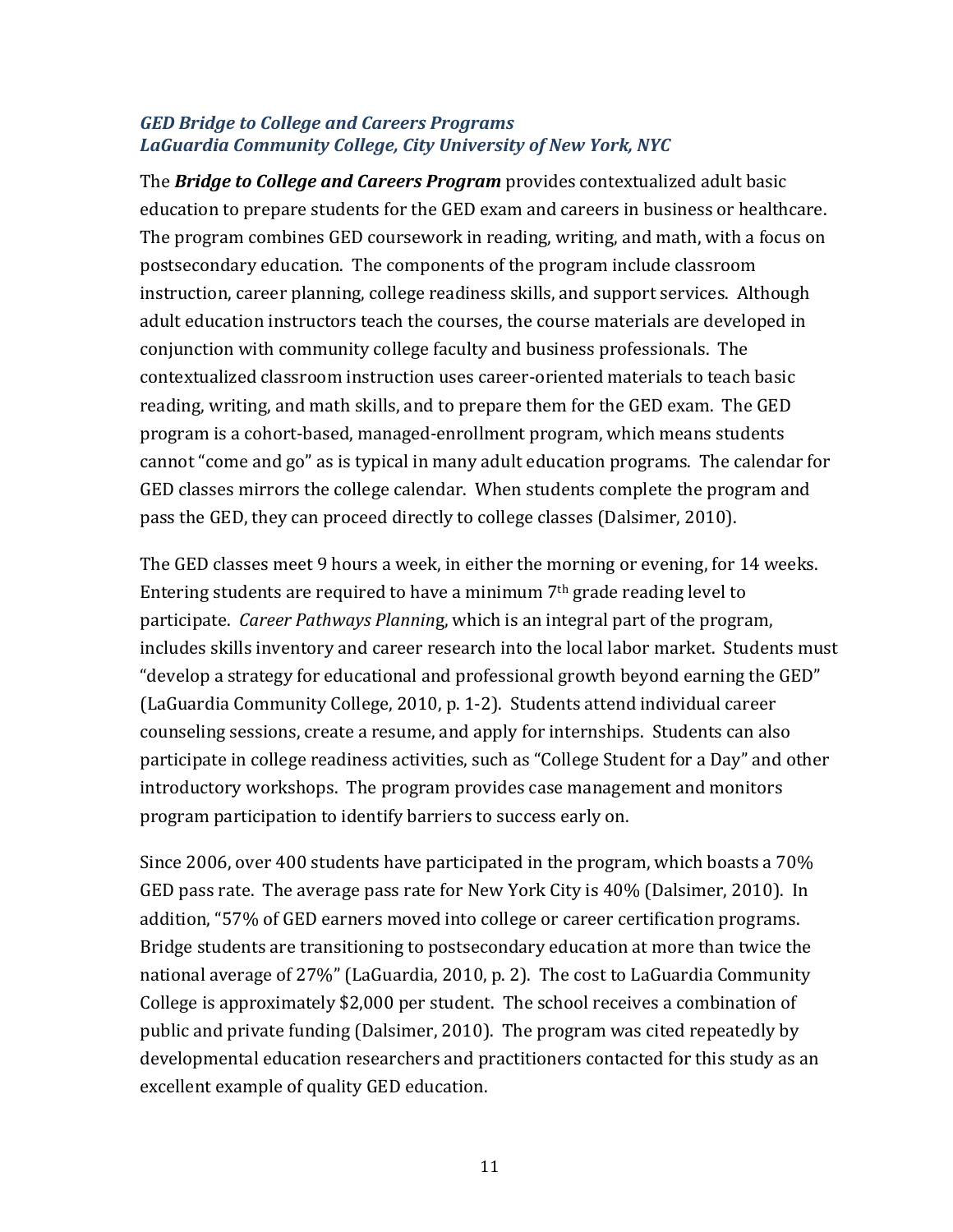#### **Gateway Adult Education Partnership/Advanced Adult Education Program New Haven Public Schools and Gateway Community College, New Haven, CT**

The **Gateway Adult Education Partnership/Advanced Adult Education Program** (GAP/AAEP) is a partnership offered through the New Haven Public Schools Adult & Continuing Education Department and Gateway Community College. The program is designed for students who are close to passing the GED. Students are enrolled in both New Haven Adult Education and Gateway Community College, and take both GED preparation classes and developmental education classes. Regular Gateway Community College faculty teach the developmental education courses, but the classes are held at the Adult Education Center at no cost to the students. Students earn institutional credit for developmental education courses and attain their GED through the program (Zafft et al., 2006, p. 19‐20). The program also offers case management services to maintain student retention. These services include "goal setting, academic advising, ACCUPLACER® testing, course registration, admissions counseling, financial aid advising and developmental counseling." (*Program Profiles*, 2010, p. 1; Gateway Community College, n.d.). Once the students are admitted to Gateway Community College, the college provides students with transition services, such as academic planning and career development, through its Counseling Center.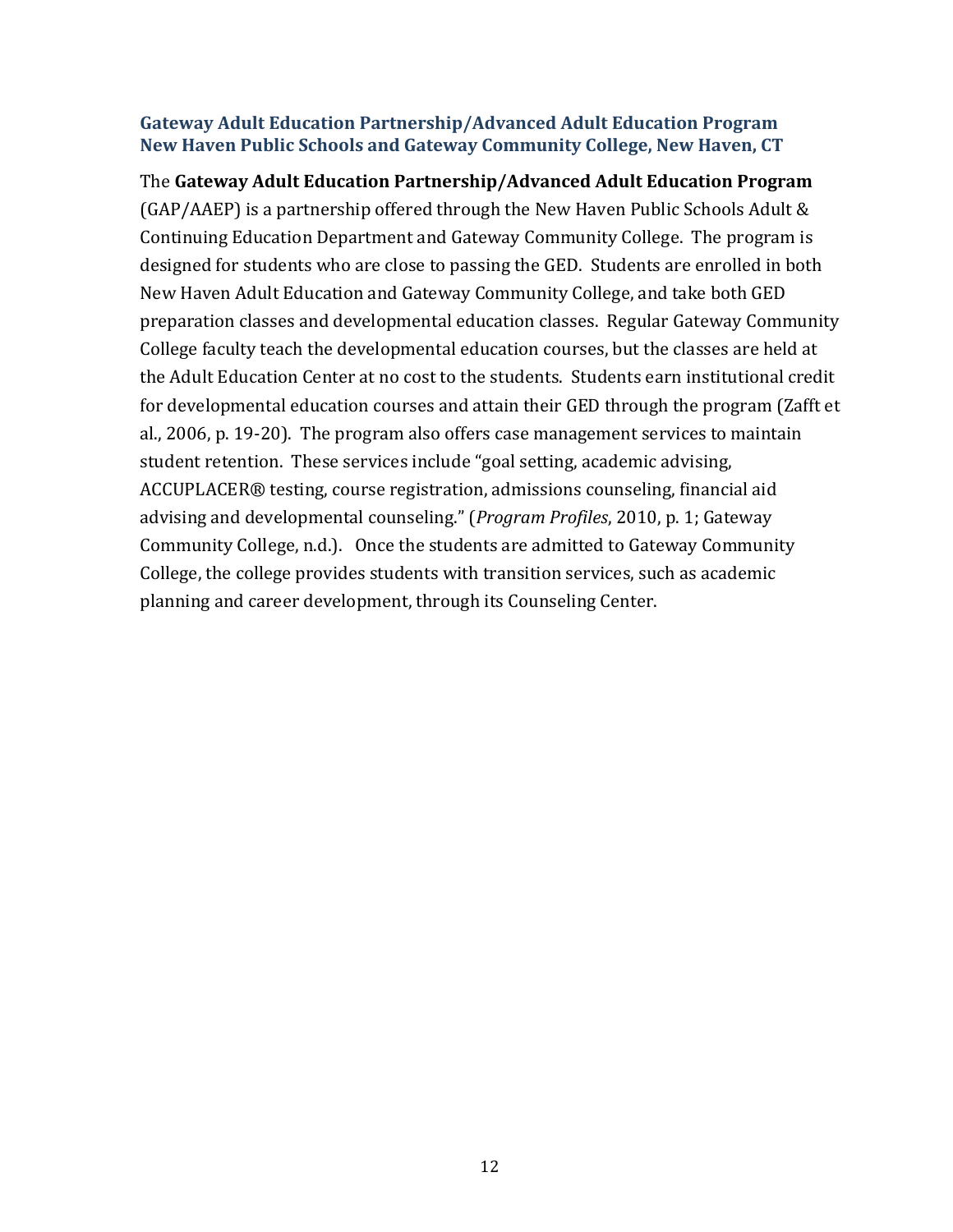#### **ENGLISH AS A SECOND LANGUAGE**

English as a Second Language (ESL) or English for Speakers of Other Languages (ESOL) programs include a range of courses, such as general ESL for daily life, family literacy, combination English literacy and American civics classes, and vocational ESL. Students in these programs often bring a different approach to their education than adults in other basic education programs. As noted by researchers with the National Center for ESL Literacy Education (NLCE), "adult English language learners possess life experience, maturity, and motivation, which facilitate their learning" (2003, p. 9). Individuals at all levels of native‐language literacy seek out programs to build English proficiency and better succeed in the workplace, in the community, and in further education and training. While many recent immigrants do not have significant experience in formal education—Wrigley et al. (2003) found that more than one‐third of foreign‐born adults did not have a high school education—another quarter are highly-educated. Matthews-Aydinli (2008) cited research on the English-speaking proficiency of foreign‐born adults finding that almost three‐fourths (73%) of Hispanic and 40% of Asian foreign‐born adults spoke English 'less than very well.'

It is generally accepted that it takes five to seven years for an individual with no prior English language skills to fully master English communication across all its forms (Lewis, 2009, p. 172). The Mainstream English Language Training (MELT) project found that an adult who is literate in his/her native language but who has no English knowledge would require 500 to 1,000 hours of ESL/ESOL instruction to attain a proficiency that would enable the individual to function minimally well in the community and workplace (NCLE, 2003, p. 17). Researchers in the field have estimated anywhere between 60 and 150 instructional hours are needed to advance a single National Reporting System level, but note that the time needed varies on both the level (advancement in lower‐level literacy classes takes longer to attain) and the circumstances of the individual student, as well as programmatic factors (e.g., Duke and Ganzglass, 2007; Chisman, 2008).

Individuals with low educational attainment and limited English skills have limited employment options, often working at minimum wage jobs with few benefits and little security. Crandall and Burt cite a growing body of research that indicates ESL student‐ parents play an important role for their children: parental literacy and educational attainment are associated with improved academic achievement by the children.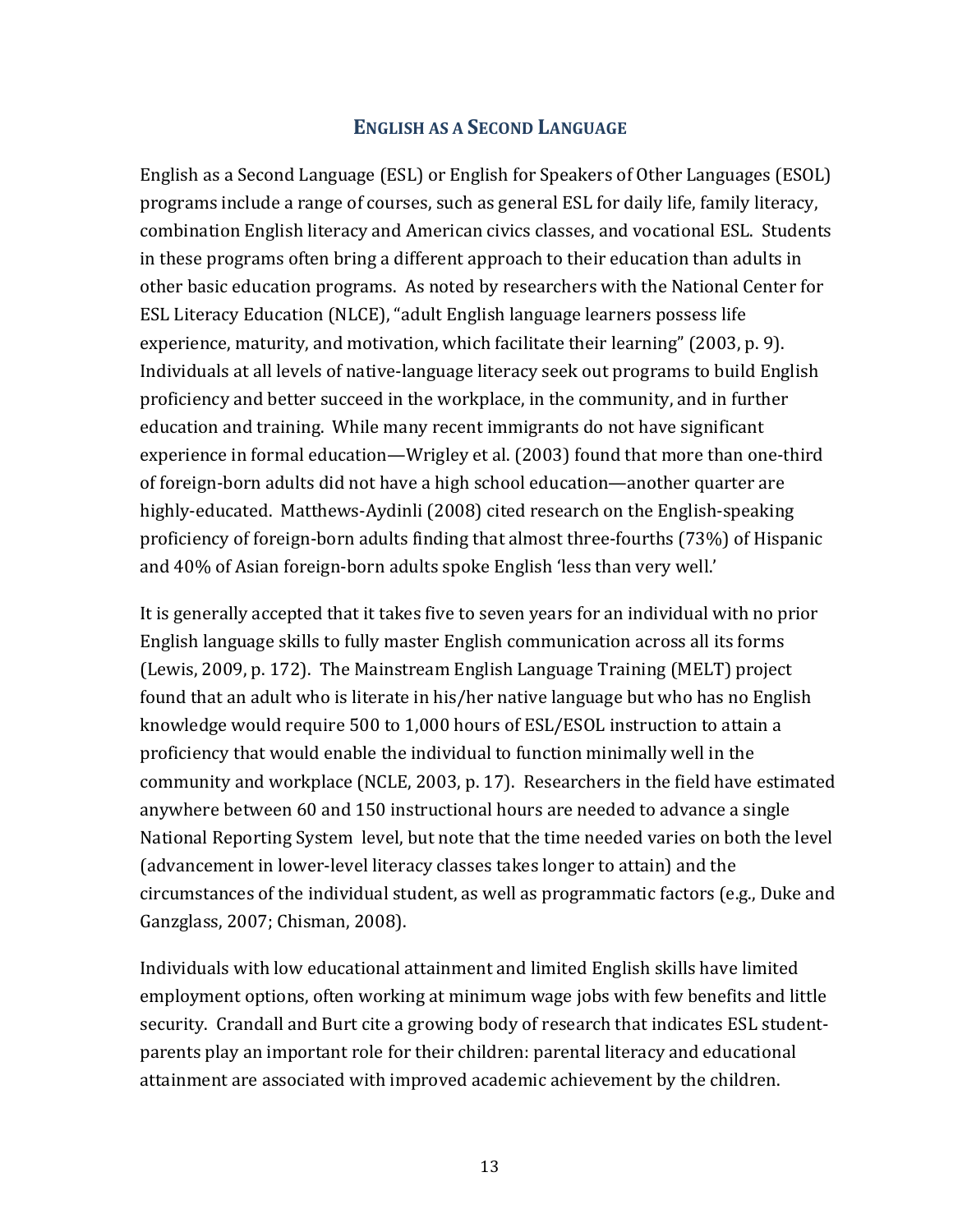"Increased literacy, English proficiency, and education all contribute to the greater likelihood of both the social and economic well‐being of families" (Crandall & Burt, p. 7).

#### **CURRENT PERFORMANCE OF ESL SYSTEM**

The Council for the Advancement of Adult Literacy (CAAL) engaged in a multi‐year research project examining ESL programs in community colleges. The findings of this body of work were summarized by Chisman (2008, p. 2):

Regardless of the level (of noncredit ESL) at which they first enroll, only a small percentage of students persist in their studies for more than one or two years, and only a small percentage improve their English abilities by more than one or two levels of proficiency. Only about 8 percent of ESL students ever make the transition to postsecondary education of any kind—whether postsecondary studies take the form of credit ESL programs, academic studies, or customized vocational programs.

Chisman notes that ESL students most likely to transition are those who begin a program with at least an intermediate level of English proficiency.

In a longitudinal study of programs in Washington State's community and technical colleges, Prince and Jenkins (2005) found that about 13% of all ESL students went on to earn college credits within the next five years. Those with at least a year of college credits earned on average \$7,000 more per year than those who did not make a successful college transition. For students who start in the lowest‐level beginning ESL literacy classes, fewer than 1% go on to earn a GED. The *Promising Practices* study (2009) noted that nationally 48% of all National Reporting System 2005‐2006 ESL students were at the lowest two levels of literacy, though the actual number of ESL students in those levels was likely higher given that many programs do not assess every student (Center for Student Success, 2009, p. 38‐39).

#### *Challenges and Issues for ESL Students in Nursing Programs*

The literature documents the consensus around a number of challenges and issues facing adult ESL programs and students. These include low funding and limited service availability; validity and use of assessments; teacher preparation and support; limited connections and articulations with other ABE, workforce, or postsecondary academic programs; and the mismatch between the goals of the students and the programs' definitions of success.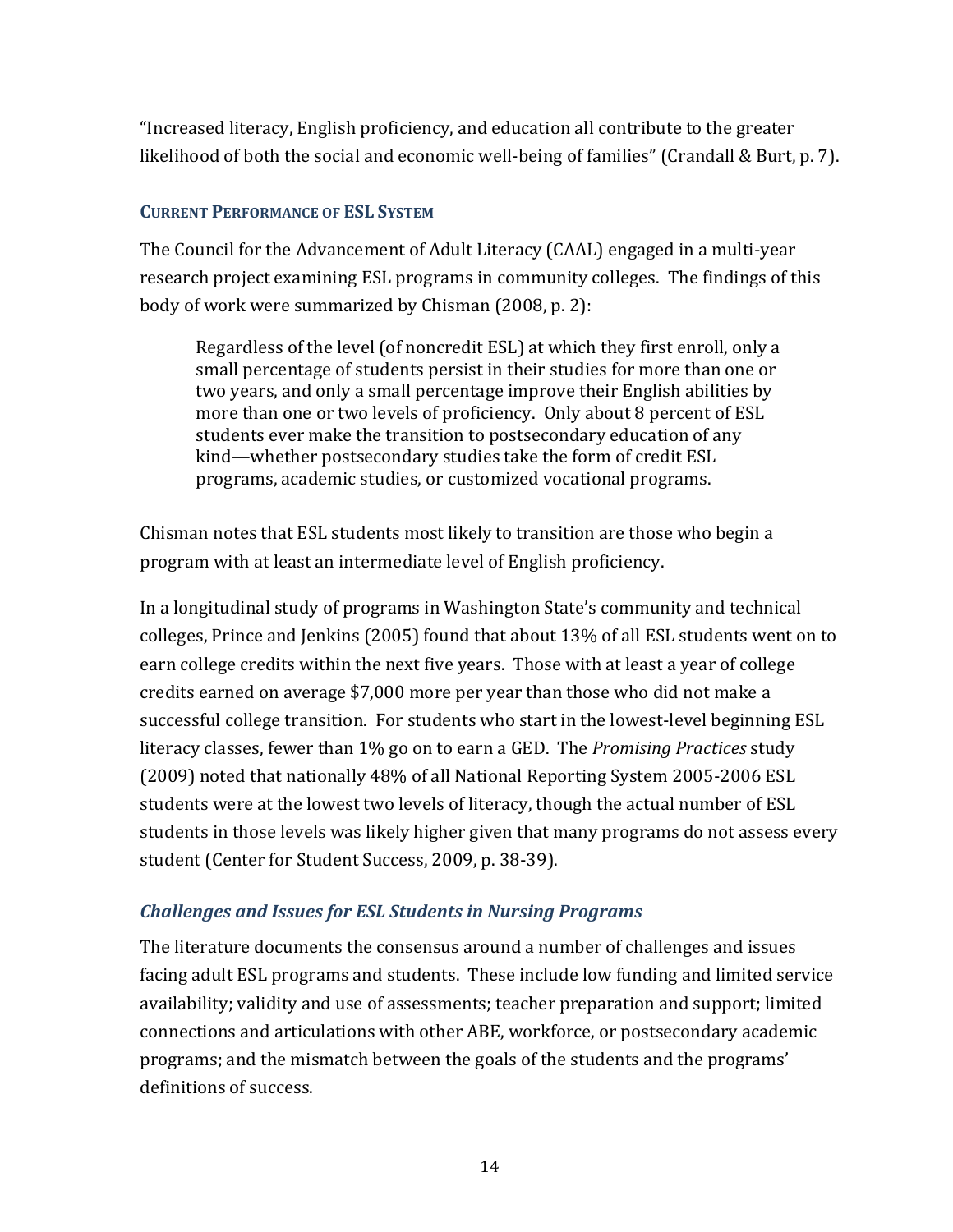Students with limited English skills face a particularly difficult task in becoming proficient enough for employment in the healthcare field (the industry sector for which participants in Career*Advance* have been training). The Oklahoma Board of Nursing (2003) identified ESL status as a factor associated with lower scores on the NCLEX‐RN licensing exam. In a study of English language learners in nursing programs, Mulready‐ Shick (2009) found that, "limited English language proficiency has been associated with higher attrition, lower nursing program completion rates, and lower scores on the national nursing licensure exam, thus impacting graduation and career attainment" (p. 40). Because nursing and other allied health professionals are involved in communications with individuals across a gamut of literacy levels and formats while interacting with doctors, nursing assistants, patients and their families, English language learners are likely to face additional challenges in clinical assignments.

Mulready‐Shick also found that many nursing faculty do not recognize or know how to address the challenges faced by English‐language learners. Often the students and instructors come from different cultural backgrounds and lack understanding about educational structures, terminology, and expectations that can ultimately limit student progress. For example, many nursing courses are traditional, lecture‐based classes that provide few opportunities for questions, review, or reinforcement. Nursing programs also rely heavily on standardized tests which have recognized barriers for non‐native English speakers and other disadvantaged populations. The lack of multi‐modal teaching and assessment strategies negatively affects students' engagement in the learning process, limiting their ability to demonstrate mastery and build the self‐ confidence they need to persist in academic studies.

#### **NOTED ESL/ESOL PROGRAMS**

#### *ABE Career Connections Montgomery College, Maryland*

The United States Department of Education's Office of Vocational and Adult Education (OVAE) sponsored a three‐year project in 2006 to connect ABE and support services with career training needed in the local economy. The ABE Career Connections demonstration was carried out in five community colleges. Montgomery College in Maryland, one of the grantees, developed three contextualized English for Speakers of Other Languages classes: *ESOL for Healthcare*, *ESOL for Building Trades*, *and ESOL for Customer Service Training*. In addition to building English language skills, students also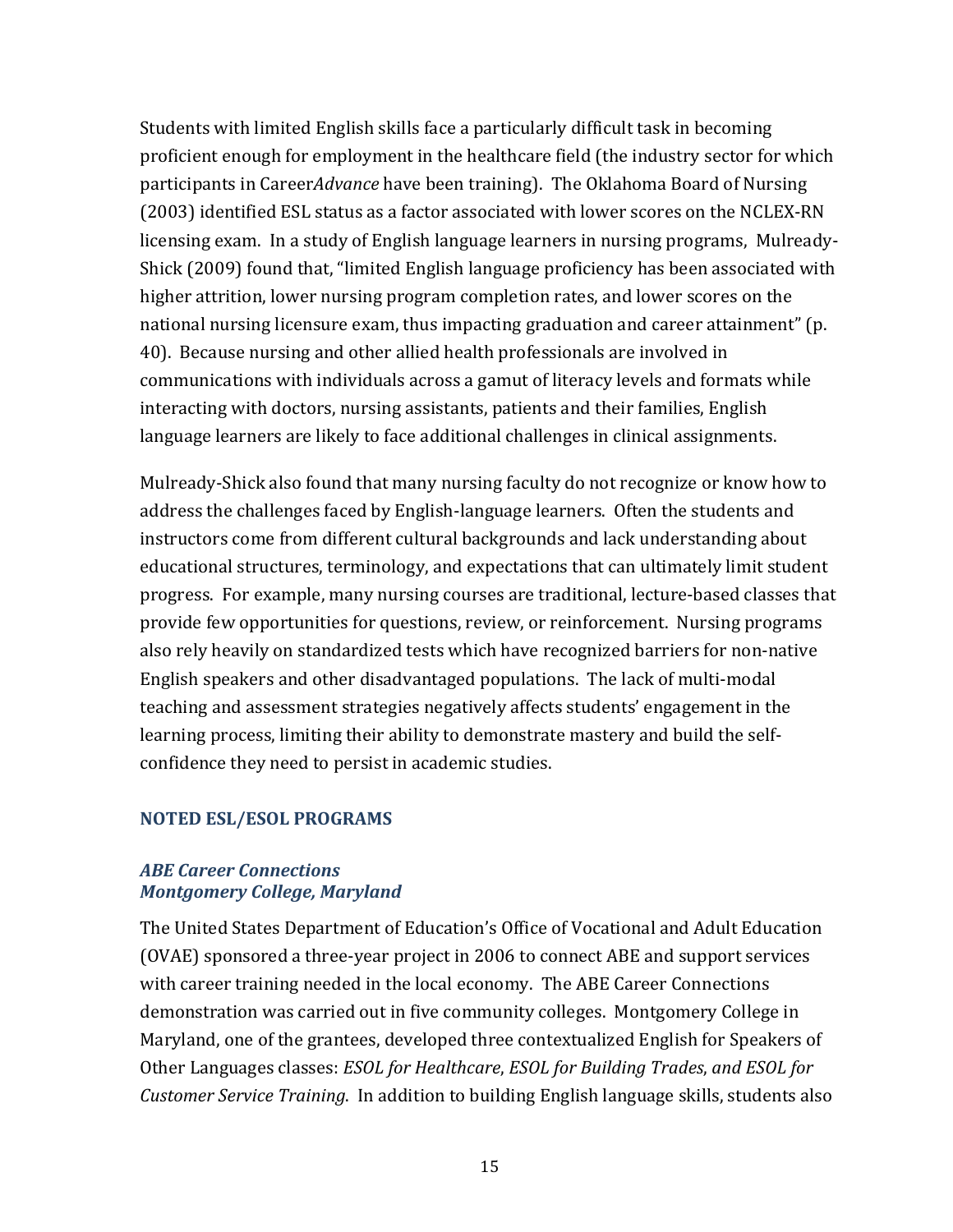learn vocabulary appropriate for the chosen field and practice using it in a variety of related contexts. The college also offers general ESOL and citizenship preparation courses.

Montgomery College's vocational courses in construction trades and healthcare help prepare advanced ESL students for the transition to noncredit workforce training and employment in the targeted industry. Noncredit courses allow students to 1) receive content instruction in the industry area, 2) proceed more quickly to entry‐level employment and 3) prepare for further education and career advancement. Instruction covers four areas: content knowledge; English language skills; career awareness; and American workplace behaviors (OVAE, 2009).

#### *English for Academic Purposes College of Lake County, Illinois*

The College of Lake County offers multiple ESL program tracks. The college's noncredit *English for Academic Purpo*ses is a high intensity program for intermediate and advanced ESL students that has demonstrated success in transitioning students into postsecondary education and training programs. The college also offers a transition course specifically for ESL students interested in working as a Certified Nursing Assistant (CNA). Courses are contextualized so that students can build their knowledge of medical vocabulary, develop measurement and conversion skills, and prepare to enter the college's CNA program. "It also has a noncredit ESL support course, offered concurrently with a content CNA course that provides instruction in vocabulary building, study/test‐taking skills, and listening and speaking skills" (Center for Student Success, 2009, p. 35).

#### *Transition Program Rio Salado College, Maricopa Community College District, Arizona*

The *Transition Program* at Rio Salado College in the Maricopa Community College District (Tempe, AZ), which began in 1998 with funding from the state legislature, has been highlighted by researchers for its innovations. The program targets advanced ESOL students, offering information about college programs, available support services, facts about the experiences of nontraditional students on campus, and timelines. The program requires participants to score at or above the 8th grade level on the Test of Adult Basic Education (TABE), and includes "a systematic assessment of students' readiness for college classes and English language skills, in particular writing and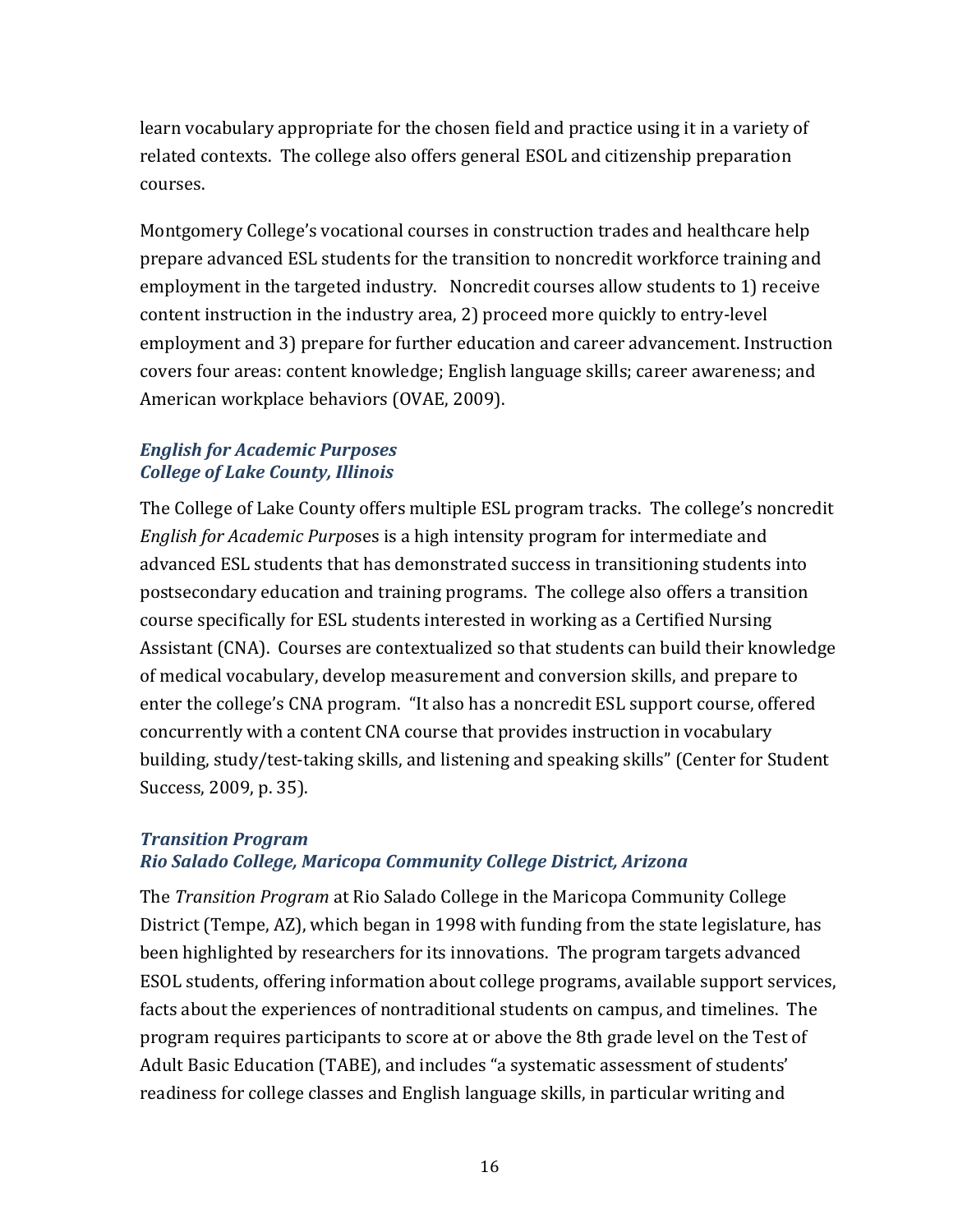grammar" (Lombardo, 2004, p. 4). Transition courses include preparation for the college's English language placement test and connections with intensive writing workshops offered by the college several times throughout the year. "Anecdotal evidence and feedback suggest that the program is placing better prepared students into college classes" (Lombardo, 2004, p. 6) and there was a dramatic decline in the number of ESOL transition students dropping/withdrawing from classes, from more than thirty percent to less than five percent.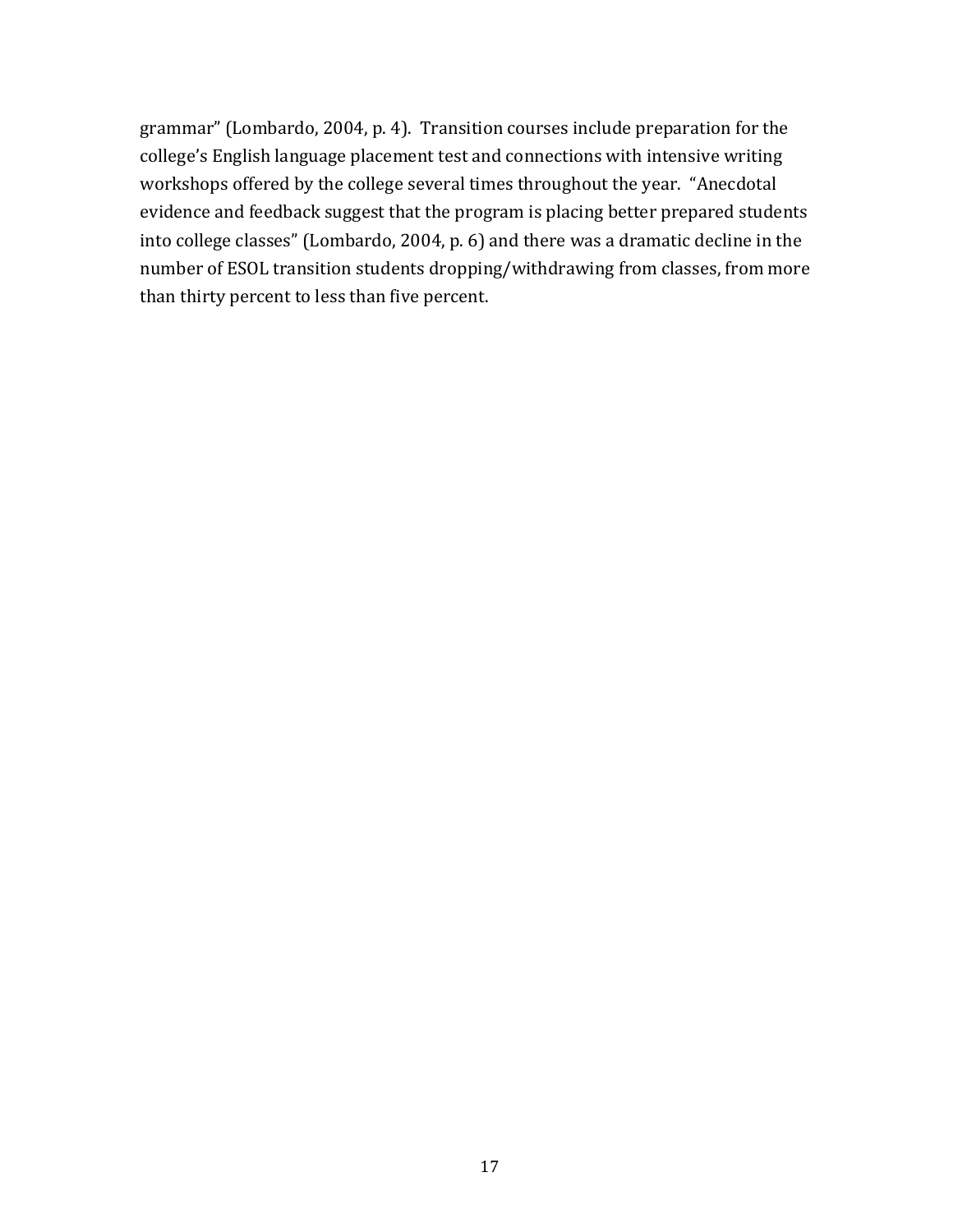#### **DEVELOPMENTAL EDUCATION AND COLLEGE READINESS**

Developmental education is intended for students who already possess a GED or high school diploma, but lack the skills necessary to be successful in college-level classes. Developmental education is usually offered at community colleges, or as a collaboration between a public school district and a community college. There is a great need nationally for developmental education. Nearly two-thirds of all community college students nationwide are referred to developmental education, and more than half of all community college students take at least one developmental course during their enrollment (Bailey et al., 2010, p. 267). Only 33 to 46 percent of students referred to developmental education complete the required developmental courses (Bailey et al., 2010, p. 260). Developmental education is crucial to improving progression and graduation rates for students in 2‐year and 4‐year colleges. In 2007, the graduation rate (within 6 years) for four-year public institutions in Oklahoma was 47%. For twoyear colleges in Oklahoma, the graduation rate (within 3 years) was just 18% (Marks and Diaz, 2009, p. 106‐107).

#### **CHALLENGES TO DEVELOPMENTAL EDUCATION**

Many students who possess a high school diploma or GED may be substantially unprepared for the rigors of college coursework. Although the purpose of developmental education is to prepare students to succeed in college‐level classes, many students (approximately 80 percent of math students and 43 percent of reading students) fail to obtain college‐credits for those courses in relevant subject areas (Bailey et al., 2010, p. 256). Students who have been out of high school for several years may have forgotten important concepts, especially in math and science. Their high school graduation requirements may not have stipulated that they take any college‐ preparatory subjects, and their study skills may be lacking. Additionally, there is a stigma associated with being referred to developmental education. Students, the majority of whom are high‐school graduates, are surprised and discouraged to realize they cannot begin for‐credit college coursework as expected (Bailey et al., 2010, p. 257). Some students prefer to drop out or skip directly to the college‐level course against the advice of their admissions counselor, rather than enroll in developmental education classes. Many students referred to developmental education "fail to complete a college course because they never even enroll in their first remedial course" (Bailey et al., 2010, p. 260).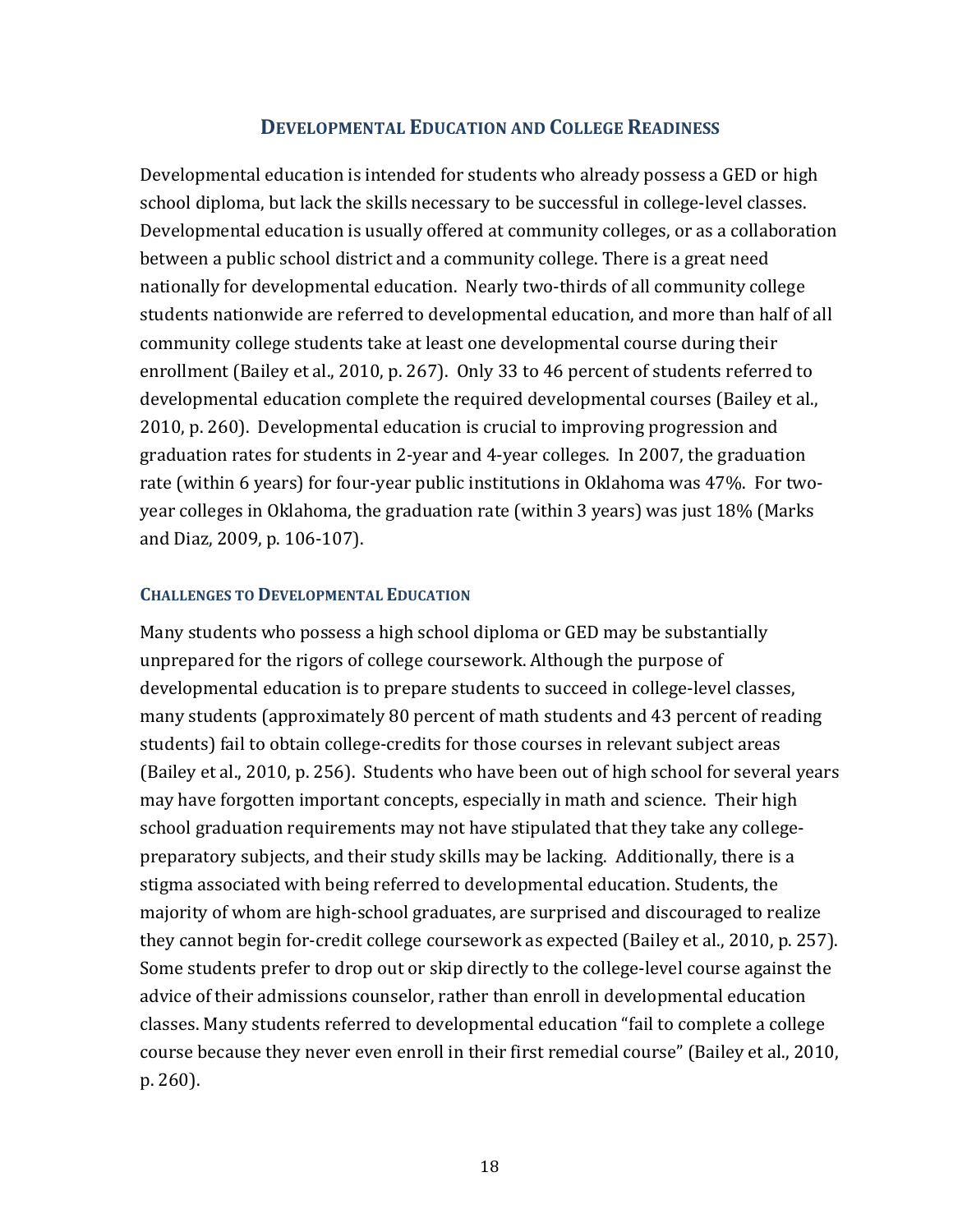In the *Breaking Through: Better Together* report, the community colleges profiled have "found it necessary to address the stigma of adult education" for their students in developmental education, in order to improve retention rates (2008, p.6). Students with very low skill levels who enroll in developmental education courses may languish for several semesters and make little progress. Bailey et al. found that while students are enrolled in developmental education, they "accumulate debt, spend time and money, and bear the opportunity cost for lost earnings. In some states, they deplete their eligibility for financial aid" (2010, p. 257). Finally, while developmental education courses are the gateway to college‐level courses, limited class availability (due to high demand, scheduling conflicts, and/or other factors) may cause a student to wait until a space opens before pursuing their education. The waiting period reduces the likelihood that a student will ever enroll.

#### **DEVELOPMENTAL EDUCATION INITIATIVES**

#### *Educational Enrichment Services Program Jefferson Community and Technical College and Jefferson County Public Schools Adult & Continuing Education, Jefferson County, Kentucky*

This joint program in Kentucky between the Jefferson Community and Technical College (JCTC) and the Jefferson County school district's Adult and Continuing Education Department aligns adult basic education and developmental education to improve retention and completion outcomes for low‐level students. The *Educational Enrichment Services* (EES) program combines cohort‐based classroom learning with individualized instruction via computer lab. Students can be dually enrolled in developmental education courses and for‐credit courses at JCTC, which allows them to make incremental progress towards their degree, while obtaining the assistance they need.

Students are assigned to adult basic education and developmental education courses based on their COMPASS® scores. To improve the alignment between adult and developmental education, the faculty co-teach several developmental classes. The faculty also shares access to students' TABE assessments to improve their understanding of learning needs. Classes are integrated into the collegiate community to reduce the stigma associated with developmental education. "Significant efforts are made to integrate the EES classes into the student's overall college experience – through scheduling, design and curricula, and other college perks" (Mwase, 2008, p.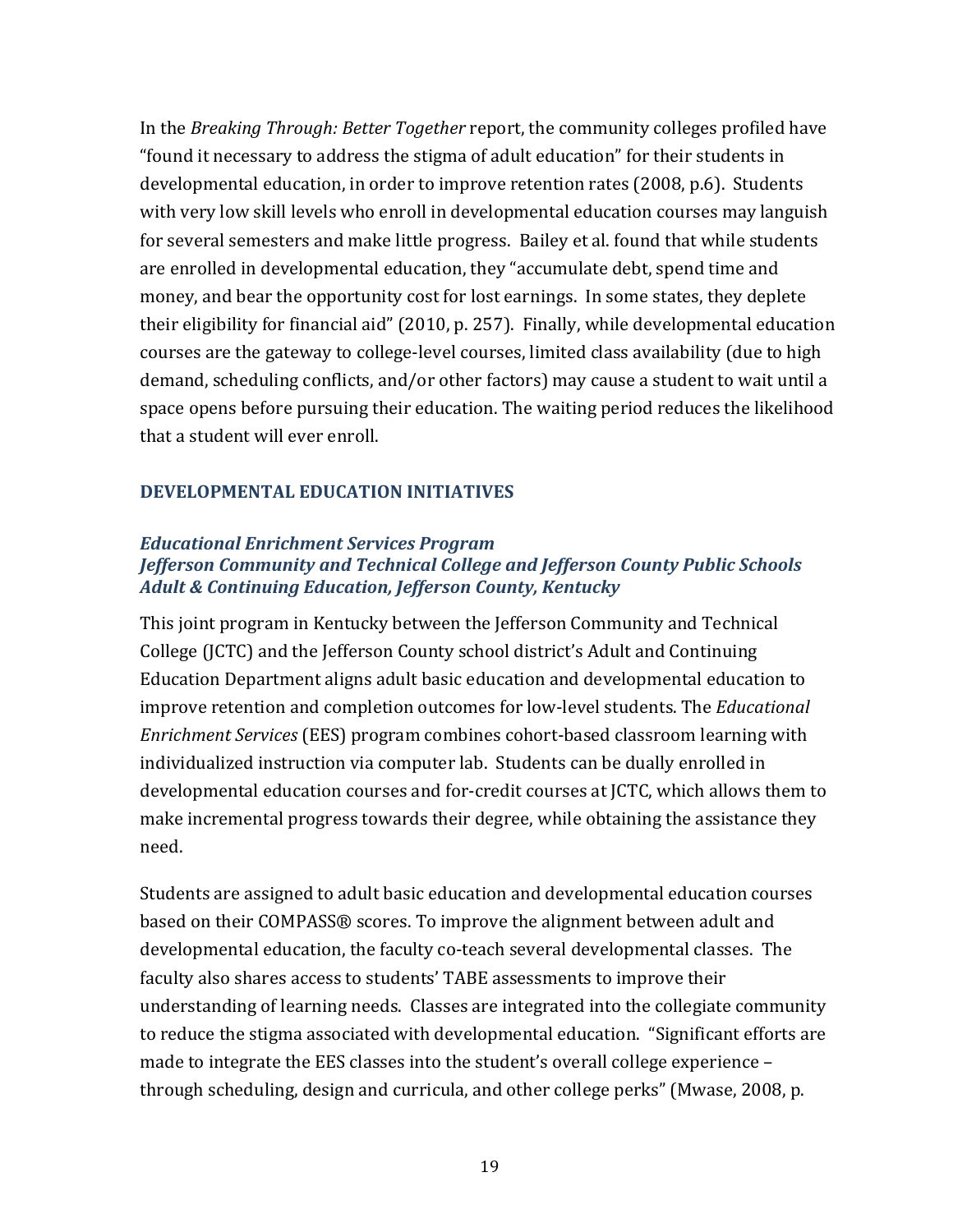13). For students who have completed their GED, JCTC offers a "free, one-credit college and career exploration course, General Education 100" (Mwase, 2008, p. 14). The course connects students with the resources they need to be successful at JCTC.

The EES program has had positive results. "Over 80 percent of 1,000 lower‐skilled adult learners in the program skipped one or more developmental courses, and over 70 percent of these students were retained" (Mwase, 2008, p. 14‐15). Of the 262 original EES students, approximately 37% were still enrolled at JCTC three years later, as compared to just 11.25% of all first time students at JCTC (Newberry and Scoskie, n.d., p. 23). Participants in the program have earned 66 credentials to date: 8 associate's degrees, 9 diplomas, and 49 certificates (Scoskie and Griffith, n.d., p. 23).

#### *Integrated Bridge to Licensed Practical Nursing Program LaGuardia Community College, City University of New York, NYC*

Another adult education initiative from La Guardia Community College, City University of New York is the *Integrated Bridge to Licensed Practical Nursing (LPN)* program. Unlike the EES program described above which, focuses on aligning adult basic and developmental education with college‐level classes, this program provides contextualized developmental education for students in its Licensed Practical Nurse (LPN) program. The bridge program, which began as a pilot funded by New York City Department of Small Business Services in 2007, is designed for non-traditional students with economic and educational challenges. It is modeled after the I-BEST program from Washington State (*Integrated Bridge,* 2010).

The cohort-based LPN preparatory program is an 8-week pre-clinical program that includes "developmental content courses, an academic support class, and mandatory study halls." The developmental content courses are taught by the Allied Health faculty at La Guardia Community College, and meet nine hours per week. The courses include: English Composition, Fundamentals of Human Biology I and II, General Psychology, and Mathematics of Medical Dosage (*LPN Bridge*, n.d., p. 1). The course material is contextualized to the medical profession.

In addition to the content courses, the students also attend an eight-hour-per-week academic support class to review and reinforce the material learned in the content course. This class is taught by an adult education instructor who collaborates with the Allied Health faculty to help ensure seamless presentation of the material. The adult education instructor attends the content courses to observe the students and develop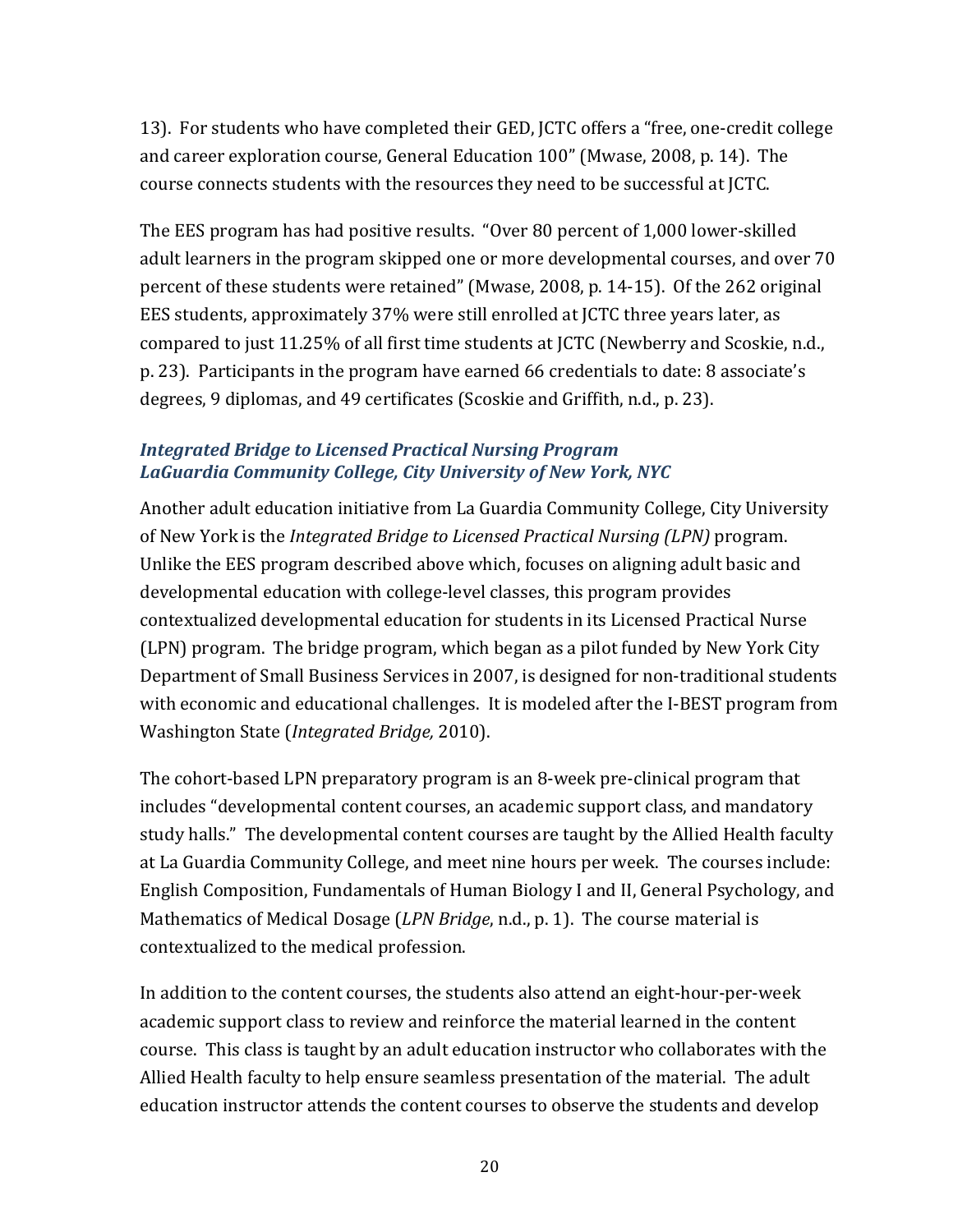appropriate support curriculum. The students are also required to participate in a six‐ hour-per-week study hall on campus. The support for students in the program, including an educational case manager, continues into the clinical phase of the LPN program with weekly academic development and career exploration meetings (*Integrated Bridge*, 2010, p. 1‐2). Preliminary results indicate that students who participate in the pre‐clinical program have a 90‐95% persistence in subsequent gateway LPN courses (Dalsimer, 2010).

#### *Capital IDEA Austin, Texas*

Capital IDEA, a nationally‐recognized workforce intermediary, in conjunction with Austin Community College (ACC), runs a developmental education program called the College Prep Academy ™. The academy was developed for Capital IDEA participants who lack the skills to enroll in for-credit courses at ACC. The 300-hour program is 12weeks long and meets from 8:00 a.m. to 2:30 p.m. Monday through Friday. Students are enrolled in Level 1 or Level 2 classes, depending on their performance on the TABE (Capital IDEA, 2010, p. 1‐2). The academy covers basic math, reading, and writing skills; approximately 50% of the class time is spent on math. The remaining time is devoted to reading, writing, and a life skills and career class. Students are prepared to take the Texas Higher Education Assessment (THEA) test, which evaluates skills in reading, writing, and mathematics. Applicants to colleges in Texas must pass all components of the THEA test (or have sufficient scores on an ACT or SAT exam) to enroll in classes. Sixty‐eight percent of academy participants pass the THEA on the first attempt (Capital IDEA, n.d.).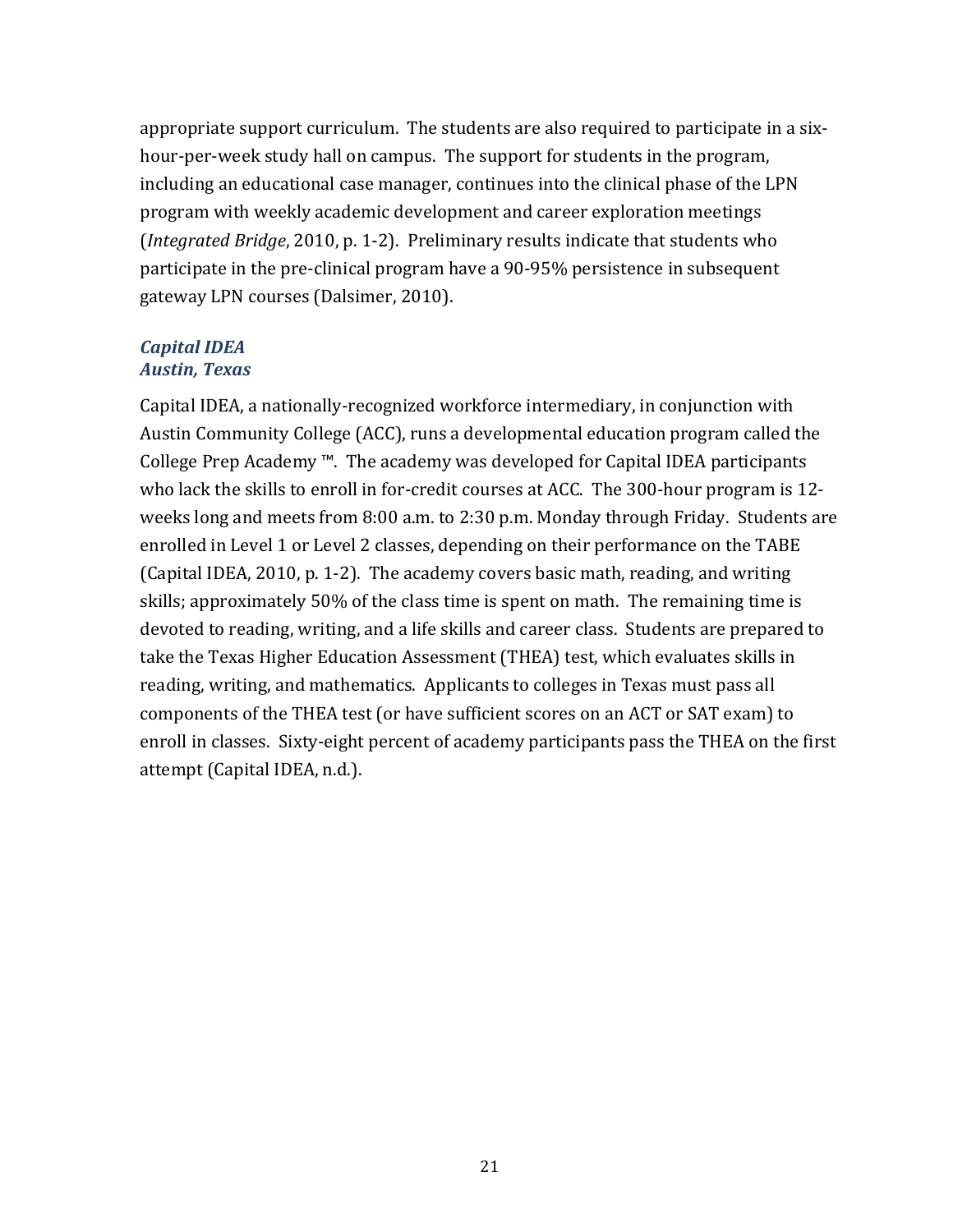#### **BEST PRACTICES FOR ADULT EDUCATION**

A 2009 literature review for California's community college practitioners by the Center for Student Success identified seventeen promising practices across organizational, administrative, and instructional areas; program components; and staff development to support adult students transitioning into further education and training. A summary of these findings is presented in Table 5.

#### **Table 5. Promising Practices for Transitioning Students from Adult Education to Postsecondary Education1**

|           | <b>Organizational and Administrative Practices</b>                                                |
|-----------|---------------------------------------------------------------------------------------------------|
|           | Improving transition of students from adult education to postsecondary education is an            |
|           | institutional priority for community college and adult education programs.                        |
| $\bullet$ | Faculty and staff of transition programs are resourceful, experienced, and committed to serving   |
|           | adult students.                                                                                   |
| $\bullet$ | Strong collaborative partnerships exist among college programs, adult education programs,         |
|           | business/industry, and community-based organizations.                                             |
| $\bullet$ | Institutions have innovative and flexible admissions and enrollment policies that facilitate      |
|           | transitions.                                                                                      |
| $\bullet$ | To evaluate the effectiveness of courses and programs, student data systems track transitions     |
|           | and outcomes across programs.                                                                     |
|           | <b>Program Component Practices</b>                                                                |
| $\bullet$ | Programs inform adult education students about the opportunities in and benefits of higher        |
|           | education.                                                                                        |
| $\bullet$ | Programs provide adult education students with assistance in meeting the financial demands of     |
|           | college.                                                                                          |
| $\bullet$ | Personalized support, such as peer mentoring, tutoring, or case management, is provided before,   |
|           | during, and after transitioning.                                                                  |
|           | Programs provide effective matriculation services, including assessment that is aligned between   |
|           | adult education and postsecondary programs.                                                       |
|           | <b>Staff Development Practices</b>                                                                |
|           | Institutions provide staff development opportunities to adult education faculty.                  |
|           |                                                                                                   |
|           |                                                                                                   |
|           | <b>Instructional Practices</b>                                                                    |
| $\bullet$ | Adult education and postsecondary curriculum are aligned, sequential, and progressive to          |
|           | provide a seamless pathway for transition students                                                |
| $\bullet$ | Instruction is contextualized so that transition students see the connection between basic skills |
|           | education and academic or vocational content                                                      |
| $\bullet$ | Programs include career planning as part of the curriculum.                                       |
| $\bullet$ | Curriculum and scheduling are designed to be flexible, chunked, and modularized with multiple     |
|           | entry and exit points.                                                                            |
| $\bullet$ | Sufficient language instruction is provided for English-as-a-second-language learners.            |
| $\bullet$ | Instruction and curriculum are designed and delivered in a way that integrates a variety of       |
|           | instructional methodologies.                                                                      |
| $\bullet$ | Institutions provide accelerated courses/programs that give students the opportunity to quickly   |
|           | meet their goals.                                                                                 |

<sup>1</sup> Source: *Promising Practices for Transitioning Students from Adult Education to Postsecondary Education: A Review of the Literature with Implications for California Community College Practitioners.* Center for Student Success of the Research and Planning Group of the California Community Colleges. January 2009. Pages 5‐6.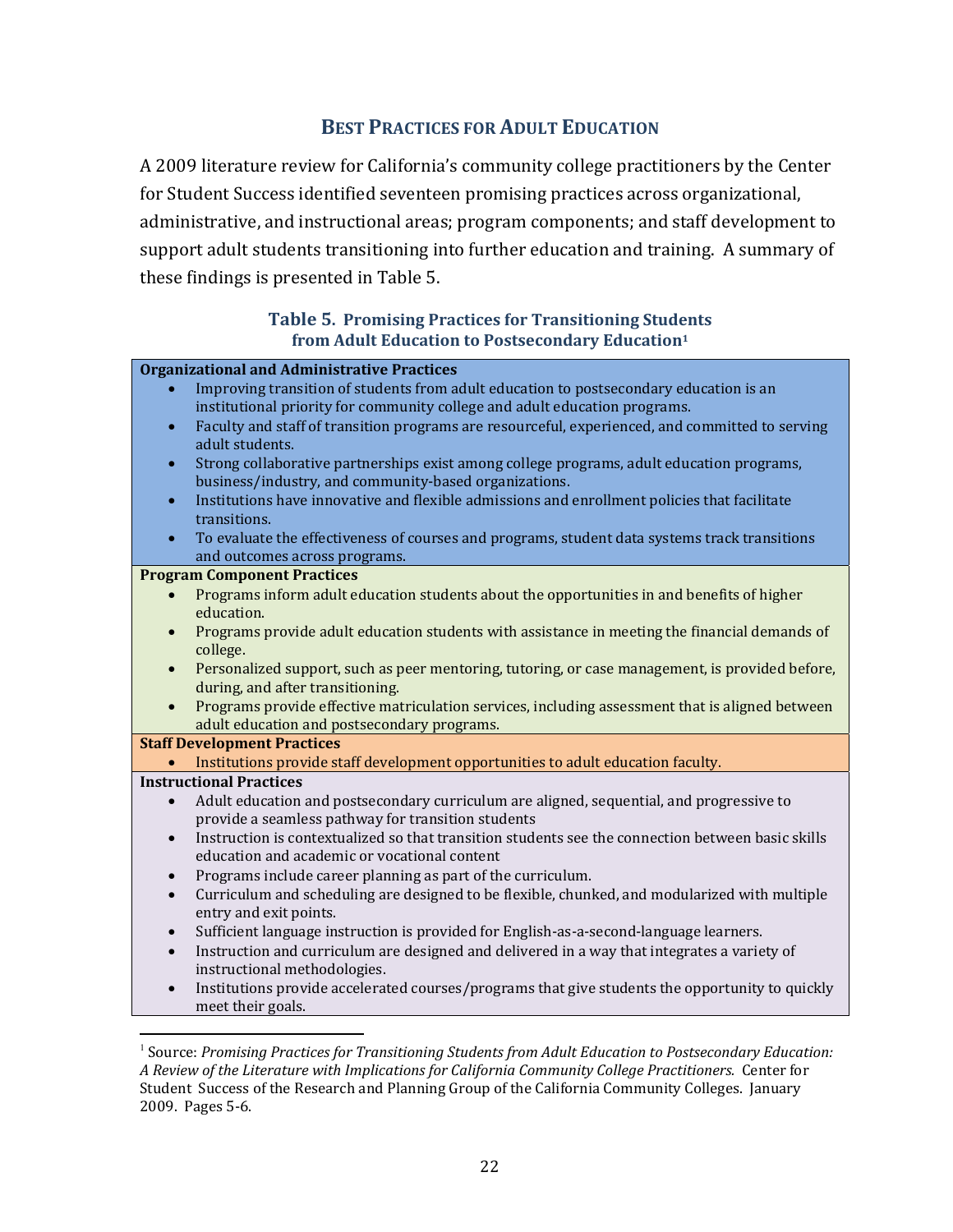Beyond that summary, research in the field has also documented specific program‐ and instruction‐related best practices that may be of particular relevance to Tulsa. These are detailed further below.

#### **BEST PROGRAM-RELATED PRACTICES**

Researchers have identified a range of program practices associated with improved adult education outcomes. Among these, ABE and developmental programs that are contextualized with either an academic or workforce focus are noted as particularly effective. Strong adult education programs also provide more intensive, cohort‐based classes than are traditionally found. Finally, effective programs provide professional development opportunities for instructors and ensure all instructors are aware of the program's strategic vision, sequence of classes, student performance goals, and resources for student and staff support.

#### *Best Practice: ABE Program Delivered within the Context of Vocational or Academic Sequence*

Contextualized instruction that connects ABE content with students' academic or vocational goals is consistently noted as a best practice in the research literature. The *Reach Higher, AMERICA* report recommends the development of dual‐credit programs that "shorten the time needed to earn a credential, achieve multiple learning outcomes, and increase the number of earned credentials, certificates, and degrees" (NCAL, 2008, p. 20). Most of the programs profiled in this paper provide contextualized education, making a direct connection between the ABE materials and the job for which the student is training. A study conducted by Columbia University's Community College Research Center utilized contextualized curriculum for a developmental reading course. The students using the contextualized curriculum showed statistically significant improvement in several reading comprehension measures, while the students taught with the standard (non-contextualized) curriculum had no significant results (Perin and Hare, 2010).

Between 2004 and 2008, CAAL published a series of research reports on effective ESL programs in community colleges. CAAL's research noted that vocational ESL programs appeared to be an effective strategy for helping students transition to other education and training or into the workforce. "Students can enter and succeed in VESL [Vocational ESL] classes at a lower level of English proficiency than is required for entry into credit ESL or academic programs" (Chisman, 2008, p. 7). Chisman concludes that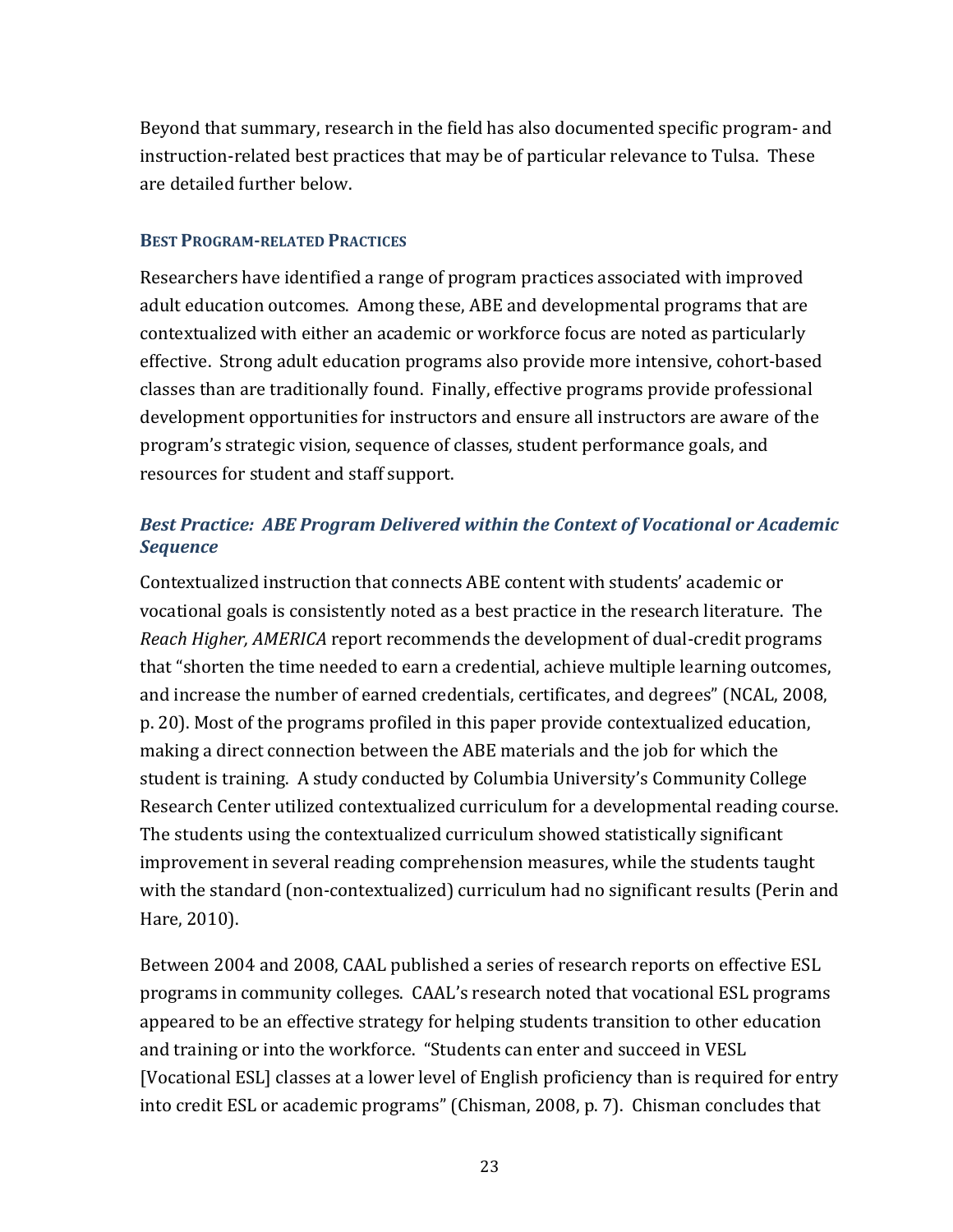the move toward VESL and related workforce development services is one that has not been a traditional focus for many community colleges. VESL requires new program components, and funding, that might be delivered by other college departments or through partnerships with workforce development services providers or community‐ based organizations.

The CAAL findings on effective bridge programs, despite the specific focus on English language learners, are likely to be relevant to all adult education students. For those students with lower levels of literacy (reading at a 6th grade level or lower) and/or English proficiency, a bridge program might connect a basic/beginning literacy program with a GED program. For those with higher levels of literacy (reading at a 7th grade level or higher), a bridge program might connect GED students with a community college workforce or academic program.

Researchers with the New England Literacy Resource Center (NELRC) identified prevalent pathway programs for nontraditional adult learners who do not have college‐ ready academic skills, including English language proficiency. Across 25 college transitions programs in the northeast U.S., there were five common program models: developmental/remedial courses; developmental courses combined with college survival skills courses; learning communities/cohorts; dual enrollment; and college transition/bridge initiatives (Spohn and Kallenbach, 2004). A summary table comparing key features of each of these models is included in Appendix C.

Finally, a survey of 515 bridge programs by Workforce Strategy Center presents a profile of the field. The survey revealed a wide variety of programs, each involving a diverse set of funders, providers, and stakeholders. The average bridge program responding to the survey was targeted at allied health, lasted approximately 20 weeks, and served a cohort of 10-19 students—most of whom had less than 10<sup>th</sup> grade skill levels. Programs reported promising outcomes, with participants earning college credit in 39% of programs and participants going on to additional education or training within six months at 67% of programs (Alssid et al., 2010, p. ii). The researchers conclude that "no community of practice exists to advance the field" (p. 13) and recommend additional research into participant outcomes, project innovation, scale and efficiency improvements, and other issues through a national demonstration. Given that 90% of surveyed programs wanted to know more about networking opportunities, there is clearly an interest in building knowledge in the field.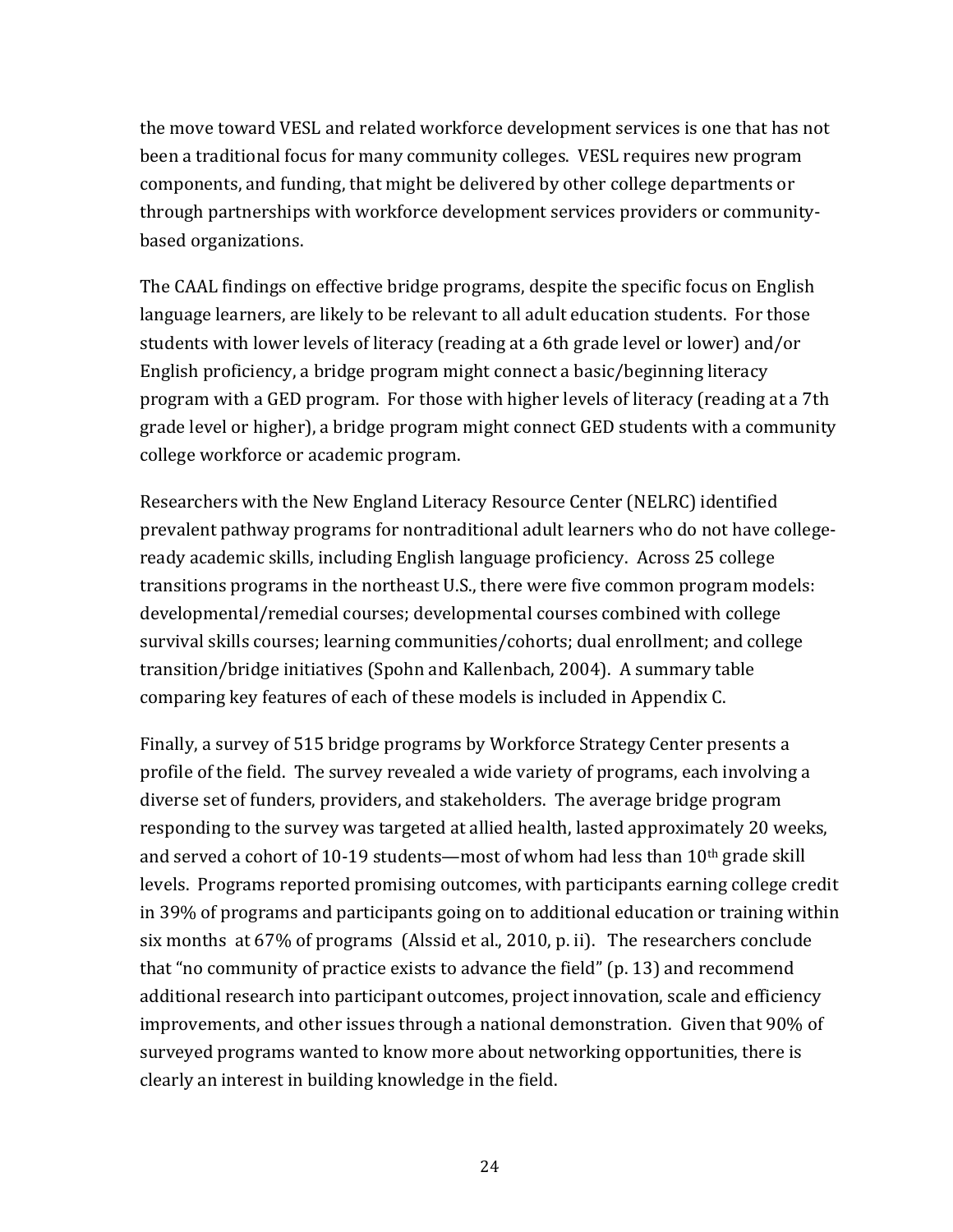#### *Best Practice: Professional Development for ABE Instructors*

Successful adult basic education programs provide instructors with professional development opportunities, as well as opportunities for collaboration among faculty from adult education programs and college‐level programs. Although adult education teachers are certified, "few states require that adult education teachers show mastery of the specialized knowledge and skills needed to teach adults" (NCAL, 2008, p. 13). The *Reach Higher, AMERICA* report recommends that states invest in the professional development, and elevate the quality and status of adult educators (p. 20).

The programs highlighted in earlier chapters each have a professional development component for their instructors. Opportunities for collaboration encourage instructors to set expectations for student performance at each level, identify areas for improvement, and maintain quality connections across program components. Collaboration can include team‐teaching or parallel teaching of courses by community college faculty and adult educators. For example, a faculty member could teach a math course, and an adult educator could teach the math review/reinforcement class to further explain and clarify concepts covered in the content course.

Another successful example of team teaching can be found in the Integrated Basic Education and Skills Training, or I‐BEST, structure. "In the I‐BEST model, a basic skills instructor and an occupational instructor team teach occupational courses with integrated basic skills content, and students receive college‐level credit for the occupational coursework" (Zeidenberg et al., 2009, p. 1). The I‐BEST model is regarded as an excellent example of advancing basic education and skills in adult learners.

#### *Best Practice: High Program Intensity and Other Characteristics*

Chisman (2008) summarized CAAL's research findings, identifying key strategies to support ESL student persistence and success. Successful students participated in programs in which students were in class more often, typically 12‐20 hours per week rather than the traditional 3‐6 hours per week offered by many ESL programs. Other successful practices identified in effective ESL programs include providing guidance and counseling services to help students shape future goals and identify additional education and training opportunities, and helping students address non‐academic issues that often derail adult learners (e.g., transportation, childcare, work schedules). These findings are likely to be applicable to the broader population of adult basic education students.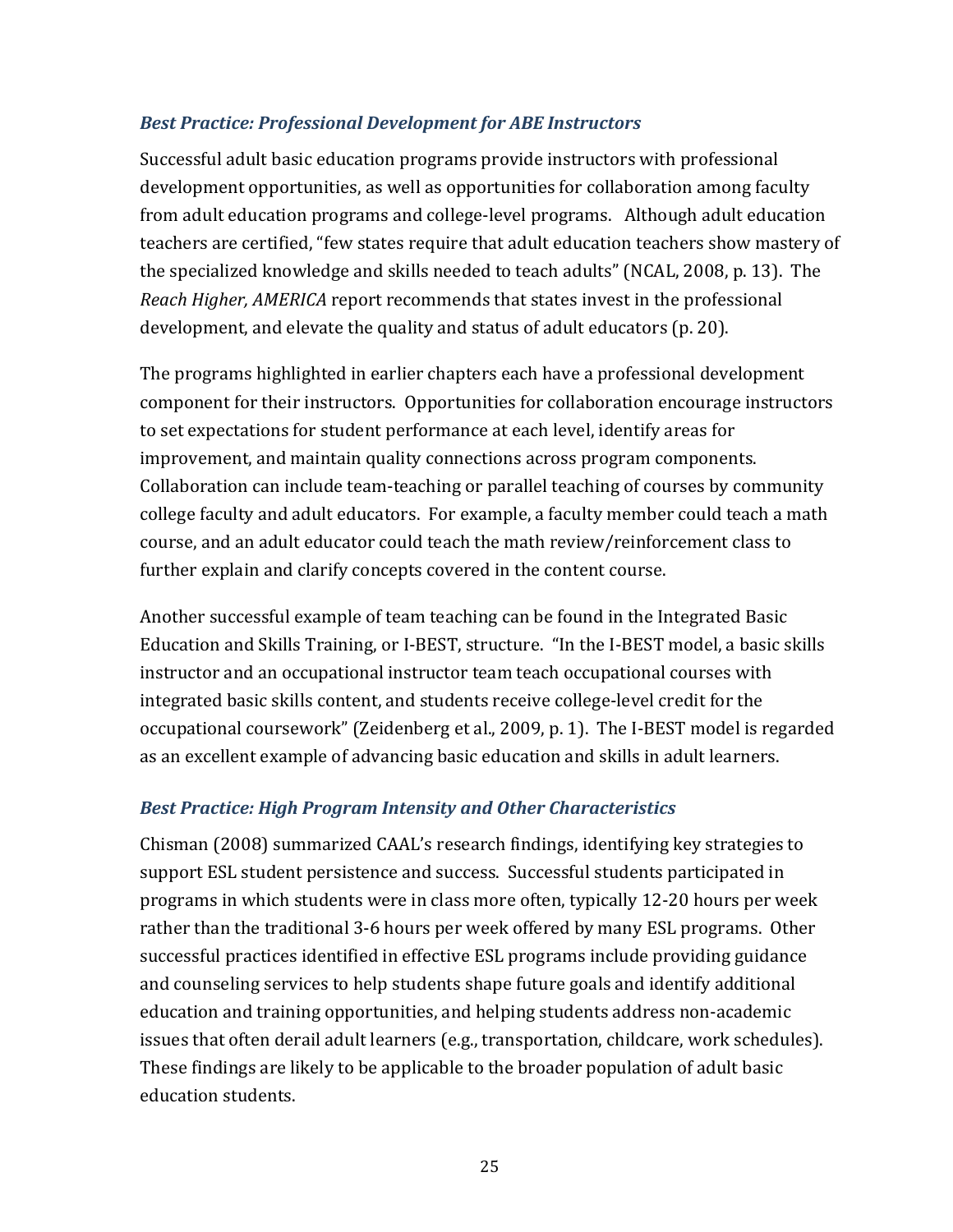One promising practice for English language learners is a needs analysis, as suggested by Wrigley et al (2003). "Participants are well‐served by programs that conduct a needs analysis with students to determine past experiences, present circumstances, and future goals – and then link this information with a job audit that outlines the language and literacy requirements of a particular job" ( p. 23), perhaps along a career pathway.

#### *Best Instructionrelated Practices for Adult Education*

While promising instructional practices for adult basic education are evident in the literature, the research focus on these practices is much smaller than on program‐ related practices. An effective practice that was noted across a number of studies involves using purposeful assessments to guide instruction and measure outcomes. The *Reach Higher, AMERICA* report indicated that "there is little if any alignment between instructional content and assessments used in the adult education programs and between assessments and postsecondary standards required for enrollment and placement in credit‐bearing courses" (NCAL, 2008, p. 12). A 2003 study by the National Council for ESL Literacy Education identified several key strategies related to assessments, such as assessing students at multiple points and with multiple types of assessments, knowing the purpose of the assessment in order to link it to learning goals, and using assessment results for planning and instruction.

The issue of establishing learning goals is particularly important with adult learners. Teachers and programs should be careful to not assume that students share their view on logical goals and measures of success. As noted earlier, many adult students do not consider the GED to be a necessary step in their education. In one promising practice, instructors solicit student input on class and individual goals, and then periodically check lesson plans and student progress against that list. This practice also provides an opportunity for teachers to explicitly connect instructional content with students' daily life, immediate goals, and future academic/vocational opportunities.

Another promising practice is for instructors to thoughtfully connect technology‐based instruction with class lectures, activities, and other assignments. The National Commission on Adult Literacy recommends using technology to create new models for teaching and learning (NCAL, 2008, p. 24). Students in adult basic education may not have a computer at home, and many have little or no experience with using computers in other settings. Specific instruction in basic computing skills may be necessary before an instructor can use technology to extend lessons and reinforce concepts.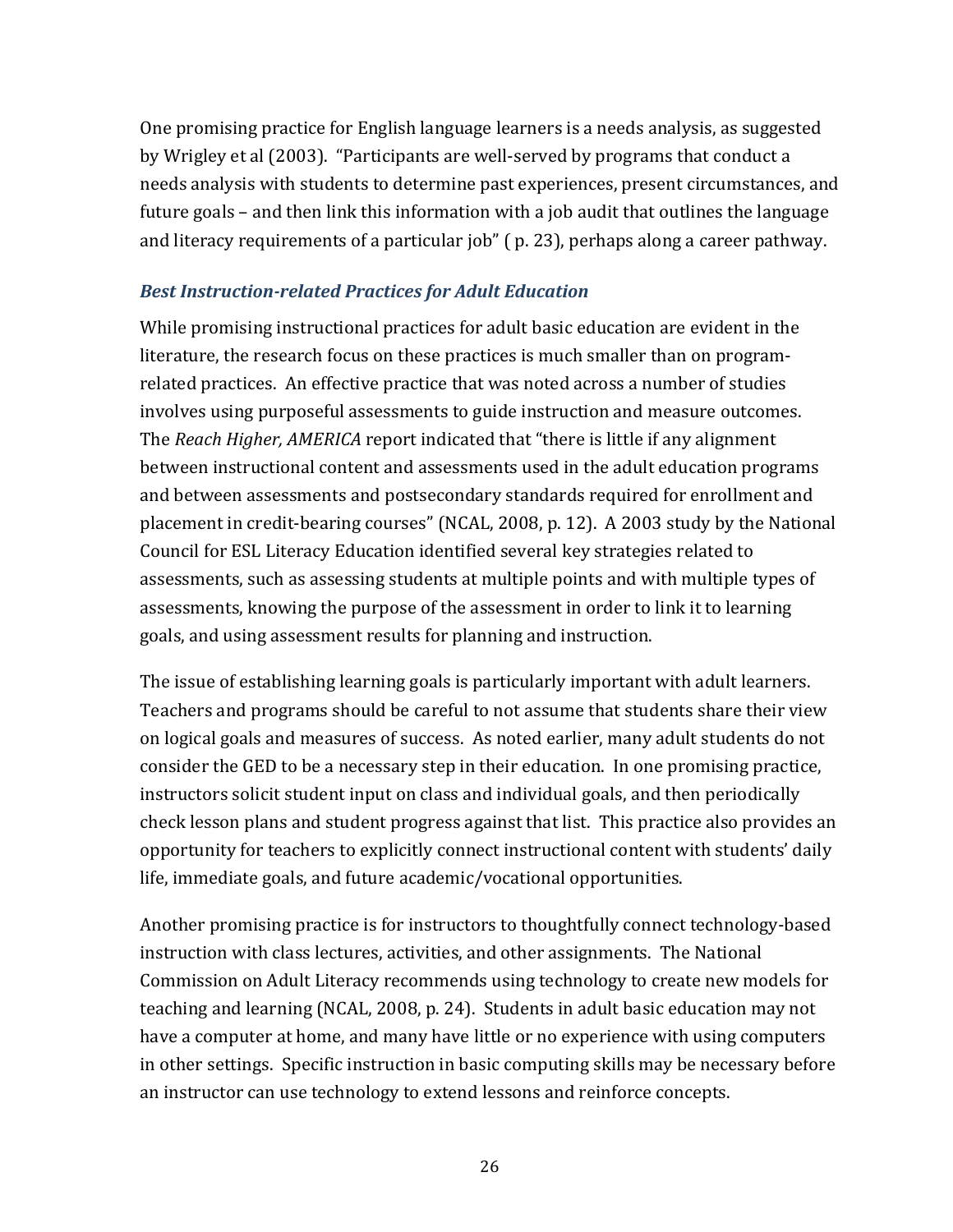#### **CONCLUSION AND RECOMMENDATIONS**

While the challenges related to adult education are significant, a review of recent research suggests that there are promising practices and opportunities to improve both the adult education system and student outcomes. The impetus for change, however, is unclear. Funding for adult education programs and community colleges is not tied to performance, and community dialogue often focuses almost exclusively on K‐12 education and traditional‐age college students rather than adult learners. There are gaps in the research literature that, if filled, might provide the foundation for systems change. Beyond that, there are specific recommendations for Tulsa that might improve outcomes in the Career*Advance* project and, potentially, the broader community.

#### **GAPS IN THE RESEARCH LITERATURE**

More research is needed in the field of adult education for the system to meet the high demand for services and prepare students to be successful in future academic and vocational pursuits. A compelling body of research highlighting the potential for adult education to make a significant impact on families, communities, and economic development opportunities, would allow stakeholders to make the case for additional funding and resources. Among the gaps noted are:

- **Largescale demonstration studies**. While innovative and notable programs have been highlighted in community colleges and adult learning centers around the country, there has been little effort to replicate and test innovative models through large‐scale demonstration studies tied to rigorous evaluations. These demonstration projects are especially valuable in testing programs under different conditions and communities, in order to identify barriers and the essential components to success.
- **Teacher training and professional development.** The adult education classroom has been referenced as "the new one‐room schoolhouse." Given this environment, more research is needed on teacher preparation and ongoing professional development that will improve classroom instruction and student outcomes. More research is also needed on how to improve communication and connections between adult education instructors and community college faculty.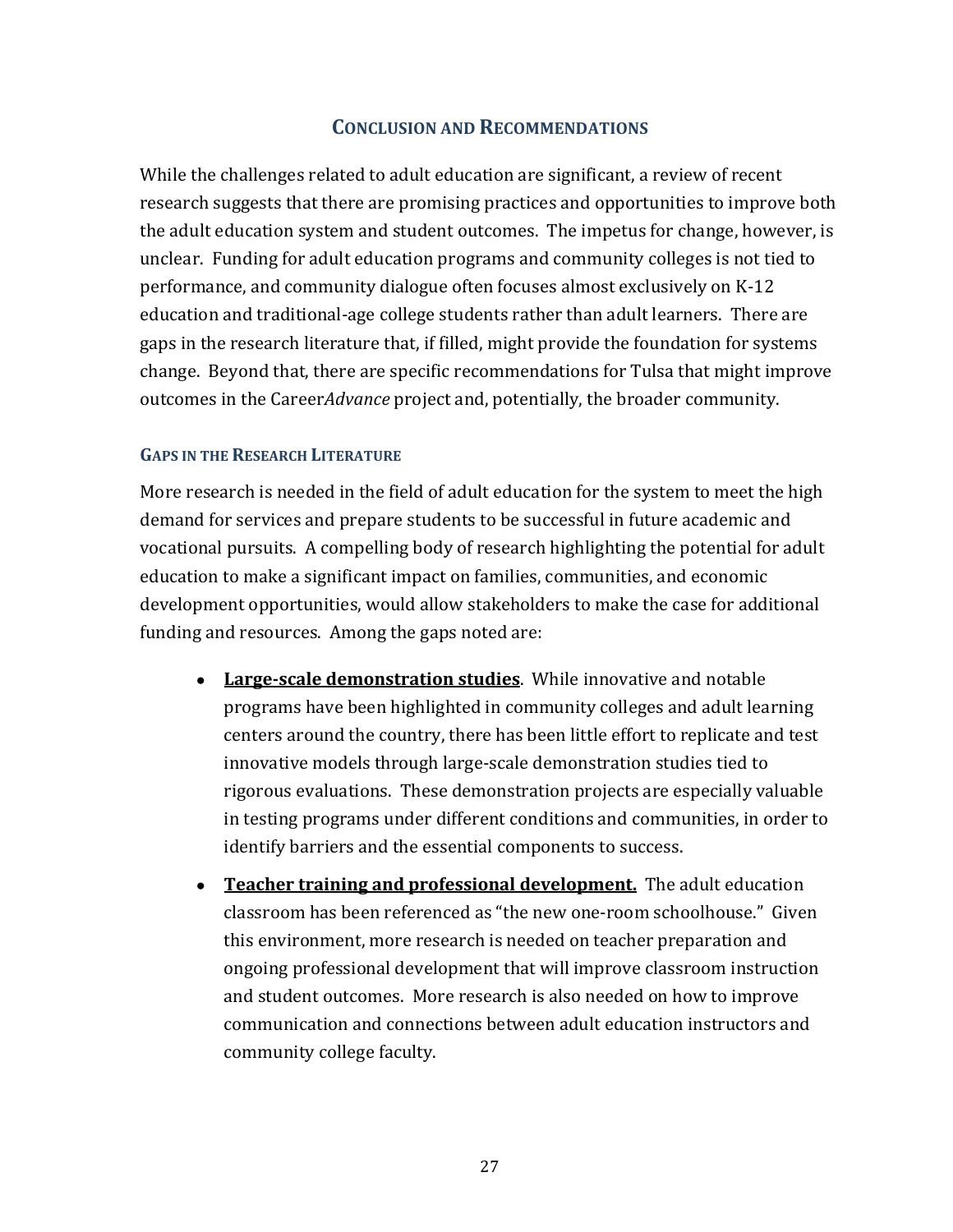- **Engaging Employers** While the research to date has highlighted the promise of contextualized instruction, there was little discussion of employer/industry involvement in shaping curricula delivered outside of the workplace. A better understanding of the challenges employers face with unand under‐skilled workers would allow adult education and community college developmental programs to develop interventions to address those issues and prepare students for the workforce.
- **Collaboration and Coordination** Research is needed to identify critical partners in successful adult education systems. Adult education providers often work outside traditional postsecondary settings, missing opportunities to connect themselves and their students with resources and current practices. Research on partnership development, communication strategies, system alignment, and other collaborative practices would support students transitioning from one level to the next.
- **Funding for innovation and systems change** More information is needed on how innovative programs are financed. Lack of funding is a common barrier to testing new ideas, bringing good ideas to scale, and infusing change throughout a system. Research on how to more efficiently use the scarce resources dedicated to adult learners would help policymakers and other stakeholders to identify priorities for moving forward.

#### **RECOMMENDATIONS FOR FURTHER EXPLORATION AND CONSIDERATION IN TULSA**

The data on educational attainment and adult education/postsecondary outcomes in Oklahoma clearly underscore the need for systems change. Using the Career*Advance* project as a pilot/demonstration effort, Tulsa partners have an opportunity to test new education- and service-delivery strategies to move the adult education system in a new direction. This will require, however, that the partners define collective and organization‐specific goals, and develop a common understanding of the project's purpose, target population, and mutual expectations. Specific recommendations suggested by the research review include:

● **Improving coordination between adult education providers, community colleges, and communitybased organizations.** As the Career*Advance* program matures and grows, further coordination will be required to address the education needs of participants. Each partner must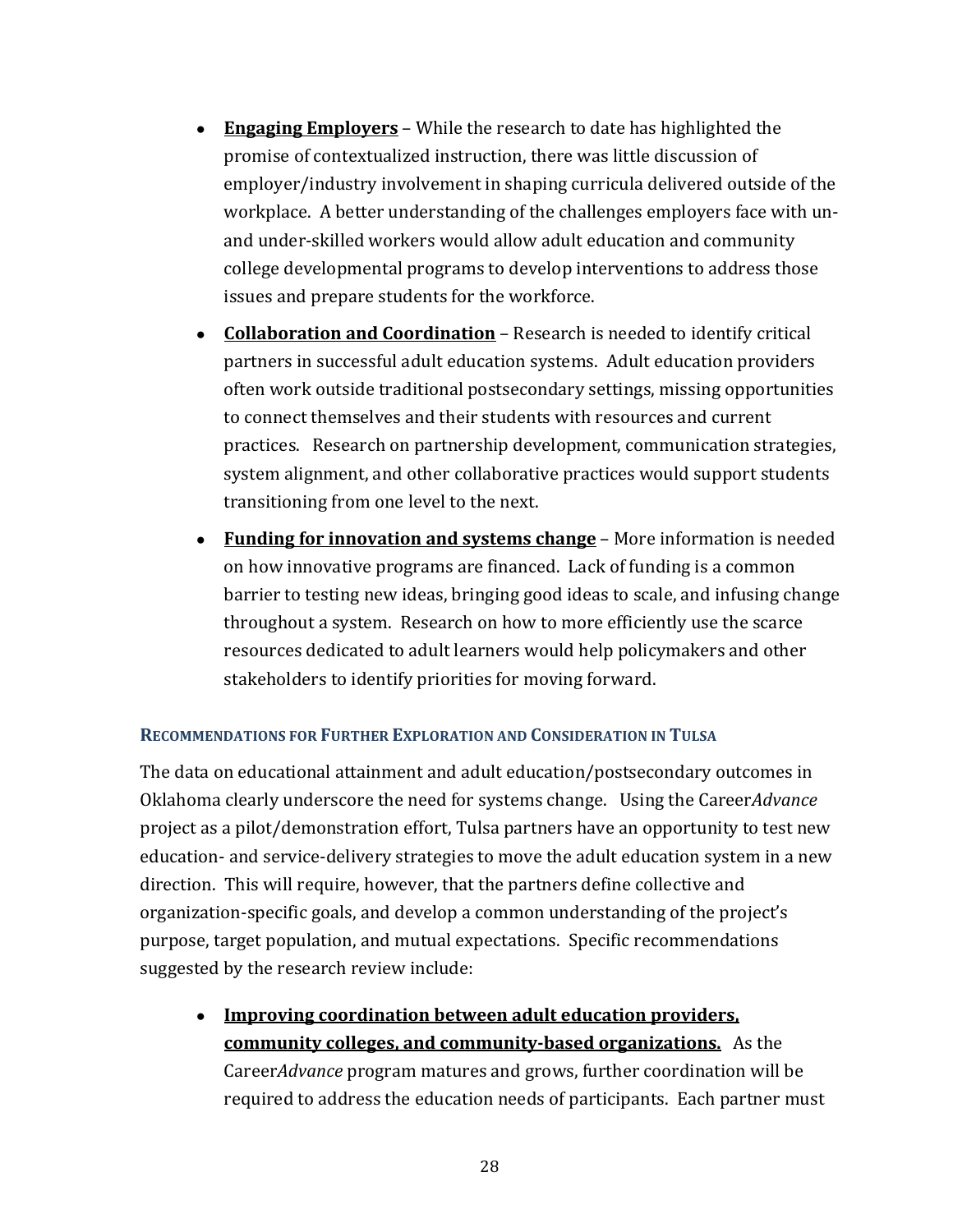feel it has a stake in student outcomes and understand the significance of its role in the collective process. To maintain continuity in the program, open, frequent, multi‐directional communication with staff at all levels within and across partner organizations is essential.

- **Implementing a teamteaching environment**. Adult learners, particularly those with poor academic histories, need additional supports to succeed in postsecondary workforce and academic programs. Team‐teaching, where an adult education instructor and community college faculty coordinate and reinforce key concepts, provides students with opportunities to review material, ask questions, and hone skills. For Career*Advance*, team‐teaching could be implemented between GED and developmental courses, between GED and vocational courses, between developmental and vocational courses, and/or between developmental and academic courses.
- **Contextualizing instruction**. GED, ESL, and developmental courses that are contextualized to a career path have been shown to improve student outcomes by increasing the relevance of the material to students' lives. In Tulsa, more could be done to ensure that the materials and examples used in adult education and developmental courses are truly contextualized to the healthcare field, reinforcing the vocabulary and key knowledge and skills necessary to succeed in the healthcare industry.
- **Developing wraparound support services**. While the Career*Advance* participants are able to tap into services such as free or low‐cost childcare and transportation assistance, the literature identified additional support services that could have a significant effect on participant retention and success. Educational advising, career counseling, tutoring, computer access, after‐hours childcare, and structured study halls could all play an important role in keeping participants engaged through graduation.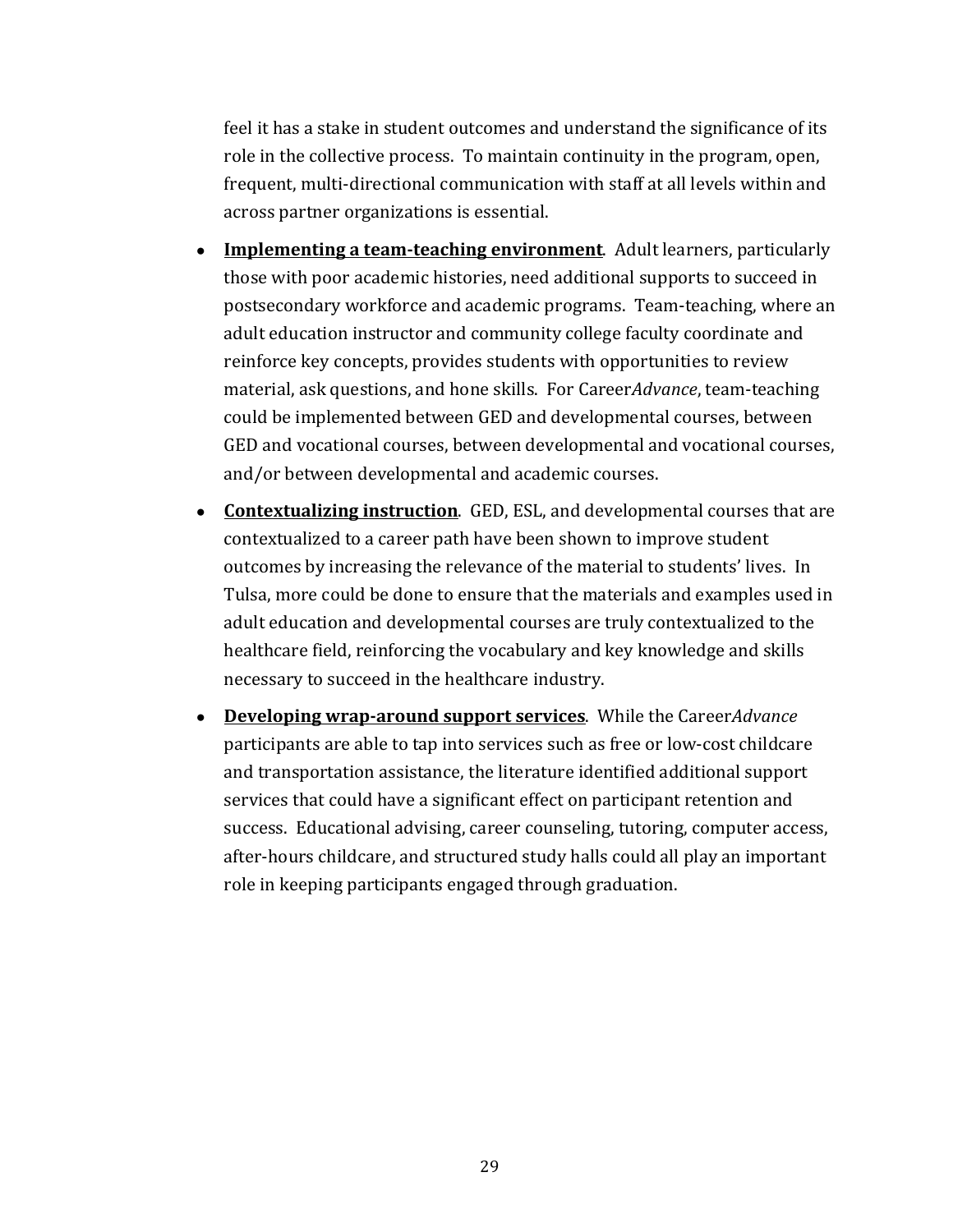#### **REFERENCES**

- Accuplacer. (2010). CollegeBoard. Online. Available: http://professionals.collegeboard.com/higher‐ed/placement/accuplacer. Last accessed: December 20, 2010.
- Alssid, Julian L. (2010). Building a Higher Skilled Workforce: Results and Implications from the Bridge Connect National Survey. New York, NY: Workforce Strategy Center. November.
- American Council on Education. (2009). 2008 GED Testing Program Statistical Report. Washington, DC: General Education Development Testing Service.
- Bailey, Thomas, Dong Wook Jeong, and Sung‐Woo Cho. (2010). "Referral, Enrollment, and Completion in Developmental Education Sequences in Community Colleges." Economics of Education Review. Vol. 29, Issue 3, April. Pages 255‐270.
- Capital IDEA. (2010). Capital IDEA Orientation. First Baptist Church, Round Rock, TX. 10 Aug. 2010.
- Capital IDEA. (no date). College Prep Academy. Online. Available: www.CapitalIDEA.org. Last accessed: 17 September 2010.
- Center for Student Success. (2009). Promising Practices for Transitioning Students from Adult Education to Postsecondary Education. Berkeley, CA: Research and Planning Group, California Community Colleges. January.
- Chisman, Forrest P. (2008). Findings in ESL. New York, NY: Council for Advancement of Adult Literacy. July.
- Common Core Standards Initiative. (2010). About the Standards. Online. Available: http://www.corestandards.org/about-the-standards. Last accessed: 24 September 2010.
- COMPASS: College Placement Tests. (2010). Iowa City, Iowa: ACT, Inc. Online. Available: http://www.act.org/compass/index.html. Last accessed: December 20, 2010.
- Crandall, JoAnn and Miriam Burt. (no date). Issues in Literacy for Adult English Language Learners. Online. Available: http://userpages.umbc.edu/~crandall/Issues in Literacy for Adult English Lan guage\_LearnersLast accessed: December 17, 2010.
- Dalsimer, Amy. Director of Pre‐College Academic Programming, LaGuardia Community College/City University New York. Personal Interview. 26 October 2010.
- Duke, Amy‐Ellen, and Evelyn Ganzglass. (2007). Strengthening State Adult Education Policies for Low‐Skilled Workers. Policy Brief: The Working Poor Families Project.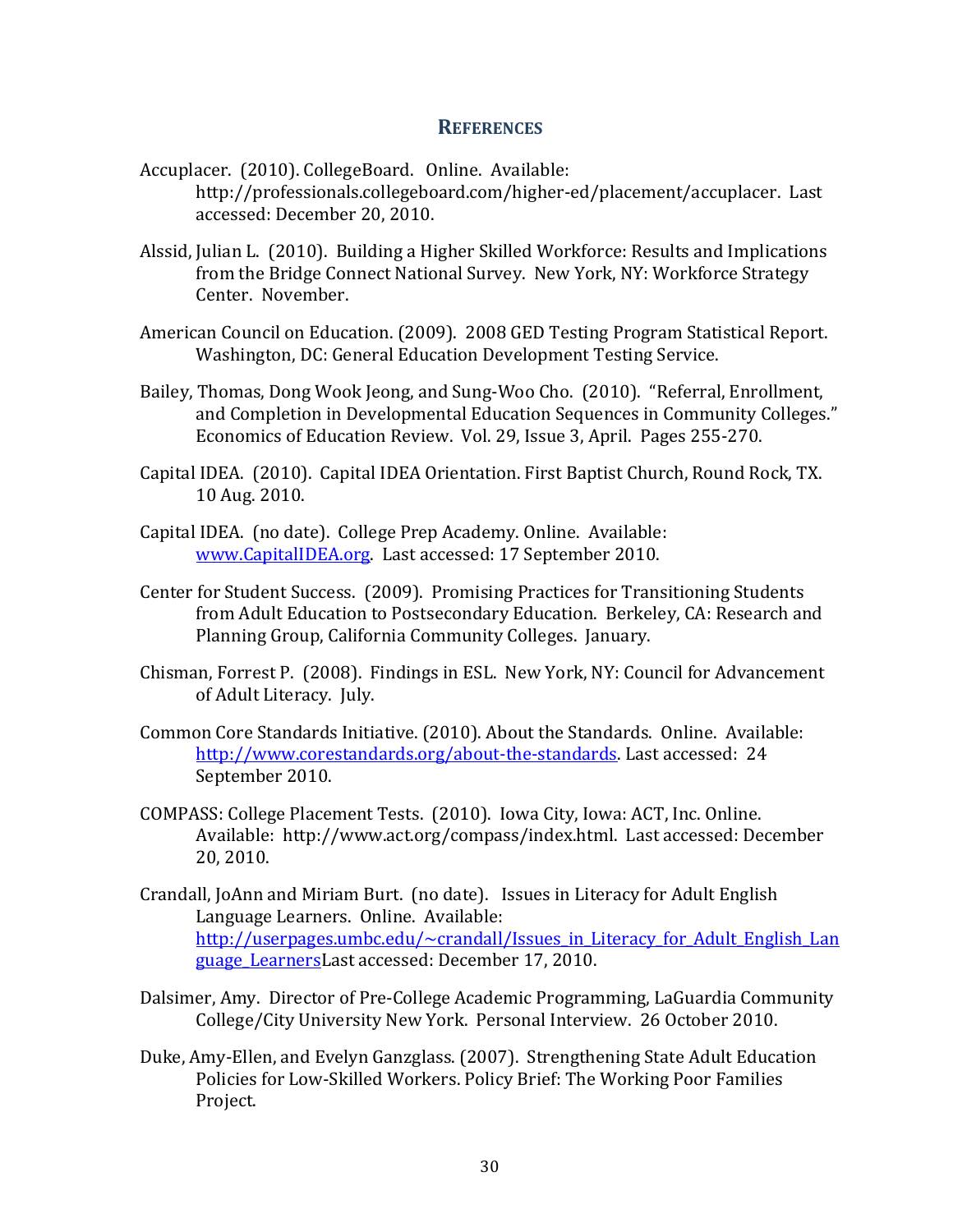- Gateway Community College. (no date). Counseling Center. Online. Available: http://www.gwctc.commnet.edu/contstudent.aspx?id=160#Counseling\_Educati onal. Last accessed: 24 September 2010.
- General Education Development Testing Service. (2009). "FAQs National Needs Alter Plans for GED Test, 5th Edition." News: 2009 Headlines. Washington, DC: American Council on Education. 21 October.
- Integrated Bridge to Licensed Practical Nursing (LPN) Program. (2010). New York, NY: LaGuardia Community College, City University of New York. January.
- King, Christopher T., Robert W. Glover, Tara Carter Smith, and Rheagan Coffey. (2010). CareerAdvance: A Dual‐Generation Antipoverty Strategy. Austin, TX: Ray Marshall Center for the Study of Human Resources, Lyndon B. Johnson School of Public Affairs, The University of Texas at Austin.
- Kirsch, Irwin, Henry Braun, Kentaro Yamamoto, and Andrew Sum. (2007) America's Perfect Storm: Three Forces Changing Our Nation's Future. Princeton, NJ: Educational Testing Service.
- Kordsmeier, Micah. (2010). GED and ESL Services in Tulsa. Memo to Monica Barczak. 8 March.
- LaGuardia Community College. (2010). GED Bridge to College and Careers Programs. New York, NY: LaGuardia Community College, City University of New York.
- Lewis, Molly J. (2009). "'To Triumph in My Life': ESL Students Define Success." In Research on ESL in U.S. Community Colleges. Kathleen M. Bailey and Maricel G. Santos, editors. Ann Arbor, MI: The University of Michigan Press. Pages 158‐ 169.
- LPN Bridge to Nursing Program. (no date). New York, NY: LaGuardia Community College, City University of New York.
- Lombardo, Jeanne Belisle. (2004). "Relationships Count." Focus on Basics. Vol. 6, No. D. February. Pages 1, 3‐6.
- Mathews‐Aydinli, Julie. (2008). "Overlooked and Understudied? A Survey of Current Trends in Research on Adult English Language Learners." Adult Education Quarterly. Vol. 58, No. 3, May. Pages 198‐213.
- Marks, Joseph L. and Alicia A. Diaz. (2009). Fact Book on Higher Education. Atlanta, GA: Southern Regional Education Board.
- Mingle, James, Bruce Chaloux, and Angela Birkes. (2005). Investing Wisely in Adult Learning is Key to State Prosperity. Atlanta, GA: Southern Regional Education Board.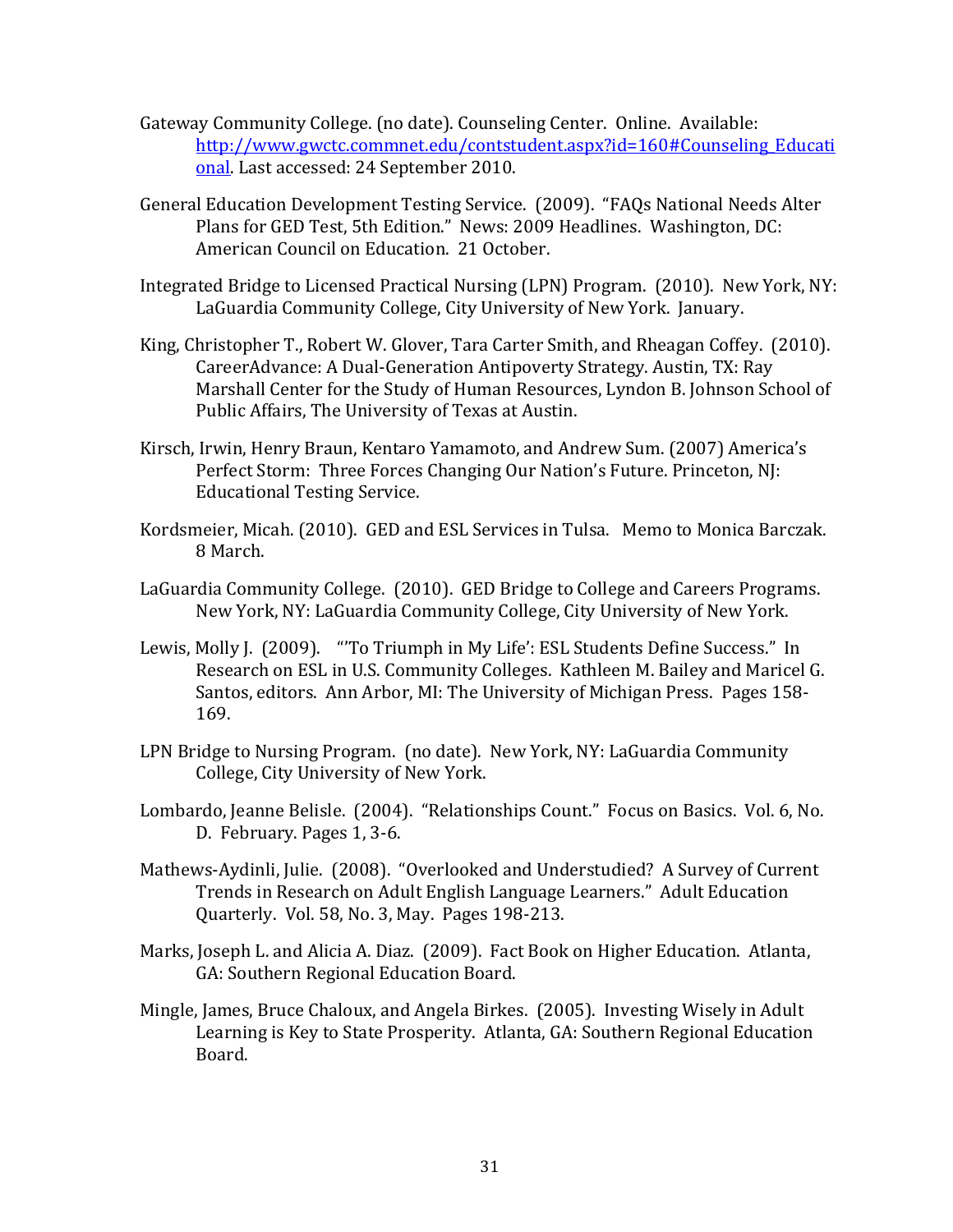- Mulready‐Shick. (2009). "'A Little Long Story': Exploring the Experiences of Nursing Students as English Language Learners." In Research on ESL in U.S. Community Colleges. Kathleen M. Bailey and Maricel G. Santos, editors. Ann Arbor, MI: The University of Michigan Press. Pages 37‐48.
- Mwase, Gloria Cross. (2008). Better Together: Realigning Pre‐College Skills Development Programs to Achieve Greater Academic Success for Adult Learners. Boston, MA: Jobs for the Future, Breaking Through Series. November.
- National Center for Education Statistics. (2009). "Table 369. Participants in state‐ administered adult basic education, secondary education, and English as a second language programs, by type of program and state or jurisdiction: Selected fiscal years, 1990 through 2007." Digest of Education Statistics. Washington, DC: U.S. Department of Education. July.
- National Center for ESL Literacy Education. (2003). Adult English Language Instruction in the 21st Century. Washington, DC: Center for Applied Linguistics.
- National Commission on Adult Literacy. (2008). Reach Higher, AMERICA. New York, NY: Council for Advancement of Adult Literacy.
- The National Reporting System for Adult Education. (2010). "Exhibit 2.1 Functioning Level Table" *Implementation Guidelines.* Washington, DC: U.S. Department of Education. March.
- Newberry, Tony and Julie Scoskie. (no date). From GEDs to College Degrees: The Adult Education Transitions Collaboration between Jefferson County Public Schools and Jefferson Community and Technical College.
- Office of the Press Secretary. (2010). "Remarks by the President on Higher Education and the Economy at the University of Texas at Austin." The White House Briefing Room; Speeches and Remarks. Washington, DC: The White House. 9 August. Online. Available: http://www.whitehouse.gov/the‐press‐office/2010/08/09/ remarks‐president‐higher‐education‐and‐economy‐university‐texas‐austin. Last accessed: September 14, 2010.
- Oklahoma Board of Nursing. (2003). NCLEX Pass Rate Task Force Report and Recommendations. Oklahoma City, OK.
- Oklahoma Literacy Resource Office. (2010). Literacy Facts and Statistics. Oklahoma City, OK: Oklahoma Department of Libraries. Online. Available: http://www.odl.state.ok.us/literacy/statistics/index.htm. Last accessed: September 14, 2010.
- Oklahoma State Department of Education. (2010). Adult Education and Literacy Handbook: Lifelong Learning Section; Fiscal Year 2011. Oklahoma City, OK. May.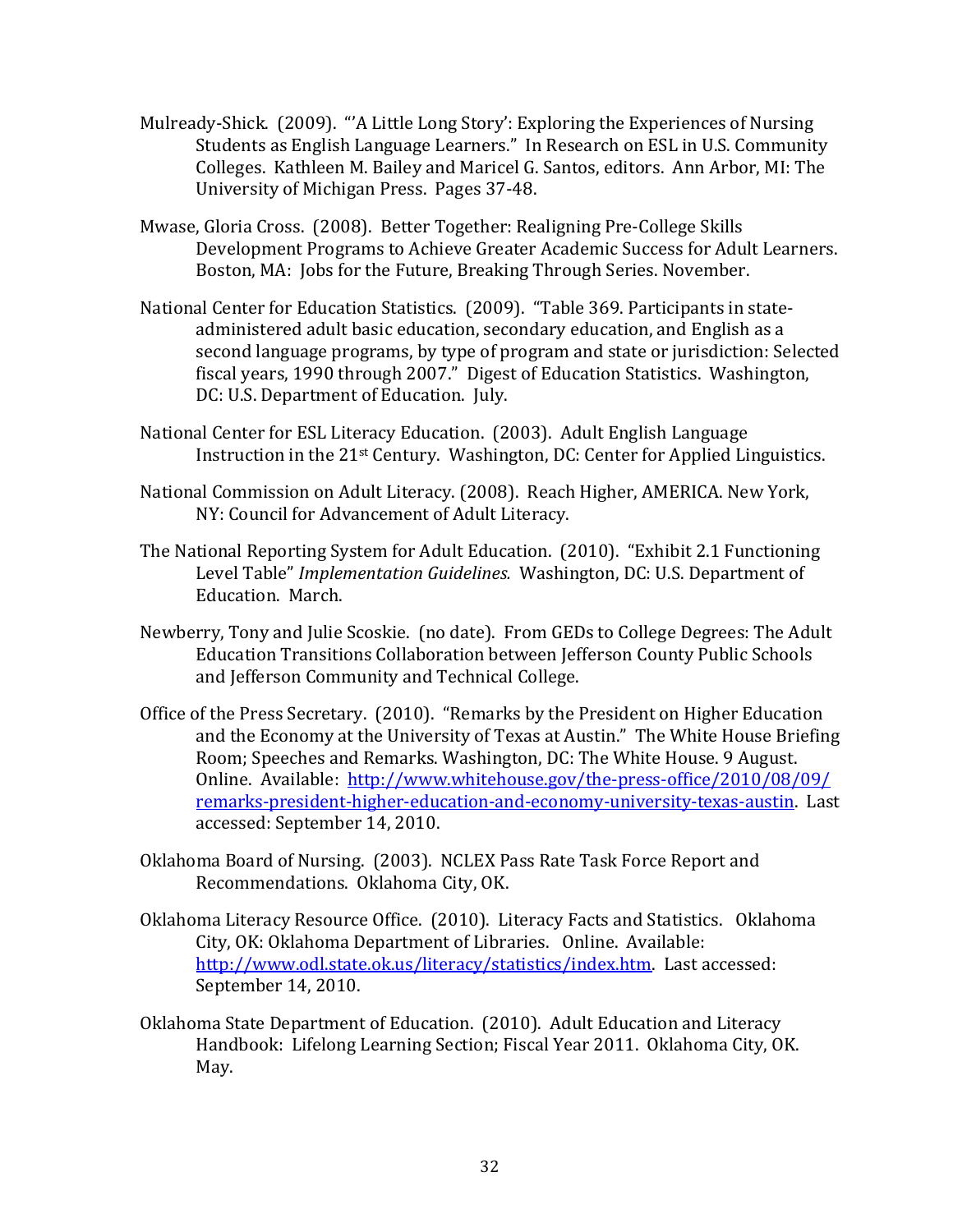- ‐ ‐ ‐. (no date). "Lifelong Learning." Oklahoma General Education Development. Online. Available: http://sde.state.ok.us/Programs/LifelongLearn/GED.html. Last accessed: September 14, 2010.
- Patterson, Margaret Becker, Jizhi Zhand, Wei Song, Anne Guison‐Dowdy. (2010). Crossing the Bridge: GED Credentials and Postsecondary Educational Outcomes. Washington, DC: American Council on Education. Online. Available: http://www.acenet.edu/AM/Template.cfm?Section=GED\_TS. Last accessed: September 14, 2010.
- Perin, Dolores and Rachel Hare. (2010). A Contextualized Reading‐Writing Intervention for Community College Students. Community College Research Center Brief No. 44. New York, NY: Community College Research Center, Teachers College, Columbia University. June.
- Prince, David and Davis Jenkins. (2005). Building Pathways to Success for Low‐Skill Adult Students: Lessons for Community College Policy and Practice from a Statewide Longitudinal Tracking Study. New York, NY: Community College Research Center, Teachers College, Columbia University. April.
- "Program Profiles The GAP Program." (2010). Boston, MA: National College Transition Network. 12 February. Online. Available: http://www.collegetransition.org/ profiles/profilesnewhaven.html. Last accessed: September 14, 2010.
- Roberts, Brandon, and Deborah Povich. (2008). Still Working Hard, Still Falling Short. The Working Poor Families Project. Online. Available: http://www.workingpoorfamilies.org/pdfs/NatReport08.pdf. Last accessed: September 14, 2010.
- Scoskie, Julie and Joyce Griffith. (no date). Improving Postsecondary Access and Affordability, Adult Basic Education/Concurrent Enrollment.
- Spohn, Jessica and Silja Kallenbach. (2004). "Pathways to College for Academically Under‐prepared Students." Focus on Basics. Vol. 6, No. D. Pages 28‐29.
- TABE 9&10. (2010). Product QuickFacts. CTB/McGraw‐Hill. Online. Available: http://www.ctb.com/ctb.com/control/ctbProductViewAction?p=products&pro ductFamilyId=608&productId=882. Last accessed: December 20, 2010.
- Tulsa Community College. (2010). 2010‐2011 Catalog. Tulsa, OK: Tulsa Community College.
- Wrigley, Heide Spruck, Elise Richer, Karin Martinson, Hitomi Kubo, and Julie Strawn. (2003). The Language of Opportunity: Expanding Employment Prospects for Adults with Limited English Skills. Washington, DC: The Center for Law and Social Policy, the National Institute for Literacy, and the National Adult Education Professional Development Consortium. August.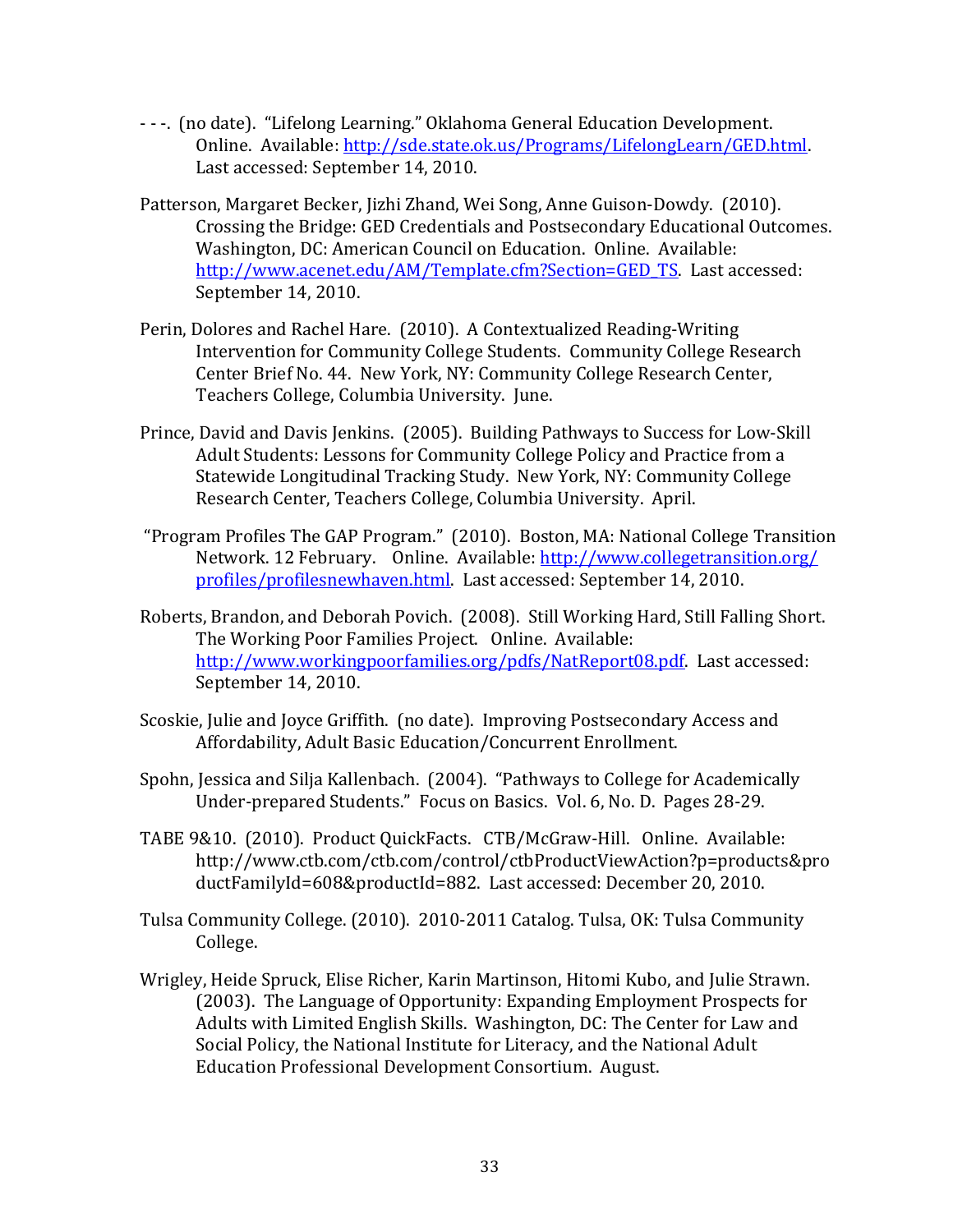- Yoshikawa, Hirokasu, Thomas S. Weisner, and Edward D. Lowe, editors. (2006) Making it Work: Low‐Wage Employment, Family Life and Child Development. New York, NY: Russell Sage Foundation.
- Zafft, Cynthia, Silja Kallenbach, and Jessica Spohn. (2006). Transitioning Adults to College: Adult Basic Education Program Models. Boston, MA: National Center for the Study of Adult Learning and Literacy.
- Zeidenberg, Matthew, Sung‐Woo Cho, and Davis Jenkins. (2010). Washington State's Integrated Basic Education and Skills Training Program (I‐BEST): New Evidence of Effectiveness. New York, NY: Community College Research Center.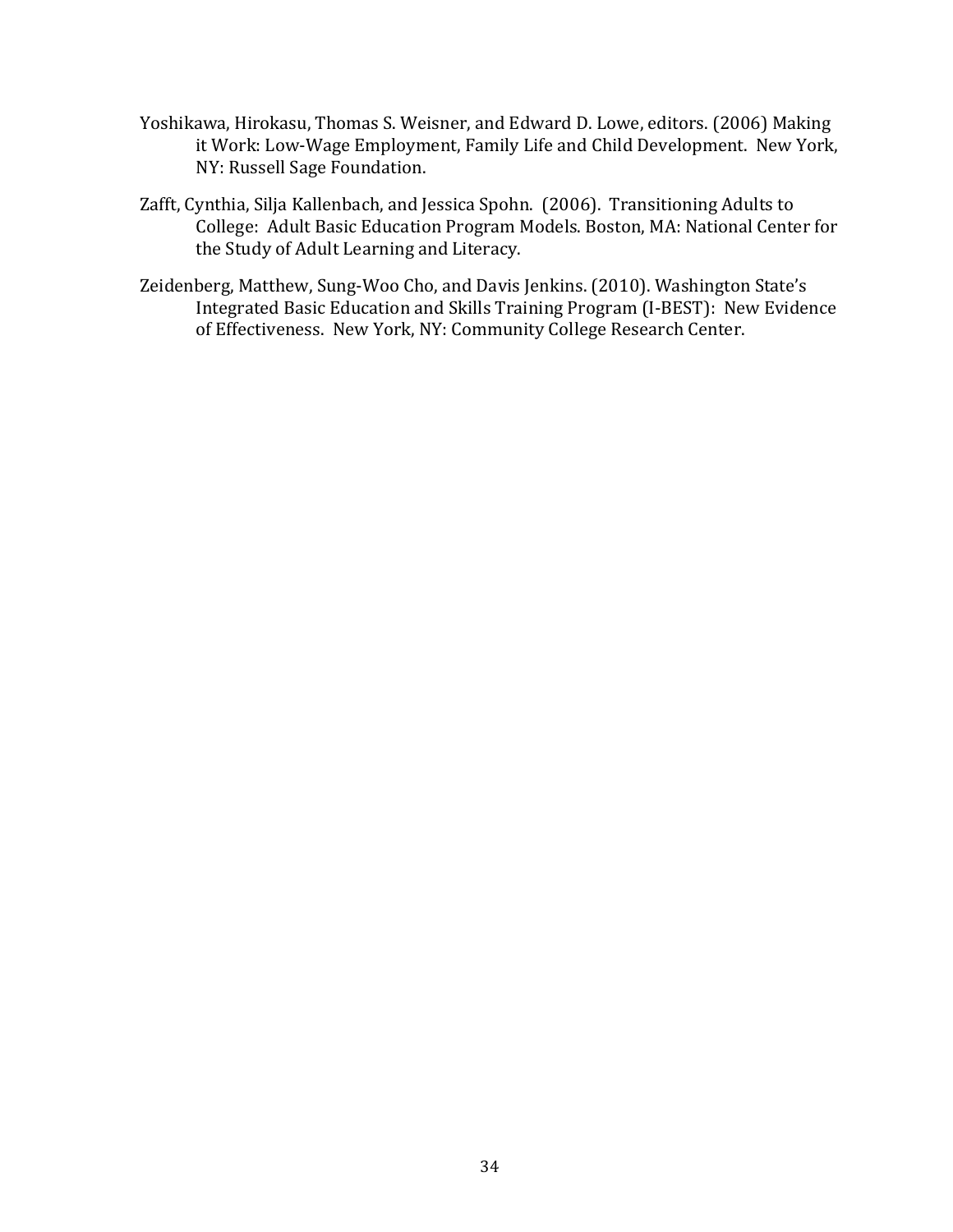#### **APPENDIX A. MEMO ON GED AND ESL SERVICES IN TULSA**

**March 8, 2010 To: Monica Barczak From: Micah Kordsmeier Subject: GED and ESL Services in Tulsa**

#### *Question Presented*

What adult education (GED and ESL) services are currently available in Tulsa and how do they currently operate?

#### *Short Answer*

- Union Public Schools, Tulsa Public Schools, and YWCA operate the primary providers of GED and ESL services in Tulsa. They are most heavily concentrated in East Tulsa (the area east of Memorial), with far fewer programs operating in other parts of the area. Classes are generally available throughout the week in the mornings and evenings, with fewer afternoon classes (a result of reduced demand).
- All programs operate classes that are comprised of a mixture of group lessons (15‐30 minutes) and individual work (the balance of time).
- Teachers look for common themes, which may be career‐oriented but are more often community and family‐oriented.
- The programs generally avoid textbooks but will use content from text and workbooks when appropriate.
- The programs believe CAP could add value to current programming in the areas of child care, transportation assistance, incentives, books and supplies, and attendance tracking and follow up.

#### **Adult Learning Centers**

The state Department of Education has created Adult Learning Center Districts that cover the entire state in order to provide federal‐ and state‐funded adult basic education, including GED and ESL services. These districts do not coincide with independent school district boundaries. The city of Tulsa is covered by four different districts – Tulsa Public Schools (north and midtown Tulsa, west of Memorial), Union Public Schools (east of Memorial and extending into three other counties), Jenks Public Schools (southwest Tulsa), and Drumright Public Schools (some parts of West Tulsa and Sand Springs). The YWCA (along with UPS and TPS) also operates ESL programs in Tulsa using the same grant funding.

Adult Learning Centers are the primary providers of adult basic education in the state, although other organizations may provide similar services. Tulsa Community College, Tulsa Dream Center, and Neighbors Along the Line, for example, all provide GED services. CAP (at Brightwater) and Family & Children's Services (at CAP ECP sites) have delivered GED services in the past. Other ESL providers include Tulsa Technology Center (serves employers only), TCC, Catholic Charities, and some places of worship.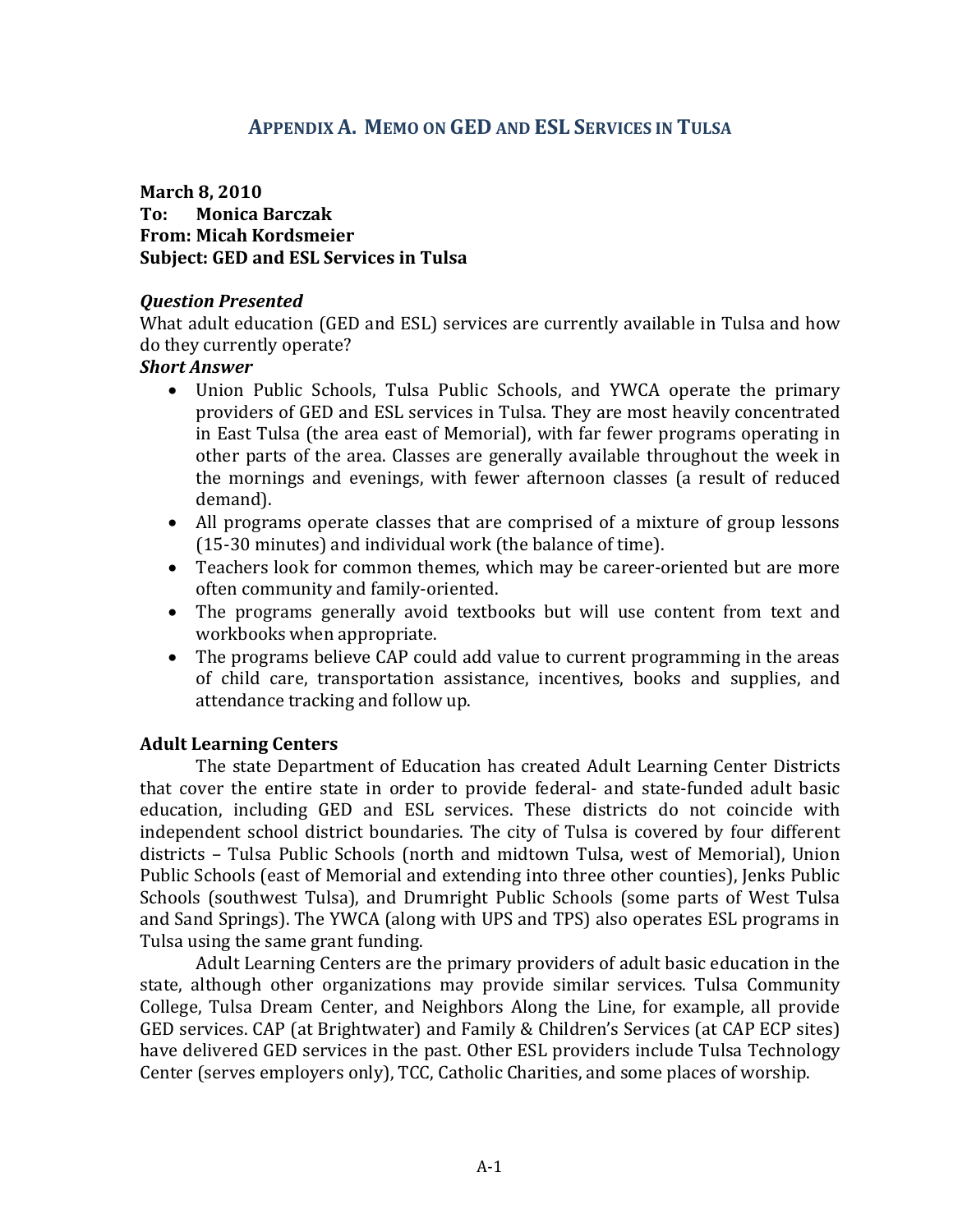#### *Participation, Capacity & Utilization*

Anyone may participate in any program offered in an Adult Learning Center, regardless of the place of residence (i.e. one is not required to attend the ALC in the district in which they live). Youth under age 18 enrolling in GED classes must be referred by truancy officers or obtain parent permission.

Union, TPS, and the YWCA each report that their capacity is unlimited – they will and do serve every person that enrolls in their programs, they do not have waiting lists, and they will add classrooms in response to demand. None were willing to report a maximum total capacity, even when pressed.

- Union serves approximately 2000 students per year.
- TPS serves approximately 1500 students per year. Roughly 600 of these will attend regularly and for an extended period of time.
- YWCA serves approximately 900 students per year.

All adult education programs see problems with retention and attendance. 50 percent retention is not uncommon. YWCA does not currently keep retention data, although it is focusing now on measuring this. The program estimates retention of 50% after 6 months. TPS retains between 40 and 50 percent of enrolled students during the course of a year.

TPS recommends several years of consistency to build a program with good participation and retention. This means a new site should maintain consistent hours for at least two years.

#### *Instruction*

All state-funded adult education programs, including those offered by Union, TPS, and YWCA, are taught by state‐certified K‐12 teachers. The programs generally support this, although it causes problems with ESL programs, since language ability is more important than the skills used as a K‐12 teacher. Substitutes are not required to be certified.

GED has 6 "levels of instruction." A student begins at a level based on the Test of Adult Basic Education (TABE) and then takes a survey test to assess progress through these levels. ALC's are reimbursed by the state partially upon a student's enrollment and then receive full reimbursement once a student completes 60 hours and progresses at least one level in one area (e.g. math).

Union and TPS avoid textbooks and instead use individualized worksheets. They report that "some" programs use books, but it is unknown who does so. YWCA uses a variety of textbooks and workbooks depending on the class. All programs use some mix of group and individual work, with a daily group lesson followed by time to work individually. ESL programs tend to have more group work, since conversation is an important component of instruction. Union and YWCA both have access to online, computer‐based resources, but self‐directed and blended coursework are not major components of their programming. (TCC and Neighbors Along the Line utilize these to a greater extent.)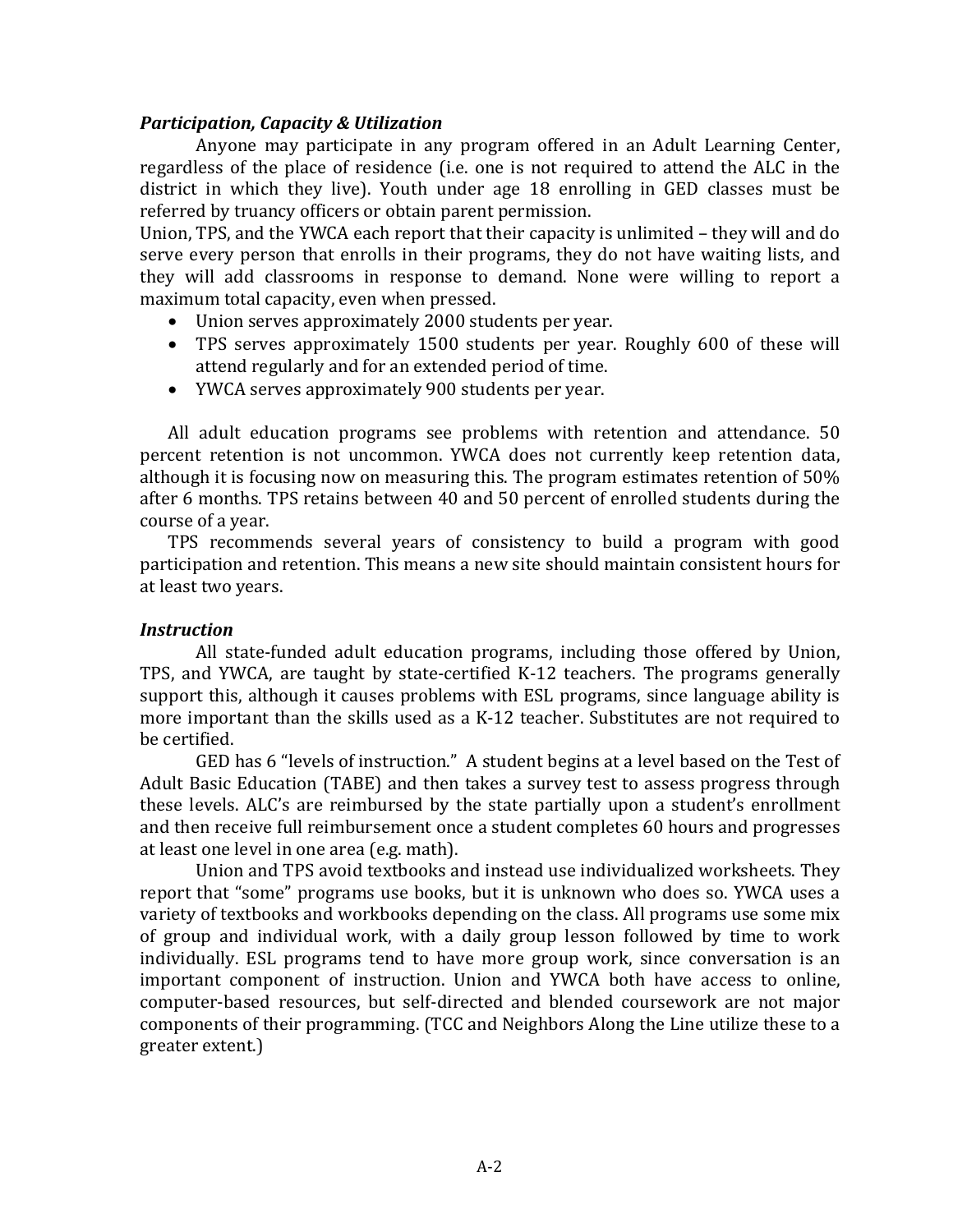#### *Scheduling*

Union and TPS both report that afternoon classes are in low demand and see poor attendance. Mornings and evenings are the most popular. Economic conditions have increased demand for morning classes, since many unemployed persons are seeking adult education services.

Programs generally offer fewer classes during summer months. Union has no classes in June and July, TPS has reduced classes in July and August, and the YWCA reduces classes throughout the summer.

#### *Incentives*

No programs have grant‐funded resources to provide incentives. Union operates a GED class for Workforce Oklahoma (at the One Stop Center) which does provide small incentives (e.g. food coupons and gift certificates) after completing a level of instruction. YWCA would like to offer academic-based incentives for performance and retention, such as providing a student their own textbook or a dictionary.

#### *Career Orientation*

Union and TPS host guest speakers intermittently from area training providers such as TCC and TTC. All three programs include goal‐setting exercises, which may or may not be career and education‐oriented. YWCA tends to refer students interested in higher education to Union for ESL services, since UPS offers a seamless transition from ESL to GED once a student is ready. YWCA and Union both offer custom content for contracted classes, and can utilize occupational curriculum in these classes. YWCA has ESL workbooks for healthcare, construction, food service, and tourism/hospitality. Union custom‐develops its content based on the needs of the contractee.

#### *Value Added by CAP*

Tulsa Public Schools reported finding CAP's GED services largely duplicative and unnecessary. When asked what CAP could provide to add value to adult education instead of duplicating, TPS listed child care and transportation (e.g. bus passes) as the greatest unmet needs in their classes. TPS offers child care only at its Newcomer classes and only for children ages 3 to 5. YWCA does not offer child care. Union offers child care at all Green Country Event Center classes.

Union, TPS, and YWCA all have an interest in returning to "family literacy" programs, which have been suspended due to loss of grant funding. These programs place parents in adult education classes while their children attend school during 4 days per week, and on the fifth day the parent and child attend class together.

TPS and YWCA both mentioned that CAP could assist with attendance tracking and follow up to improve retention. Neither have the capacity to closely monitor a student's attendance and then follow up with absent students. YWCA mentioned several benefits CAP could add to its ESL programming:

- Providing refreshments and snacks during breaks, which they believe helps students stay engaged the whole length of the class
- Access to computers for blended classes with online components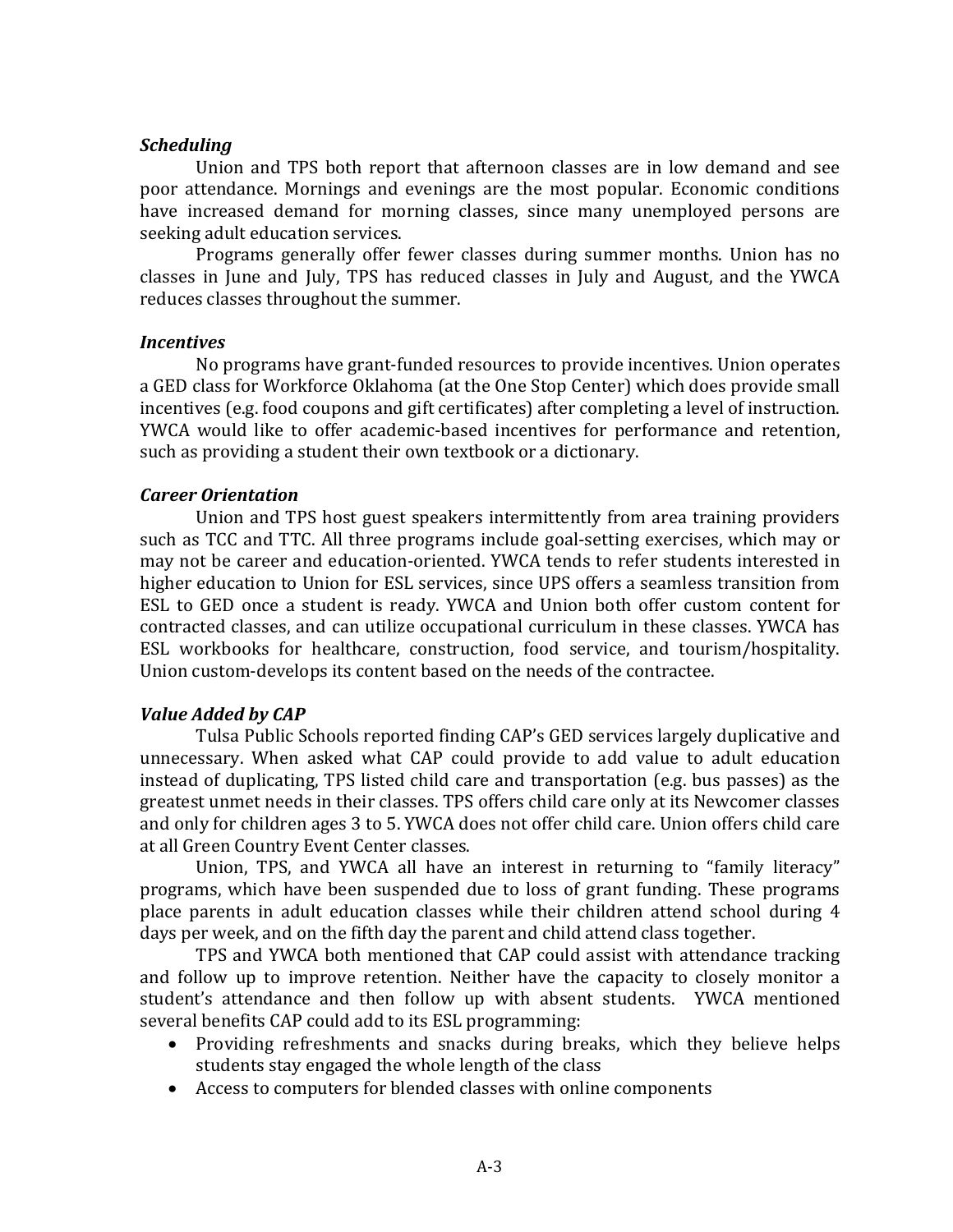• Incentives for regular attendees, such as a personal copy of the textbook or a dictionary

Finally, TPS and YWCA both mentioned wanting to operate adult education classes at CAP sites that are open to the community (i.e. ALC grant‐funded) and both question why classes should be exclusive to ECP‐enrolled families. YWCA is interested in operating at Skelly; TPS is interested in Skelly and McClure.

|                    | <b>Union</b>               | <b>TPS</b>                | <b>YWCA</b>              |  |  |
|--------------------|----------------------------|---------------------------|--------------------------|--|--|
| <b>Utilization</b> | $2000$ /year               | $1500$ /year              | 900/year                 |  |  |
| <b>Capacity</b>    | No waiting                 | No waiting                | No waiting               |  |  |
| <b>Retention</b>   |                            | 40-50%                    | $~1.50\%$                |  |  |
| <b>Child Care</b>  | Yes                        | Newcomer only             | N <sub>0</sub>           |  |  |
| <b>Summer</b>      | N <sub>0</sub>             | Reduced                   | Reduced                  |  |  |
| <b>Focus</b>       | Depends on class interests | further<br>and<br>Careers | Community and family     |  |  |
|                    |                            | education                 |                          |  |  |
| <b>Textbooks</b>   | N <sub>0</sub>             | No.                       | Sometimes                |  |  |
| Computer-          | Available but not utilized | Not used                  | Available at YWCA<br>and |  |  |
| <b>based</b>       |                            | Martin                    |                          |  |  |
| <b>GED Testing</b> | 1/month, 10 months         | 3-4 /month, 12 months     | N/A                      |  |  |

#### **Location Profiles**

#### *Union Public Schools*

Union operates an adult learning center whose catchment area covers Tulsa County east of Memorial as well as three other counties. Most of its adult education programs are taught within this area, however it can operate outside the district (e.g. in Tulsa Public School's catchment area) when requested by a third‐party. Union is also the exclusive provider of adult education services for TANF recipients in Tulsa County.

#### **Location**

Most Union classes are held at the Green Country Event Center, near  $31^{st}$  St & Garnett. Classes are also available in Broken Arrow, Owasso, Claremore, and further outlying areas. They are generally available Monday through Thursday during mornings or evenings. Green Country classes offer child care. See a map of all locations here.<sup>2</sup>

To participate in Union's ALC, a student enrolls with a simple application form, completes the Test of Adult Basic Education (TABE), sets personal goals and objectives, and begins attending classes. Although a student "enrolls" into one particular class, they can attend any of the classes.

#### **Instruction GED**

- Each class session has a group learning component as well as individualized work.
	- o Group lesson is generally 15 to 30 minutes but goes longer if students are particularly engaged and interested in the topic, or if it takes longer to cover
	- o Afterward, branch off into individual work

 2

http://maps.google.com/maps/ms?ie=UTF8&hl=en&msa=0&msid=105726852836499033035.0004814fcee06f676  $3f90&7=11$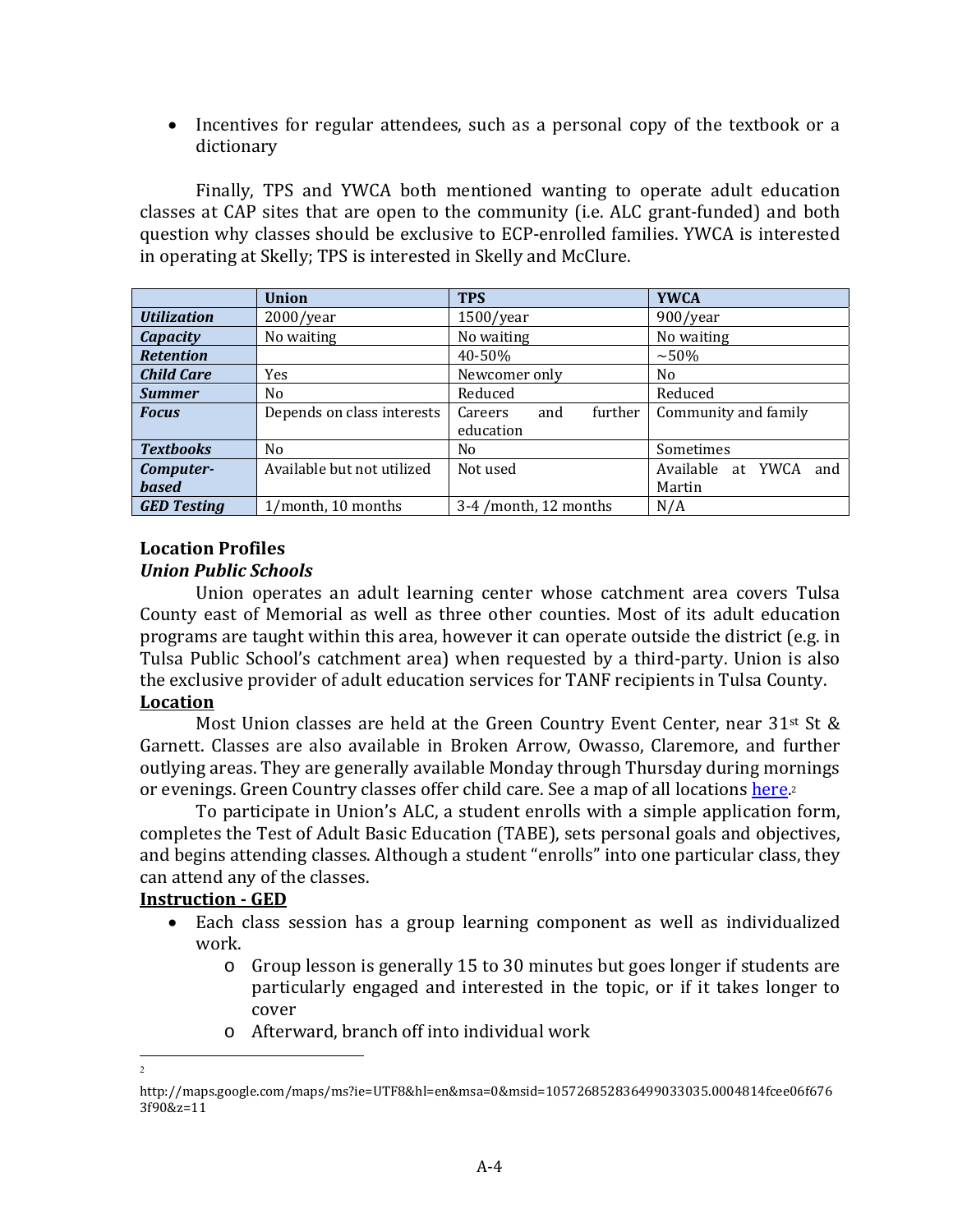- Although all teachers can teach all subject areas, certain classrooms have teachers whose specialty is math while others are stronger in language. Students can move between these rooms as needed.
- Curriculum is customized to each student's needs
- Teachers identify one common area of interest or concern for the whole class, and deliver group lessons based on this common theme
	- o Can be an academic need, workplace related, household and family related (finances, parenting), civics and current events, or simply a common interest
- Philosophically opposed to textbooks "students failed the traditional K-12 system for a reason, and putting a big book in them is just more of the same"
- Assess learning styles in the classroom and adjust approach accordingly

#### **Retention**

In both its GED and ESL classes, Union promotes community and togetherness as the key to its retention strategy. In addition to the "common interest" used by teachers in the classroom, ESL classes serve coffee before class in order to provide opportunity for social interaction and informal conversation.

Union also operates an ESL program under the same grant funding and guidelines from the Department of Education. Utilization is very high but there is no unmet need (no waiting lists or persons turned away).

#### **Instruction – ESL**

- Enrollment
- Assessment BEST Plus
- Three levels low, medium, high
- Classes consist largely of conversation and worksheets that practice life skills (e.g. home finances, parenting)
- Does not use a textbook

#### *Tulsa Public Schools*

TPS operates its Adult Learning Center primarily in midtown and North Tulsa (in general, all areas west of Memorial except Southwestern and far West Tulsa). Its program director reports a preference for consistency in locations and times, and so does not frequently add classes in new locations or in response to requests. Instead, Union typically fills these special requests.

#### **Location**

TPS sites are selected based on where there is unmet need and where there is space available at no cost. They have no funding to rent space. GED and ESL classes are concentrated in the 31<sup>st</sup> & Memorial area, with other classes available in North Tulsa (at the adult learning center and a North Sheridan location), Kendall‐Whittier, West Tulsa, and at Memorial High School (near  $61<sup>st</sup>$  & Yale). See a map of all locations here.<sup>3</sup>

 3

http://maps.google.com/maps/ms?ie=UTF8&hl=en&msa=0&msid=105726852836499033035.0004814fcee06f676  $3f90&7=11$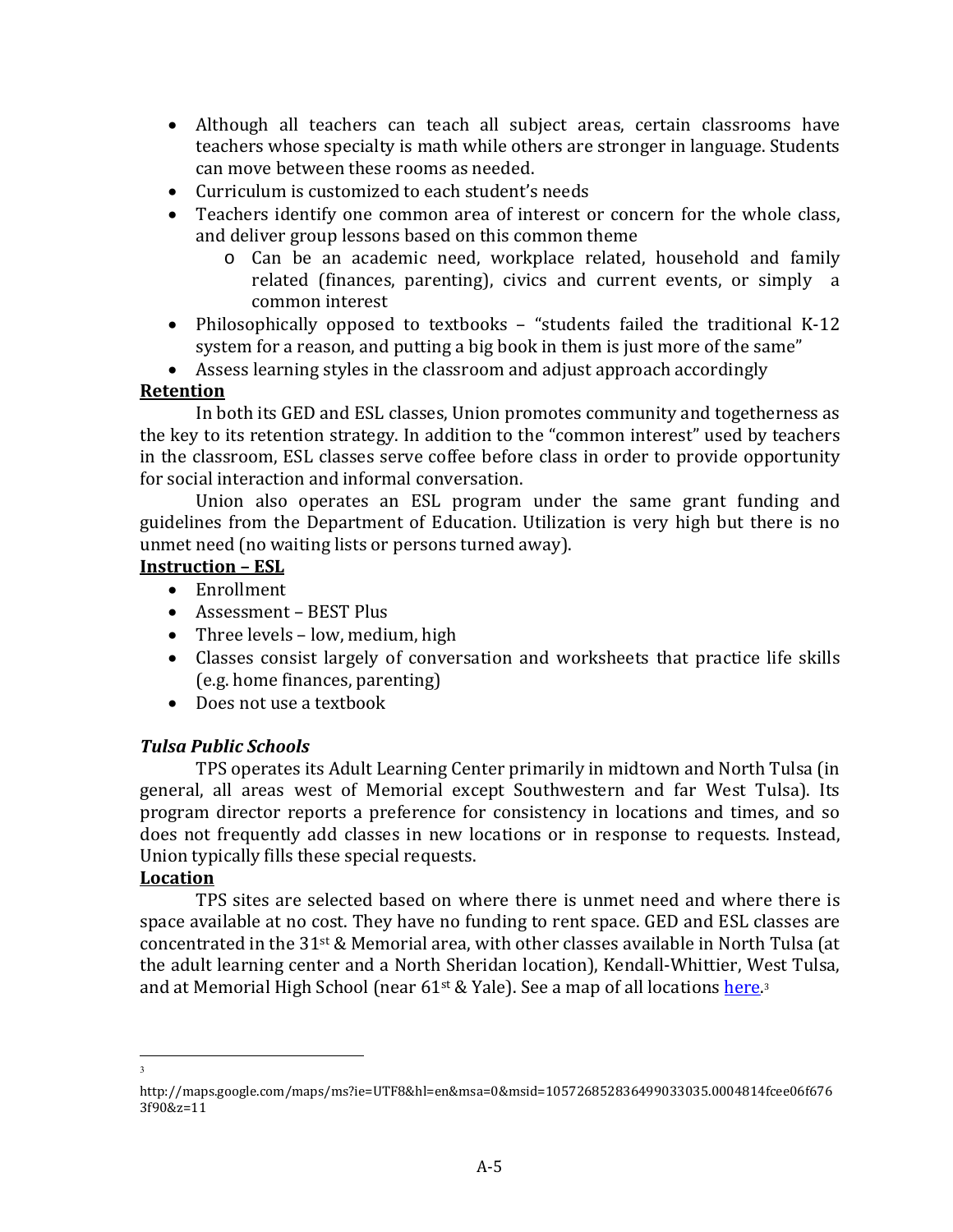There is unmet need in the area near McClure Elementary, though TPS has not run an adult program there in several years. The elementary school was not a suitable partner and utilization did not meet expectations.

Students may enroll on Tuesday and Thursday mornings at the ALC (48<sup>th</sup> St N and N Lewis) or at a site location during the first week of each month. At that time, the student will take the TABE (for GED) or BEST Plus (ESL) and then begin classes. **Instruction**

- Emphasis on classroom teaching, especially in basic math and essay writing
- Prefers not to use computer-based lessons
- Generally, the first half hour is individual work while students settle in, followed by a group lesson, and then concluding with more individual work
- No textbooks use packets and folders of materials individualized for the students' needs

#### **Retention**

Classrooms average roughly 22 students per month, with a limit of  $40/m$ onth. These include one-time attendees. In any given class, 7 to 10 comprise the regular, core group of committed students. This core group maintains discipline in the classroom, as they are serious and do not tolerate disruption and distractions. Unserious students quickly drop out as a result and TPS rarely must discipline or expel a student. (Students sign a one page code of conduct as well.)

TPS is the state's largest GED testing center and offers 3 to 4 tests each month during all 12 months of the year.

#### *YWCA*

YWCA operates ESL programs in Tulsa County through the same federal and state funding as Union and TPS Adult Learning Centers. Classes are conducted at four levels of English ability – introduction (I), beginning (II), intermediate (III), and advanced (IV). Someone completing the advanced level should be capable of attending GED classes and nearing ability to pass the TOEFL examination required for college entrance.

#### **Locations**

Classes are held at five locations, three in East Tulsa, one on North Sheridan, and one in the Kendall-Whittier neighborhood. Most classes are held in the evening, although classes are held every day at Martin Regional Library in the mornings. See a map of all locations here.4

Students can enroll once a month by attending an orientation, completing the BEST Plus placement assessment, and getting assigned to a class. 75 to 100 students attend orientations each month.

#### **Instruction**

- Most ESL classes focus on life skills and household literacy
- Uses a variety of occupational ESL curricula for specialized classes

 4

http://maps.google.com/maps/ms?ie=UTF8&hl=en&msa=0&msid=105726852836499033035.0004814fcee06f676  $3f90&7=11$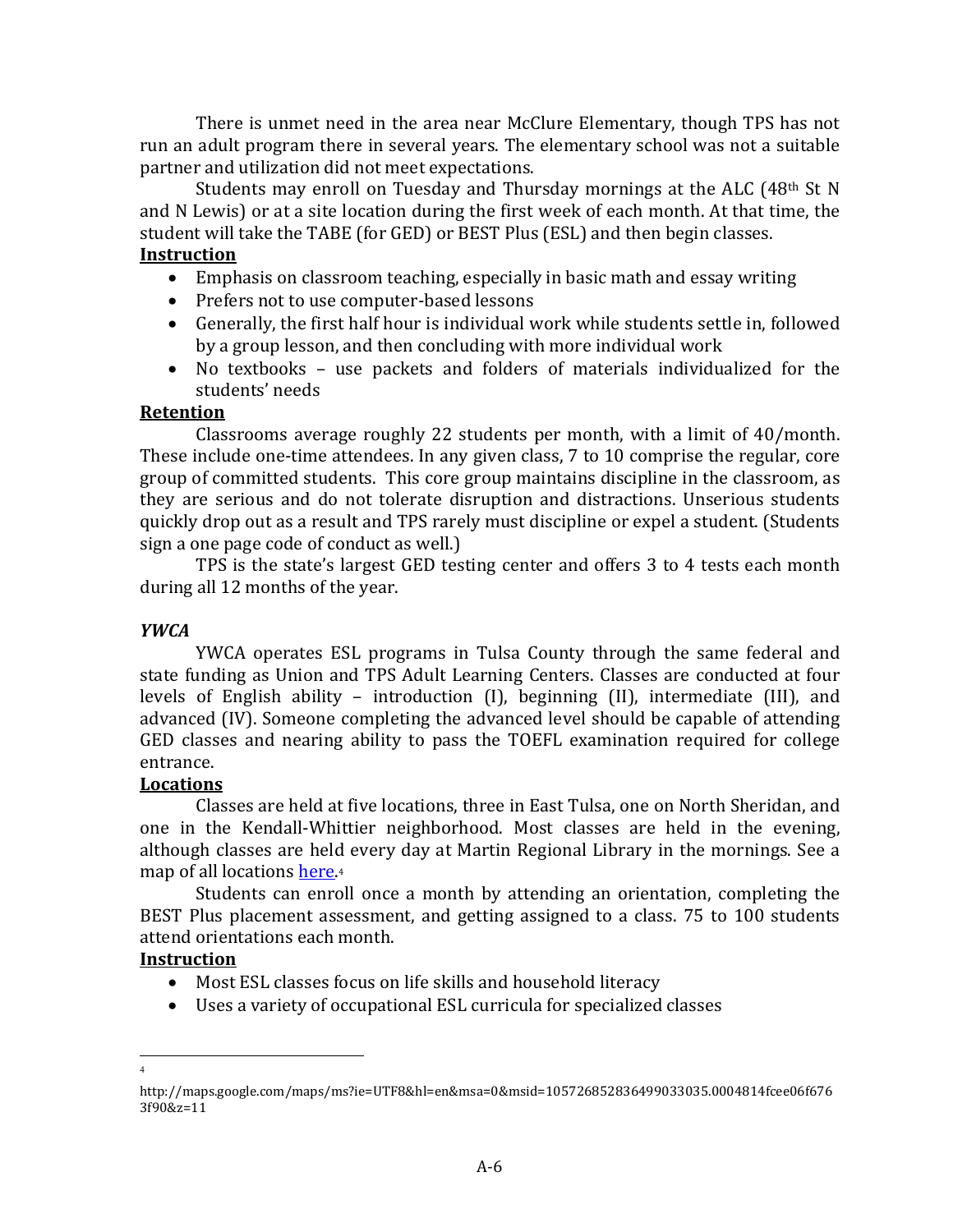- o Curriculum called Workplace Plus along with workbooks specific to an occupation (healthcare, construction, food service, and tourism/hospitality)
- o Promotores ESL program uses healthcare curriculum
- Classes are a combination of individual and group work in the following areas:
	- o Listening
	- o Writing
	- o Grammar
	- o Conversation
- Some computer-based resources offered at Martin and YWCA Multicultural Center
- Each level is taught in separate classrooms

#### **Retention**

YWCA plans to begin tracking retention in the coming months, in response to state Department of Education recommendations. Retention is estimated at 50% over a 6 month period, with some variation depending on the ethnic group. Hispanics, which make up 85-90% of participants, show lower retention compared with other groups because they are already active and engaged in the community (and are thus busier).

Public grant funding cannot be used for incentives, and there is insufficient funding to provide a personal textbook and workbook to each student that enrolls in the class. Students are asked to purchase their own workbook (\$13) but if they cannot do so the teacher will make copies of the materials for them. YWCA would like to provide regular attendees their own textbook or a dictionary as an incentive, but cannot currently do so.

The focus of YWCA ESL programs is helping a person become functional in their community and with their children. Those with more educational or career-oriented objectives are typically referred to Union (and occasionally TCC), as there is a more seamless transition at Union from ESL to GED and further education.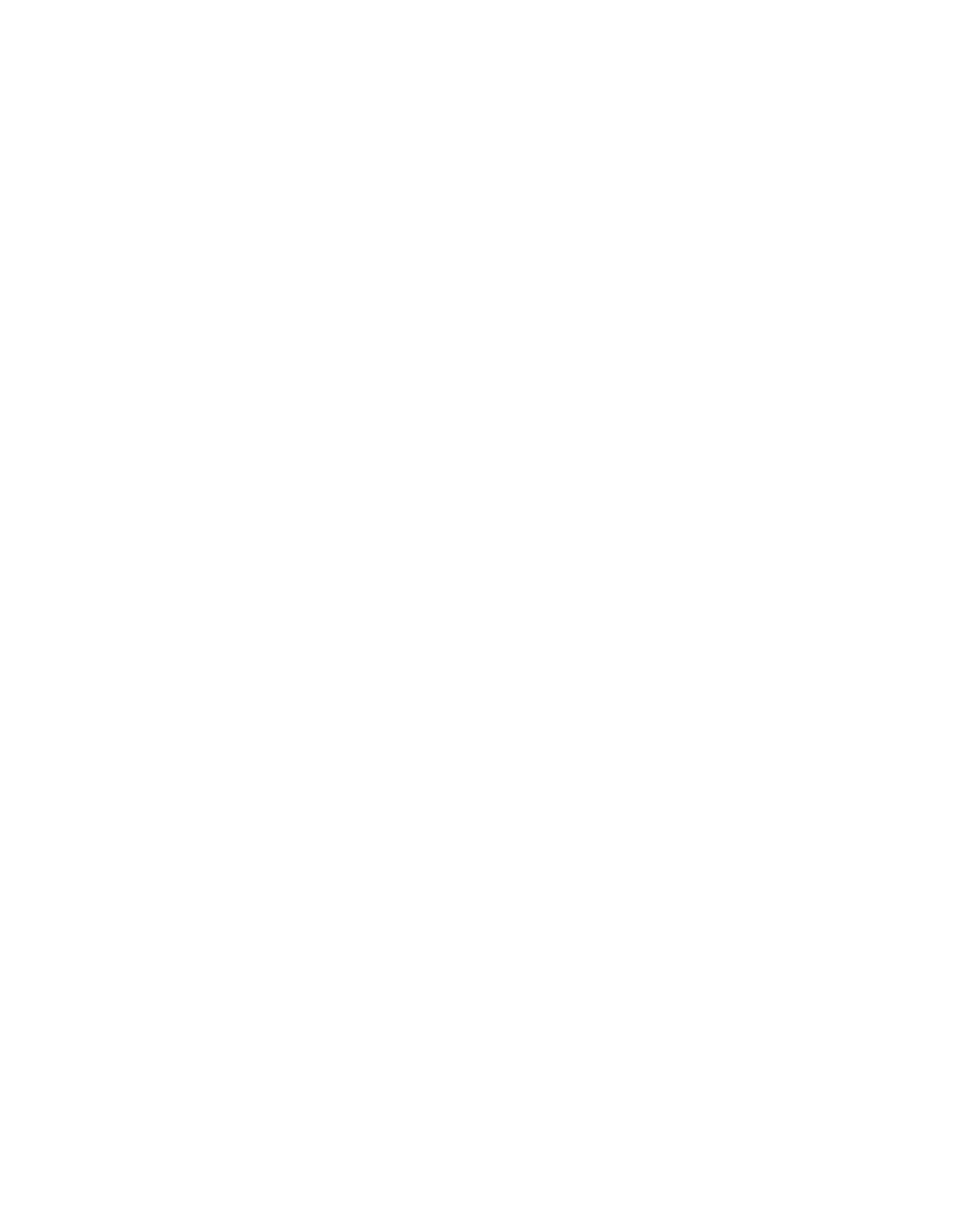#### **APPENDIX B. PATHWAYS TO COLLEGE FOR ACADEMICALLY UNDERPREPARED STUDENTS<sup>5</sup>**

|             | Developmental/<br><b>Remedial</b><br><b>Courses</b>                                                                                                                                                                                                                                                                                                                                                                                                                                                                         | Developmental<br><b>Courses and</b><br><b>College Survival</b><br><b>Skills</b>                                                                                                                                                                                                                                                                                                                  | <b>Learning</b><br>Communities/<br><b>Cohort Model</b>                                                                                                                                                                                                                                                                                                   | <b>Dual</b><br><b>Enrollment</b>                                                                                                 | College<br><b>Transition</b>                                                                                                                                                                                                                                                                                                                                                                                                                                                                                                           | <b>Other</b>                                                                                                                                                                                                                                  |
|-------------|-----------------------------------------------------------------------------------------------------------------------------------------------------------------------------------------------------------------------------------------------------------------------------------------------------------------------------------------------------------------------------------------------------------------------------------------------------------------------------------------------------------------------------|--------------------------------------------------------------------------------------------------------------------------------------------------------------------------------------------------------------------------------------------------------------------------------------------------------------------------------------------------------------------------------------------------|----------------------------------------------------------------------------------------------------------------------------------------------------------------------------------------------------------------------------------------------------------------------------------------------------------------------------------------------------------|----------------------------------------------------------------------------------------------------------------------------------|----------------------------------------------------------------------------------------------------------------------------------------------------------------------------------------------------------------------------------------------------------------------------------------------------------------------------------------------------------------------------------------------------------------------------------------------------------------------------------------------------------------------------------------|-----------------------------------------------------------------------------------------------------------------------------------------------------------------------------------------------------------------------------------------------|
| Description | Traditional and<br>most prevalent<br>method<br>Used by<br>community<br>colleges<br>For students<br>assessed as under-<br>prepared to enter<br>into college level<br>courses<br>Courses consist of<br>academic reading,<br>writing, math, and<br>several levels of<br>English for non-<br>native speakers<br>Specific entrance<br>requirements may<br>vary<br>Begin at pre-GED<br>skill level in both<br>math and reading<br>Institutions vary as<br>to what they<br>consider college<br>level reading,<br>writing, and math | Used by<br>community<br>colleges<br>For students<br>assessed as<br>under-prepared<br>to enter into<br>college level<br>courses<br>Courses include<br>academic reading,<br>writing, math,<br>and several levels<br>of English for<br>non-native<br>speakers<br>College Survival<br>Skills cover note<br>taking, test<br>taking, time and<br>stress mgmt, and<br>other skills to<br>manage college | <b>Based on</b><br>academic<br>readiness<br>Students<br>placed into<br>developmental<br>and college<br>level courses as<br>a cohort<br>Students kept<br>together in<br>classes as much<br>as possible<br>College<br><b>Survival Skills</b><br>cover note<br>taking, test<br>taking, time<br>and stress<br>mgmt, and<br>other skills to<br>manage college | Students<br>completing a<br><b>GED</b> or Adult<br>Diploma<br>Program (ADP)<br>Dually enrolled<br>in<br>developmental<br>courses | <b>Bridges</b><br>academic gaps<br>between the<br>GED, ADP,<br>ESOL, and<br>college level<br>courses<br>Provides<br>courses in<br>college reading<br>and writing,<br>and in pre-<br>algebra, and<br>basic computer<br>skills<br>Courses<br>aligned with<br>the academic<br>benchmarks of<br>the<br>collaborating<br>college<br>College<br><b>Survival Skills</b><br>course<br>Collaborates<br>with one or<br>more colleges<br>Level and<br>intensity of<br>collaboration<br>varies greatly;<br>some have<br>articulation<br>agreements | Help non-<br>traditional<br>adult learners<br>enter into four-<br>year colleges<br>More<br>academically<br>rigorous and<br>cover a broader<br>range of<br>academic<br>topics, often<br>including, for<br>example,<br>biology and<br>chemistry |

<sup>&</sup>lt;u>。</u><br>5 Source: Spohn, Jessica and Silja Kallenbach. "Pathways to College for Academically Under-prepared <sup>5</sup> Students." *Focus on Basics,* February 2004. Pages 28‐29.